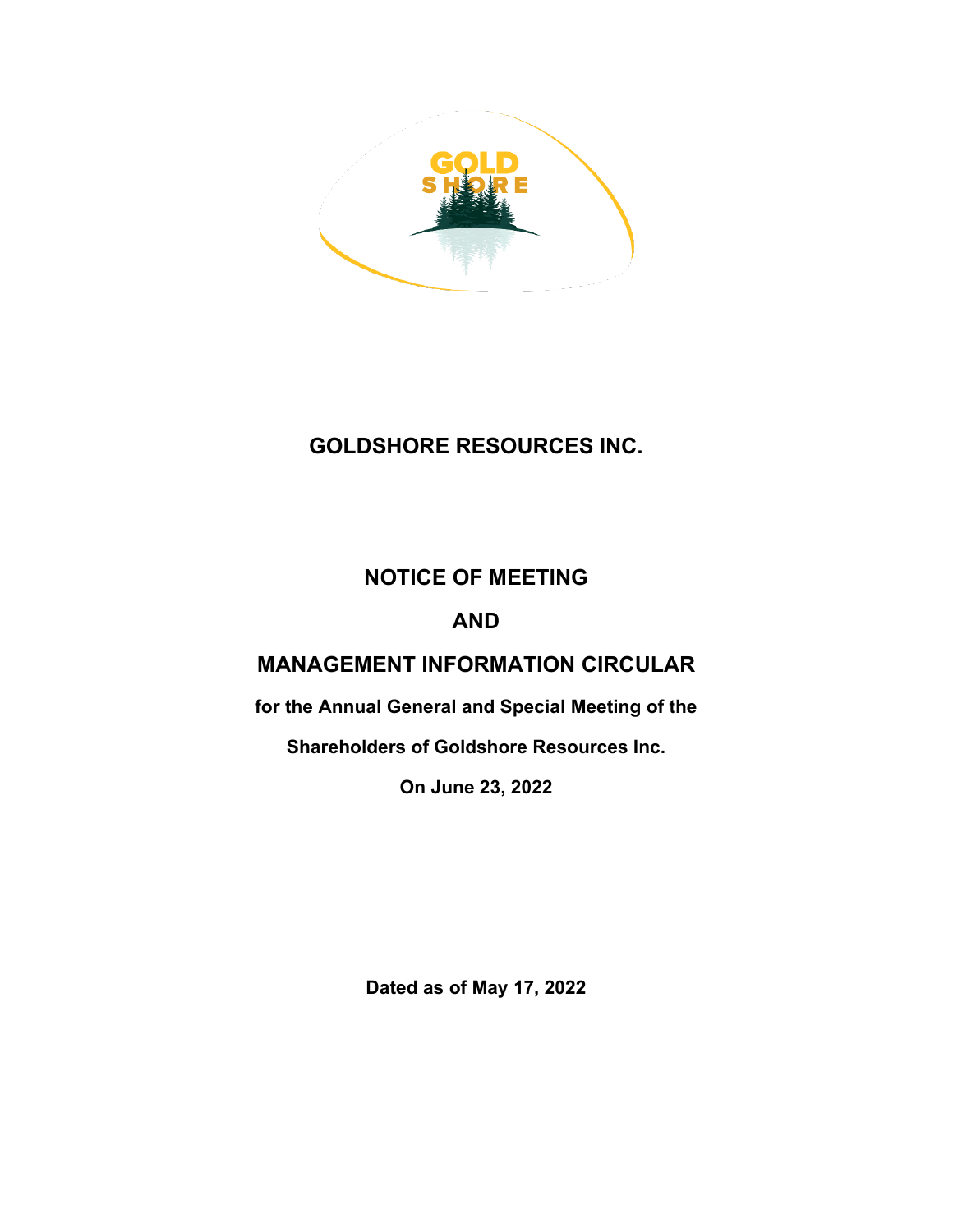

**GOLDSHORE RESOURCES INC.** 918 – 1030 West Georgia Street Vancouver, British Columbia V6E 2Y3

# **NOTICE OF ANNUAL GENERAL AND SPECIAL MEETING OF SHAREHOLDERS**

**NOTICE IS HEREBY GIVEN** that the annual general and special meeting (the "**Meeting**") of the shareholders of **Goldshore Resources Inc.** (the "**Company**") will be held at Suite 918 - 1030 West Georgia Street, Vancouver, British Columbia, by teleconference using the access information noted below on **Thursday, June 23, 2022** at 10:00 a.m. (Pacific Time) for the following purposes:

- 1. to receive the audited financial statements of the Company for the fiscal year ending March 31, 2021 together with the auditor's report thereon;
- 2. to fix the number of directors at nine (9) for the ensuing year;
- 3. to elect directors for the ensuing year;
- 4. to appoint Davidson & Company LLP, Chartered Professional Accountants as the Company's auditors for the ensuing fiscal year at a remuneration to be fixed by the directors;
- 5. to consider and, if deemed advisable, to pass an ordinary resolution to approve and ratify the Company's stock option plan, as more particularly described in the accompanying Information Circular;
- 6. to consider and, if thought fit, to pass, with or without variation, an ordinary resolution of the disinterested shareholders approving, confirming and ratifying the grant of an aggregate of 8,737,500 incentive stock options to certain directors, officers, employees and consultants of the Company, as previously approved by the board of directors of the Company and as more particularly set out in the accompanying Information Circular; and
- 7. to transact such other business as may be properly brought before the Meeting or any adjournment(s) thereof.

#### **The accompanying Information Circular provides additional information relating to the matters to be dealt with at the Meeting and is deemed to form part of this Notice.**

The board of directors of the Company (the "**Board**") has fixed the close of business on May 17, 2022 as the record date, being the date for the determination of the shareholders entitled to notice of and to vote at the Meeting and at any adjournment or postponement thereof, Each registered shareholder at the close of business on that date is entitled to such notice and to vote at the Meeting in the circumstances set out in the accompanying Information Circular.

Proxies to be used at the Meeting must be deposited with the Company, c/o the Company's transfer agent, Odyssey Trust Company ("**Odyssey**") at 350-409 Granville Street, Vancouver, BC, V6C 1T2, by hand or mail or by visiting [https://login.odysseytrust.com/pxlogin,](https://login.odysseytrust.com/pxlogin) by 5:00 pm (Vancouver time) on June 21, 2022. Non-registered shareholders who receive these materials through their broker or other intermediary are requested to follow the instructions for voting provided.

*In light of the ongoing public health concerns related to COVID-19 and the challenges and uncertainties that it brings, and in order to comply with the measures imposed by the federal and provincial governments of Canada, the Company will be hosting the Meeting as a physical and virtual hybrid meeting. The Company encourages shareholders not to attend the Meeting in person but via teleconference using the following dial-in details:*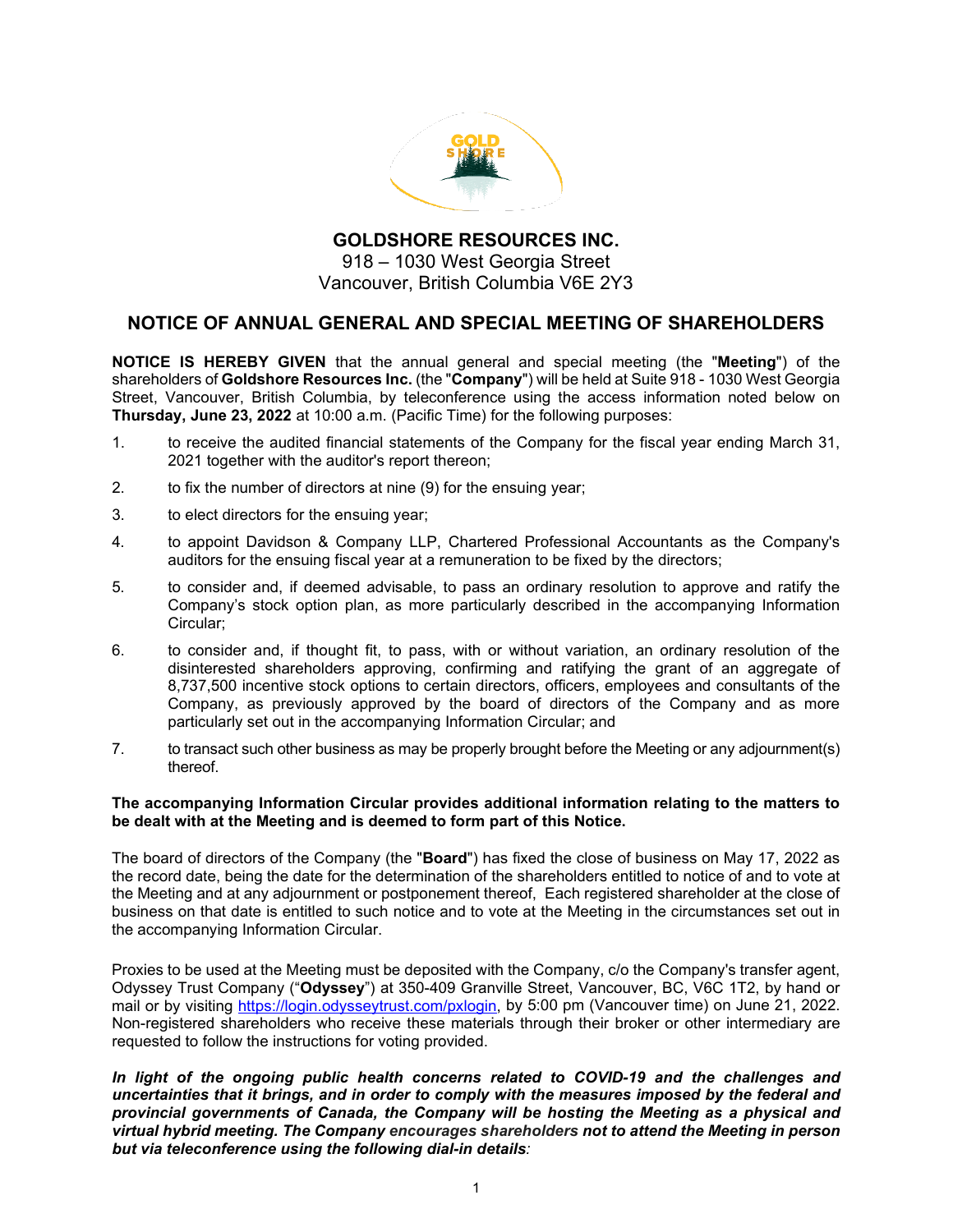| <b>DIAL-IN NUMBERS</b>     | <b>CONFERENCE ID CODE</b> |
|----------------------------|---------------------------|
| 1-866-512-0904             | 5283379                   |
| (Toll Free North America). |                           |

*In order to streamline the Meeting process, the Company encourages shareholders to vote in advance of the Meeting using the form of proxy or voting instruction form mailed to them with the Meeting materials. Registered shareholders and duly appointed proxyholders will be able to attend, participate and vote at the Meeting. Beneficial shareholders who have not duly appointed themselves as proxyholder will be able to attend the virtual Meeting as guests, but guests will not be able to vote or ask questions at the Meeting.*

DATED at Vancouver, British Columbia, this May 17, 2022.

#### **BY ORDER OF THE BOARD**

*/s/ Brett Richards*

*\_\_\_\_\_\_\_\_\_\_\_\_\_\_\_\_\_\_\_\_\_* Brett Richards Chief Executive Officer and Director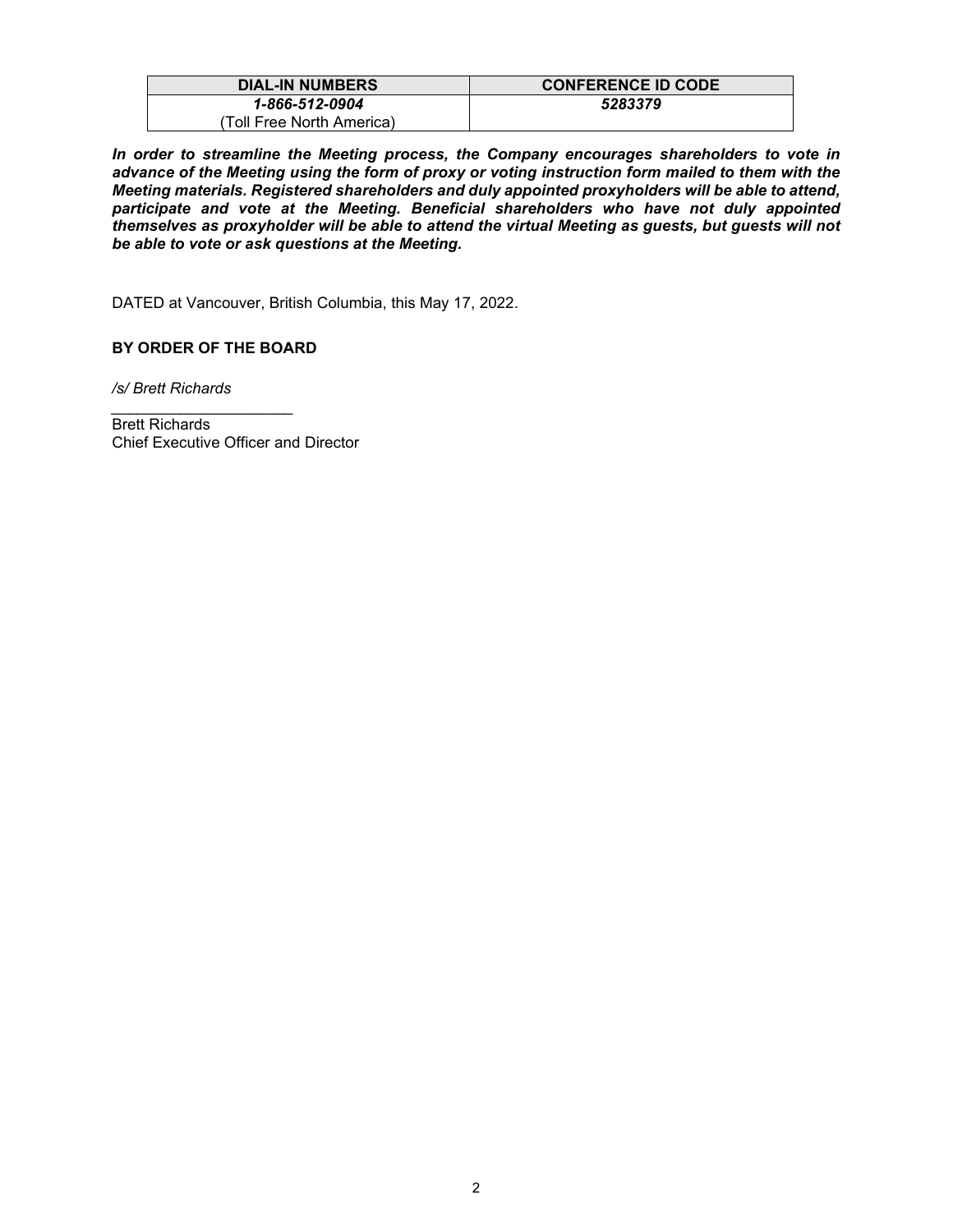

#### **GOLDSHORE RESOURCES INC. 918 – 1030 West Georgia Street Vancouver, British Columbia, V6E 2Y3**

#### **INFORMATION CIRCULAR**

*(As at May 17, 2022, except as indicated)* 

#### **SOLICITATION OF PROXIES**

This information circular (the "**Circular**") is furnished in connection with solicitation of proxies by the management of **Goldshore Resources Inc.** (the "**Company**") for use at the Annual General and Special Meeting (the "**Meeting**") of shareholders of the Company (the "**Shareholders**") (and any adjournment thereof) to be held by teleconference using the access information noted below and at Suite 918, 1030 West Georgia Street, Vancouver, BC, V6E 2Y3 at 10:00 am on **Thursday, June 23, 2022.** The Company will conduct its solicitation by mail and officers and employees of the Company may, without receiving special compensation, also telephone or make other personal contact. All costs of solicitation by management will be borne by the Company.

The contents and the sending of this Circular have been approved by the directors of the Company.

All dollar amounts referenced herein are expressed in Canadian Dollars unless otherwise stated,

In light of the ongoing public health concerns related to COVID-19 and the challenges and *uncertainties that it brings, and in order to comply with the measures imposed by the federal and provincial governments of Canada, the Company will be hosting the Meeting as a physical and virtual hybrid meeting. The Company encourages Shareholders not to attend the Meeting in person but via teleconference using the following dial-in details:* 

| <b>DIAL-IN NUMBERS</b>                      | <b>CONFERENCE ID CODE</b> |
|---------------------------------------------|---------------------------|
| 1-866-512-0904<br>(Toll Free North America) | 5283379                   |

*In order to streamline the Meeting process, the Company encourages Shareholders to vote in advance of the Meeting using the form of proxy or voting instruction form mailed to them with the Meeting materials. Registered Shareholders and duly appointed proxyholders will be able to attend, participate and vote at the Meeting. Beneficial Shareholders who have not duly appointed themselves as proxyholder will be able to attend the virtual Meeting as guests, but guests will not be able to vote or ask questions at the Meeting.*

#### **APPOINTMENT OF PROXYHOLDER**

The purpose of a proxy is to designate persons who will vote the proxy on a Shareholder's behalf in accordance with the instructions given by the Shareholder in the proxy. The persons whose names are printed in the enclosed form of proxy are the persons appointed by the Board of Directors of the Company (the "**Board**") as proxyholders (the "**Appointed Proxyholders**").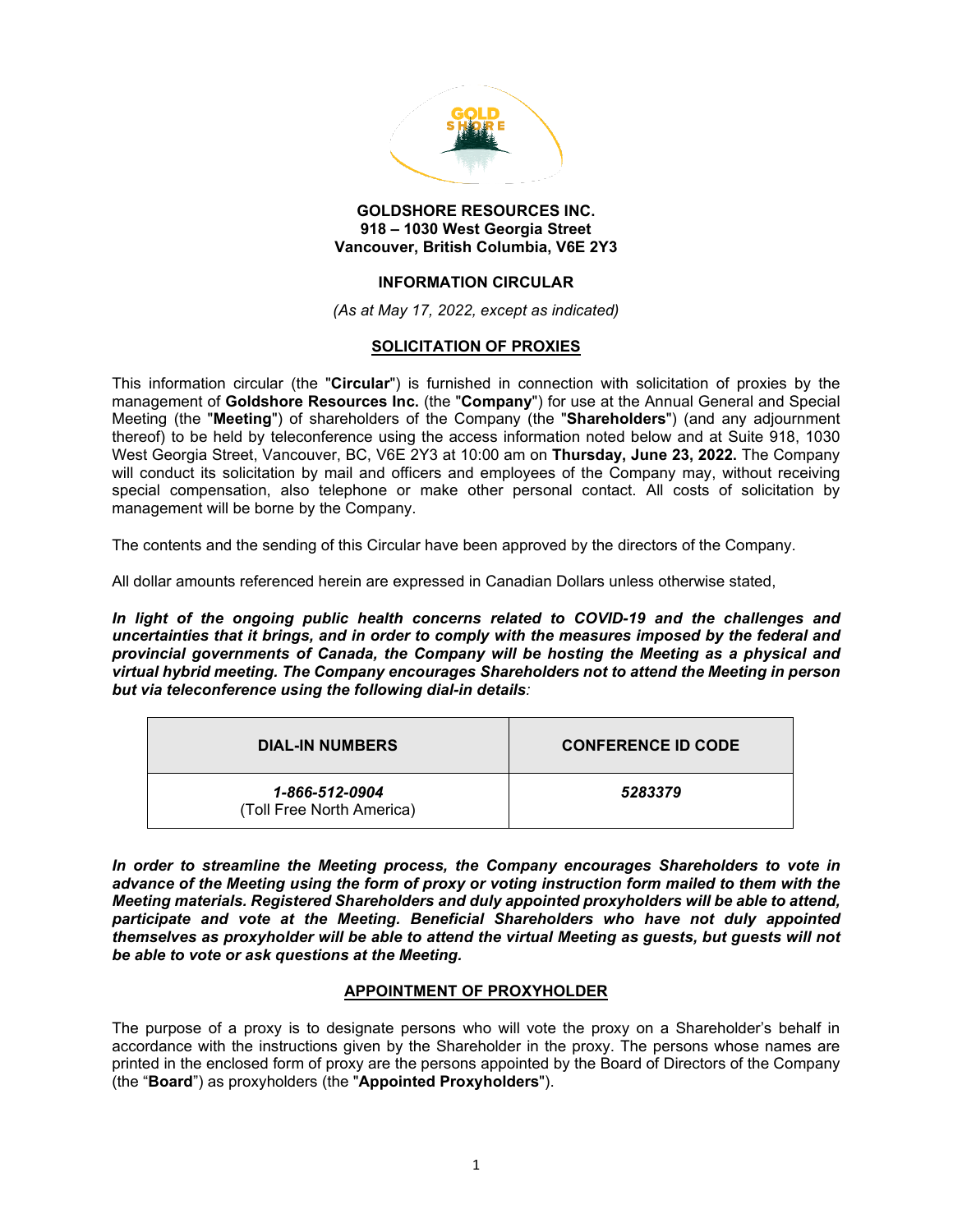**A Shareholder has the right to appoint a person other than an Appointed Proxyholder, to represent the Shareholder at the Meeting by striking out the names of the Appointed Proxyholders and by inserting the desired person's name in the blank space provided or by executing a proxy in a form similar to the enclosed form. A proxyholder need not be a Shareholder.**

#### **VOTING BY PROXY**

**Only registered Shareholders or duly appointed proxyholders are permitted to vote at the Meeting.**  Common shares of the Company (the "**Shares**") represented by a properly executed proxy will be voted or be withheld from voting on each matter referred to in the Notice of Meeting in accordance with the instructions of the Shareholder on any ballot that may be called for and if the Shareholder specifies a choice with respect to any matter to be acted upon, the Shares will be voted accordingly.

**If a Shareholder does not specify a choice and the Shareholder has appointed one of the Appointed Proxyholders as proxyholder, the Appointed Proxyholder will vote in favour of the matters specified in the Notice of Meeting and in favour of all other matters proposed by management at the Meeting.**

**The enclosed form of proxy also gives discretionary authority to the person named therein as proxyholder with respect to amendments or variations to matters identified in the Notice of the Meeting and with respect to other matters which may properly come before the Meeting.** At the date of this Circular, management of the Company knows of no such amendments, variations, or other matters to come before the Meeting.

#### **COMPLETION AND RETURN OF PROXY**

Completed forms of proxy must be deposited at the office of the Company's registrar and transfer agent, Odyssey Trust Company at 350-409 Granville Street, Vancouver, BC, V6C 1T2, by hand or mail or by visiting [https://login.odysseytrust.com/pxlogin,](https://login.odysseytrust.com/pxlogin) not later than forty-eight (48) hours, excluding Saturdays, Sundays and holidays, prior to the time of the Meeting, unless the chair of the Meeting elects to exercise their discretion to accept proxies received subsequently.

#### **NON-REGISTERED HOLDERS**

**Only registered Shareholders or persons they appoint as their proxies are permitted to vote at the Meeting.** Registered Shareholders are holders of the Company whose names appear on the Share register of the Company and are not held in the name of a brokerage firm, bank or trust company through which they purchased Shares. Whether or not you are able to attend the Meeting, Shareholders are requested to vote their proxy in accordance with the instructions on the proxy. Most Shareholders are "non-registered" Shareholders ("**Non-Registered Shareholders**") because the Shares they own are not registered in their names but instead registered in the name of a nominee (a "**Nominee**") such as a brokerage firm through which they purchased the Shares. The Company's Shares beneficially owned by a Non-Registered Shareholder are registered either: (i) in the name of an intermediary (an "**Intermediary**") that the Non-Registered Shareholder deals with in respect of their Shares of the Company (Intermediaries include, among others, banks, trust companies, securities dealers or brokers and trustees or administrators of selfadministered RRSPs, RRIFs, RESPs and similar plans); or (ii) in the name of a clearing agency (such as The Canadian Depository for Securities Limited or The Depository Trust & Clearing Corporation) of which the Intermediary is a participant.

There are two kinds of beneficial owners: those who object to their name being made known to the issuers of securities which they own (called "**OBOs**" for Objecting Beneficial Owners) and those who do not object (called "**NOBOs**" for Non-Objecting Beneficial Owners).

The Company is not sending the Meeting materials directly to NOBOs in connection with the Meeting but rather has distributed copies of the Meeting materials to the Intermediaries for distribution to NOBOs. With respect to OBOs, in accordance with applicable securities law requirements, the Company has distributed copies of the Meeting materials to the clearing agencies and Intermediaries for distribution to OBOs. **The Company does not intend to pay for Intermediaries to deliver the Meeting materials and Form 54- 101F7 Request for Voting Instructions Made by Intermediary to OBOs.**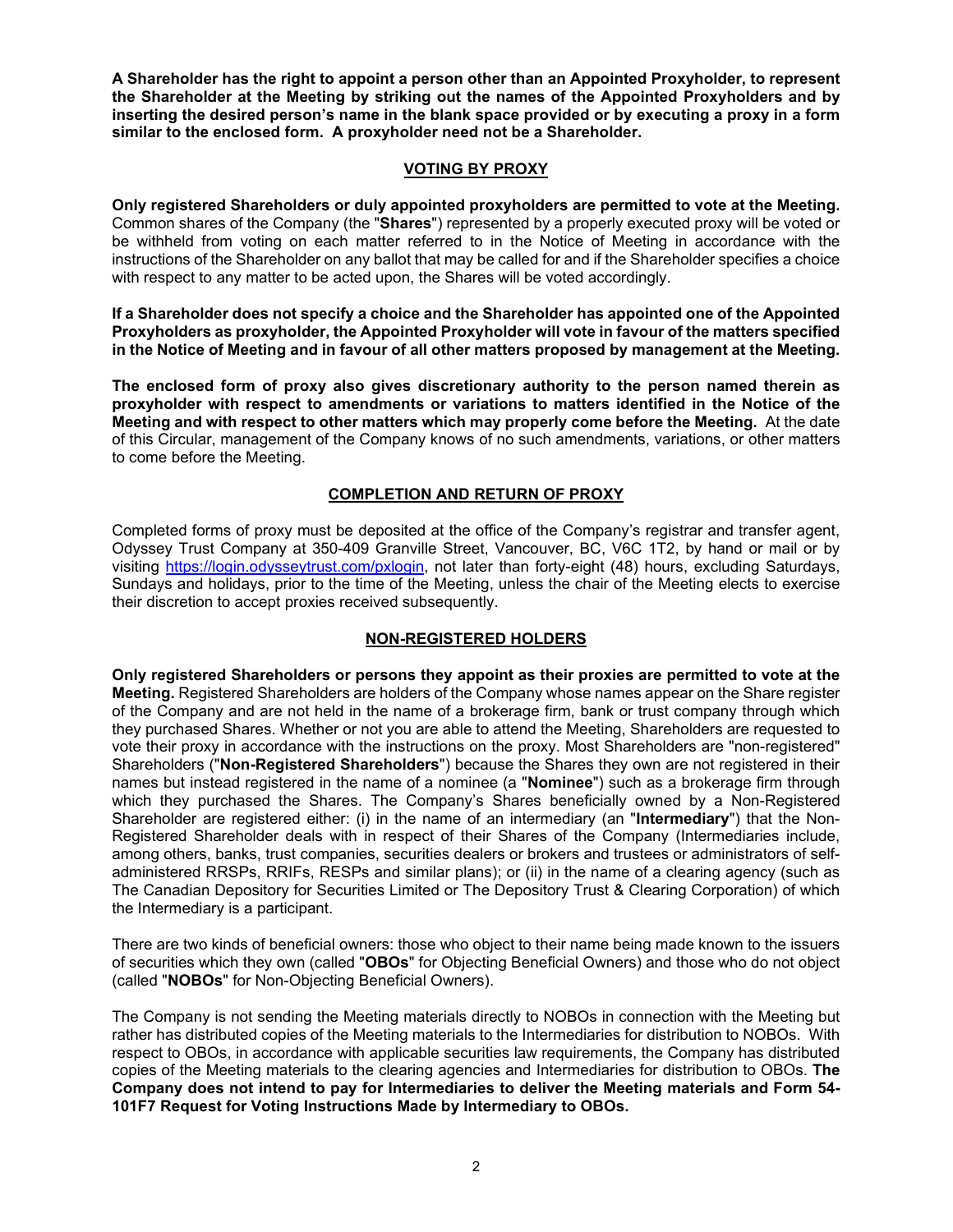Intermediaries are required to forward the Meeting materials to Non-Registered Shareholders unless a Non-Registered Shareholder has waived the right to receive them. Intermediaries often use service companies to forward the Meeting materials to Non-Registered Shareholders. Generally, Non-Registered Shareholders who have not waived the right to receive Meeting materials will either:

- (a) be given a voting instruction form **which is not signed by the Intermediary** and which, when properly completed and signed by the Non-Registered Shareholder and **returned to the Intermediary or its service company**, will constitute voting instructions (often called a "**voting instruction form**") which the Intermediary must follow; or
- (b) be given a form of proxy **which has already been signed by the Intermediary** (typically by a facsimile, stamped signature), which is restricted as to the number of Shares beneficially owned by the Non-Registered Shareholder but which is otherwise not completed by the Intermediary. Because the Intermediary has already signed the form of proxy, this form of proxy is not required to be signed by the Non-Registered Shareholder when submitting the proxy. In this case, the Non-Registered Shareholder who wishes to submit a proxy should properly complete the form of proxy and **deposit it with the Company c/o Odyssey Trust Company at 350-409 Granville Street, Vancouver, BC, V6C 1T2.**

In either case, the purpose of these procedures is to permit Non-Registered Shareholders to direct the voting of their Shares which they beneficially own. Should a Non-Registered Shareholder who receives one of the above forms wish to vote at the Meeting in person (or have another person attend and vote on behalf of the Non-Registered Shareholder), the Non-Registered Shareholder should strike out the persons named in the form of proxy and insert their own name or such other person's name in the blank space provided. **Non-Registered Shareholders should carefully follow the instructions of their Intermediary, including those regarding when and where the proxy or voting instruction form is to be delivered.**

A Non-Registered Shareholder may revoke a voting instruction form or a waiver of the right to receive Meeting materials and to vote which has been given to an Intermediary at any time by written notice to the Intermediary provided that an Intermediary is not required to act on a revocation of a voting instruction form or of a waiver of the right to receive Meeting materials and to vote which is not received by the Intermediary at least seven days prior to the Meeting.

#### **NOTICE-AND-ACCESS**

The Company is not sending the Meeting materials to Shareholders using "notice-and-access", as defined under National Instrument 54-101 - *Communication with Beneficial Owners of Securities of a Reporting Issuer.*

#### **REVOCABILITY OF PROXY**

In addition to revocation in any other manner permitted by law, a Shareholder, his or her attorney authorized in writing or, if the Shareholder is a corporation, a corporation under its corporate seal or by an officer or attorney thereof duly authorized, may revoke a proxy by instrument in writing, including a proxy bearing a later date. The instrument revoking the proxy must be deposited at the registered office of the Company, at any time up to and including the last business day preceding the date of the Meeting, or any adjournment thereof, or with the chairman of the Meeting on the day of the Meeting.

#### **VOTING SECURITIES AND PRINCIPAL HOLDERS THEREOF**

The Company is authorized to issue an unlimited number of common shares without par value of which 132,943,270 Shares are issued and outstanding as of the record date of May 17, 2022. Persons who are registered Shareholders at the close of business on May 17, 2022 will be entitled to receive notice of and vote at the Meeting and will be entitled to one vote for each Share held. The Company has only one class of voting shares.

Under the Company's Articles, the quorum for the transaction of business at a meeting of Shareholders is one person who is, or who represents by proxy, one or more Shareholders who, in the aggregate, hold at least 5% of the issued shares entitled to be voted at the meeting.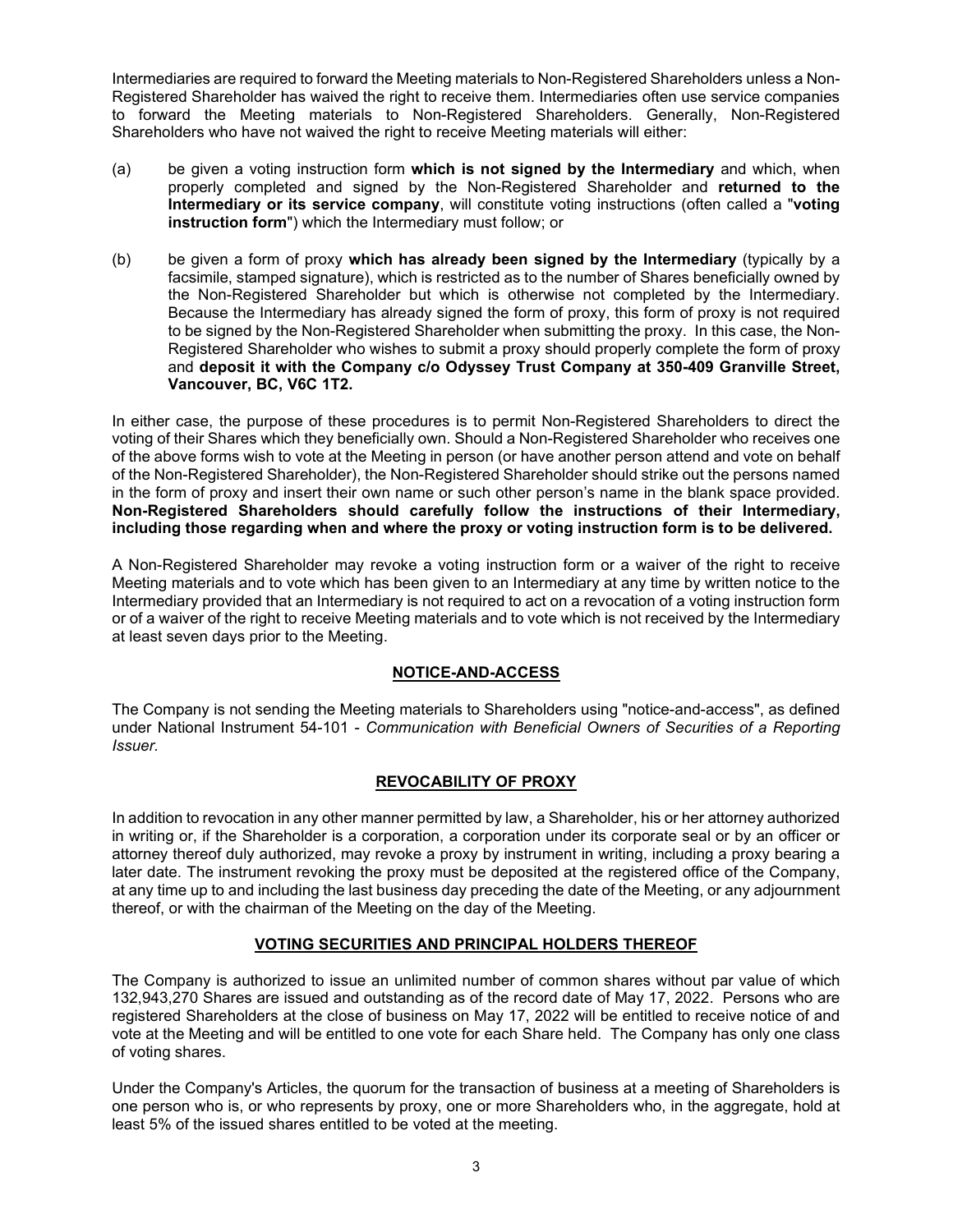To the knowledge of our directors and executive officers, other than set out below, there are no persons or companies that beneficially own, directly or indirectly, or exercise control or direction over, Shares carrying more than 10% of all voting rights as of May 17, 2022.

| Name of Shareholder     | Number of Shares Beneficially<br>Owned, Directly or Indirectly, or<br>over which Control or Direction<br>is Exercised | Percentage of Class |
|-------------------------|-----------------------------------------------------------------------------------------------------------------------|---------------------|
| Wesdome Gold Mines Ltd. | 30,085,000                                                                                                            | 22.63%              |

#### *PARTICULARS OF MATTERS TO BE ACTED UPON*

#### *Financial Statements*

The audited financial statements of the Company for the financial year ended March 31, 2021 (the "**Financial Statements**") and the auditor's report thereon (the "**Auditor's Report**"), will be presented to Shareholders at the Meeting.

The Financial Statements, Auditor's Report, and related Management's Discussion and Analysis for the financial year ended March 31, 2021 are available under the Company's profile on SEDAR [\(www.sedar.com\)](http://www.sedar.com/).

#### *Election of Directors*

The term of office of all current directors of the Company expires at the time of the Meeting but they are eligible for re-election or re-appointment. Unless the director's office is earlier vacated in accordance with the provisions of the Business Corporations Act (British Columbia) or the Articles of the Company, each director elected will hold office until the next annual general meeting of the Company, or until his or her successor is duly elected or appointed, unless his or her office is earlier vacated.

The Company currently has nine (9) directors, all of whom are being put forward by management of the Company for re-election at the Meeting.

Shareholder approval will be sought to fix the number of directors of the Company at nine (9).

The Company has the following committees of the Board:

- Audit Committee;
- Compensation Committee;
- Nominations and Governance Committee; and
- Technical and Sustainability Committee.

Members of each committee are set out below.

It is proposed that the below-stated nominees be elected at the Meeting as directors of the Company for the ensuing year. **The persons designated in the enclosed form of proxy, unless instructed otherwise, intend to vote FOR the election to the Board of the nominees listed below.** Management does not contemplate that any of the nominees will be unable to serve as a director but, if that should occur for any reason prior to the Meeting, the persons designated in the enclosed form of proxy reserve the right to vote for other nominees in their discretion.

The following table sets out the names of management's nominees for election as directors, all offices in the Company each nominee now holds, each nominee's principal occupation, business or employment for the past five years, the period of time during which each nominee has been a director of the Company, and the number of Shares owned by each nominee, directly or indirectly, or over which each nominee exercised control or direction, as at the Record Date.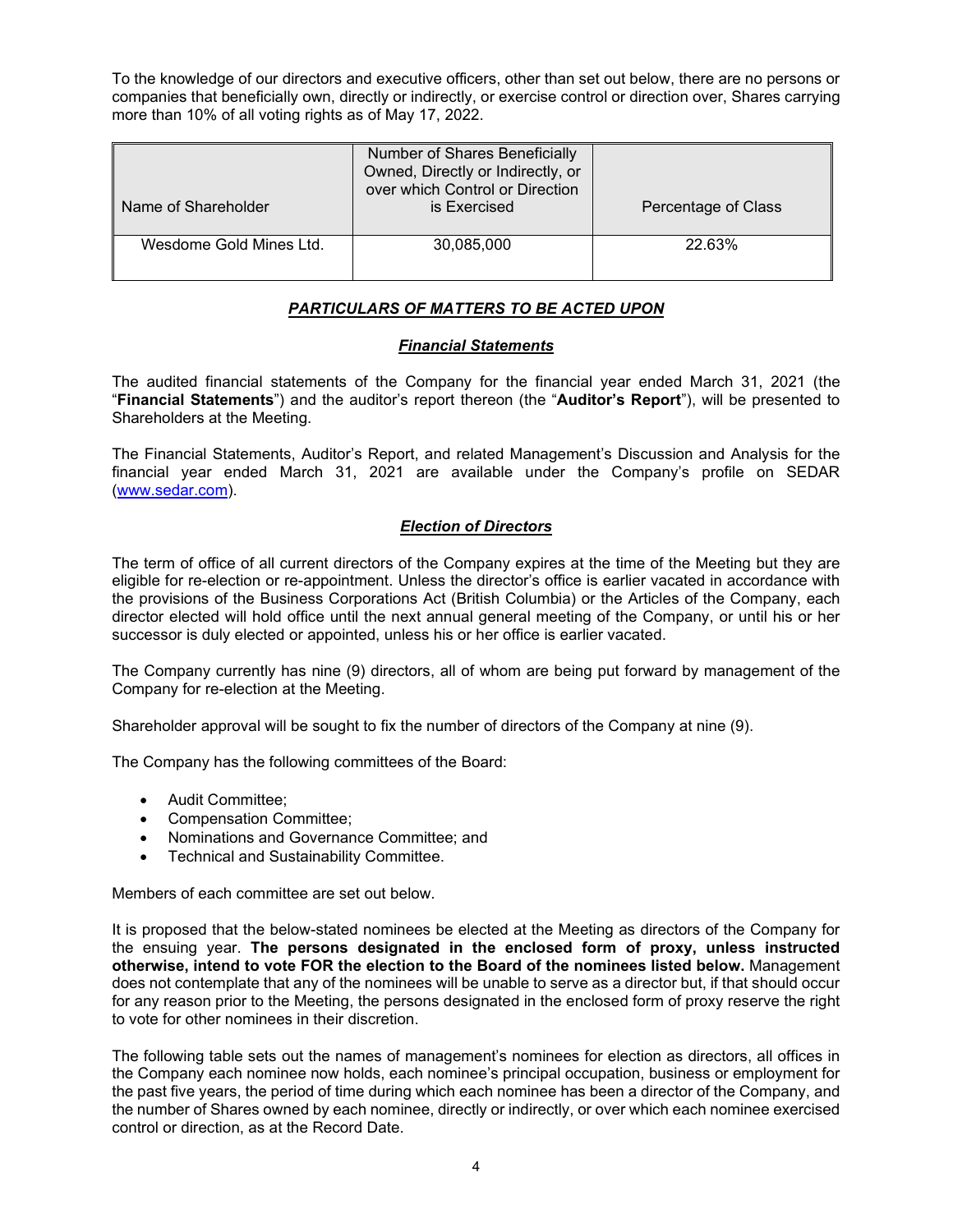| <b>Name, Municipality</b><br>οf<br><b>Residence and</b><br><b>Position Held</b>         | <b>Principal Occupation or</b><br>employment and, if not a<br>previously elected Director,<br>occupation during the past 5<br>Director of the<br><b>Company Since</b><br>years                                                                                                             |              | <b>Number of Securities</b><br><b>Beneficially Owned,</b><br><b>Controlled or</b><br>Directed, Directly or<br>Indirectly (1)(2) |  |
|-----------------------------------------------------------------------------------------|--------------------------------------------------------------------------------------------------------------------------------------------------------------------------------------------------------------------------------------------------------------------------------------------|--------------|---------------------------------------------------------------------------------------------------------------------------------|--|
| <b>Brett Richards</b><br>St Albans,<br>Hertfordshire, UK<br><b>CEO and Director</b>     | <b>Chief Executive Officer and</b><br>Director of Goldshore<br>Resources Inc.<br><b>Former Chief Executive Officer</b><br>and Chairman of Banro<br>Corporation (May 2018 -<br>January 2021).<br><b>Former Chief Executive Officer</b><br>of Midnight Sun Mining (July<br>2016 - May 2018). | May 31, 2021 | 3,455,000 Shares<br><b>Directly</b><br>2,500,000 Options                                                                        |  |
| Michael Michaud <sup>(6)</sup><br>Oshawa, ON, Canada<br><b>Director</b>                 | Vice President, Exploration at<br>Wesdome Gold Mines Ltd.<br>Former Chief Geologist at<br>lamgold Inc. (August 2015 -<br>September 2017).                                                                                                                                                  | May 31, 2021 | 300,000 Options<br>30,085,000 Indirectly<br>(Officer of Wesdome<br>Gold Mines Ltd.)                                             |  |
| <b>Brandon</b><br>Macdonald <sup>(5)(6)</sup><br>Burnaby, BC, Canada<br><b>Director</b> | <b>Chief Executive Officer and</b><br>Director of Fireweed Zinc Ltd.<br>Former Vice President,<br>Corporate Development and<br>Chief Financial Officer of<br>Arcturus Ventures Inc.<br>(October 2009 - June 2017).                                                                         | May 31, 2021 | 360,000 Shares<br>Directly<br>450,000 Options                                                                                   |  |
| Galen McNamara <sup>(6)</sup><br>Richmond, BC,<br>Canada<br>Director                    | <b>Chief Executive Officer and</b><br>Director of Summa Silver<br>Corp.<br>Chairman of Angold<br>Resources Ltd.<br>Former geologist at NexGen<br>Energy (March 2014 - April<br>2018).                                                                                                      | May 31, 2021 | 4,005,168 Shares<br><b>Directly</b><br>500,000 Options                                                                          |  |
| Heather Laxton $(4)(5)$<br>Stouffville, ON,<br>Canada<br><b>Director</b>                | Chief Governance Officer &<br>Corporate Secretary of<br>Wesdome Gold Mines Ltd.                                                                                                                                                                                                            | May 31, 2021 | 5,000 Shares Directly<br>30,085,000 Indirectly<br>(Officer of Wesdome<br>Gold Mines Ltd.)<br>350,000 Options                    |  |
| Victor Cantore(3)(5)<br>Montreal, QC, Canada<br><b>Director</b>                         | <b>Chief Executive Officer and</b><br>President of Amex Exploration<br>Inc.<br><b>Chief Executive Officer and</b><br>President of Bay Capital<br>Markets.                                                                                                                                  | May 31, 2021 | 1,963,500 Shares<br>Directly<br>300,000 Options                                                                                 |  |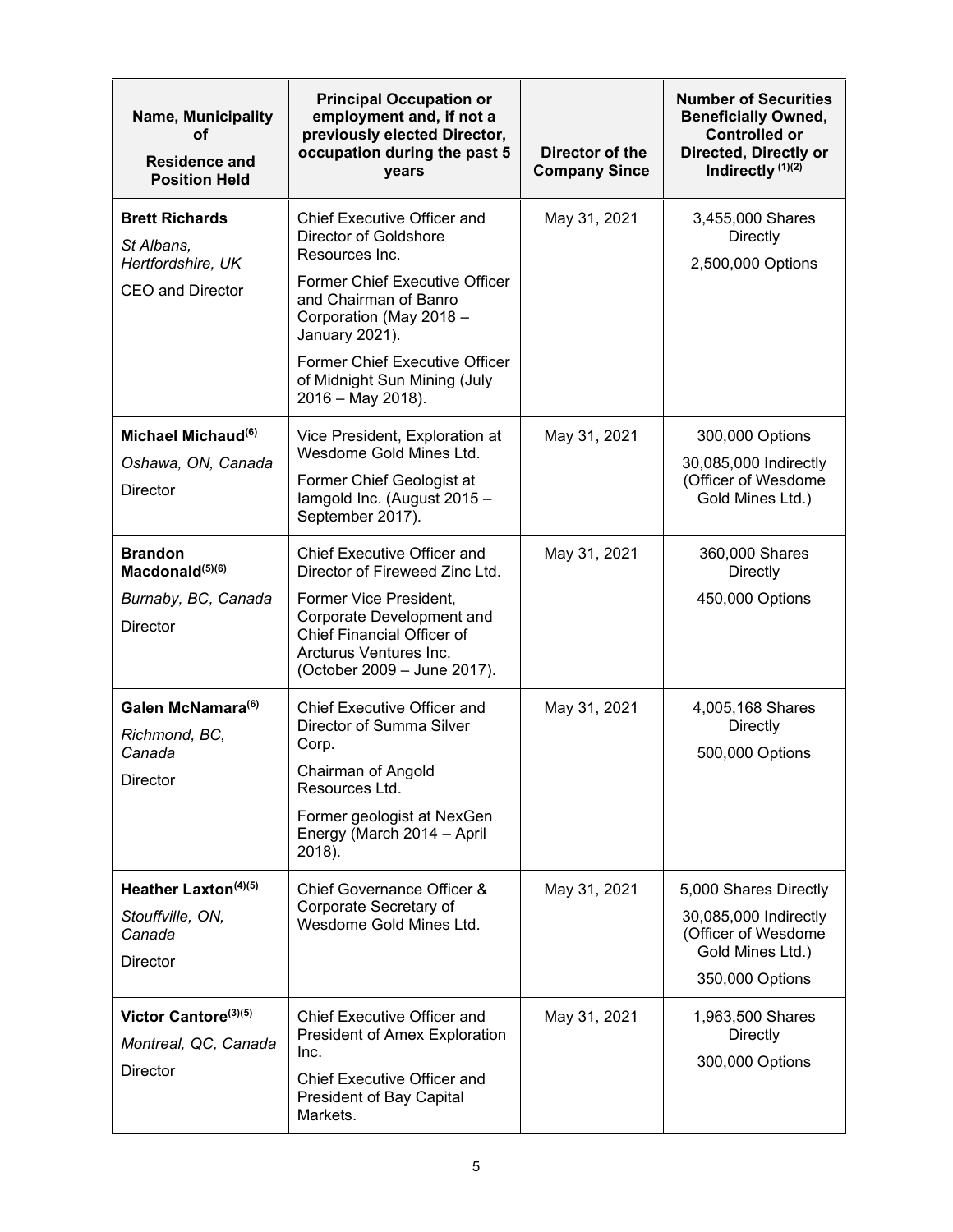| <b>Name, Municipality</b><br>οf<br><b>Residence and</b><br><b>Position Held</b> | <b>Principal Occupation or</b><br>employment and, if not a<br>previously elected Director,<br>occupation during the past 5<br>years                          | Director of the<br><b>Company Since</b> | <b>Number of Securities</b><br><b>Beneficially Owned,</b><br><b>Controlled or</b><br>Directed, Directly or<br>Indirectly (1)(2) |
|---------------------------------------------------------------------------------|--------------------------------------------------------------------------------------------------------------------------------------------------------------|-----------------------------------------|---------------------------------------------------------------------------------------------------------------------------------|
| Shawn Khunkhun $(3)(4)$<br>Delta, BC, Canada<br>Director                        | <b>Chief Executive Officer.</b><br>President and Director of Dolly<br>Varden Silver.<br>Chief Executive Officer and<br>President of StrikePoint Gold<br>Inc. | May 31, 2021                            | 800,000 Shares<br>Directly<br>300,000 Options                                                                                   |
| Joanna Pearson(3)(5)<br>London, UK<br>Director                                  | Executive VP and Chief<br>Financial Officer of Endeavour<br>Mining plc.<br>Former Audit Partner at<br>Deloitte LLP (October 2003 -<br>September 2020).       | May 31, 2021                            | 350,000 Options                                                                                                                 |
| Doug Ramshaw <sup>(3)(4)</sup><br>Calgary, AB, Canada<br>Director               | President and Director of<br>Minera Alamos Inc.<br>Former Director of Great Bear<br>Resources Ltd. (July 2016 -<br>February 2022).                           | May 31, 2021                            | 1,565,000 Shares<br>Directly<br>350,000 Options                                                                                 |

- *1. Shares beneficially owned, directly or indirectly, or over which control or direction is exercised, as at the Record Date, based upon information furnished to the Company by individual directors.*
- *2. "Options" means an option to acquire Shares awarded under and pursuant to Stock Option Plan of the Company, described in this Information Circular.*
- *3. Member of the Audit Committee.*
- *4. Member of the Compensation Committee.*
- *5. Member of the Nominations and Governance Committee.*
- *6. Member of the Technical and Sustainability Committee.*

#### **CEASE TRADE ORDERS, BANKRUPTCIES, PENALTIES AND SANCTIONS**

To the knowledge of the Company, except as set out in this Information Circular below, no member of the Board:

- (a) is, as at the date of the Circular, or has been, within 10 years before the date of the Circular, a director, chief executive officer ("**CEO**") or chief financial officer ("**CFO**") of any company (including the Company) that:
	- (i) was the subject, while the proposed director was acting in the capacity as director, CEO or CFO of such company, of a cease trade or similar order or an order that denied the relevant company access to any exemption under securities legislation, that was in effect for a period of more than 30 consecutive days; or
	- (ii) was subject to a cease trade or similar order or an order that denied the relevant company access to any exemption under securities legislation, that was in effect for a period of more than 30 consecutive days, that was issued after the proposed director ceased to be a director, CEO or CFO but which resulted from an event that occurred while the proposed director was acting in the capacity as director, CEO or CFO of such company; or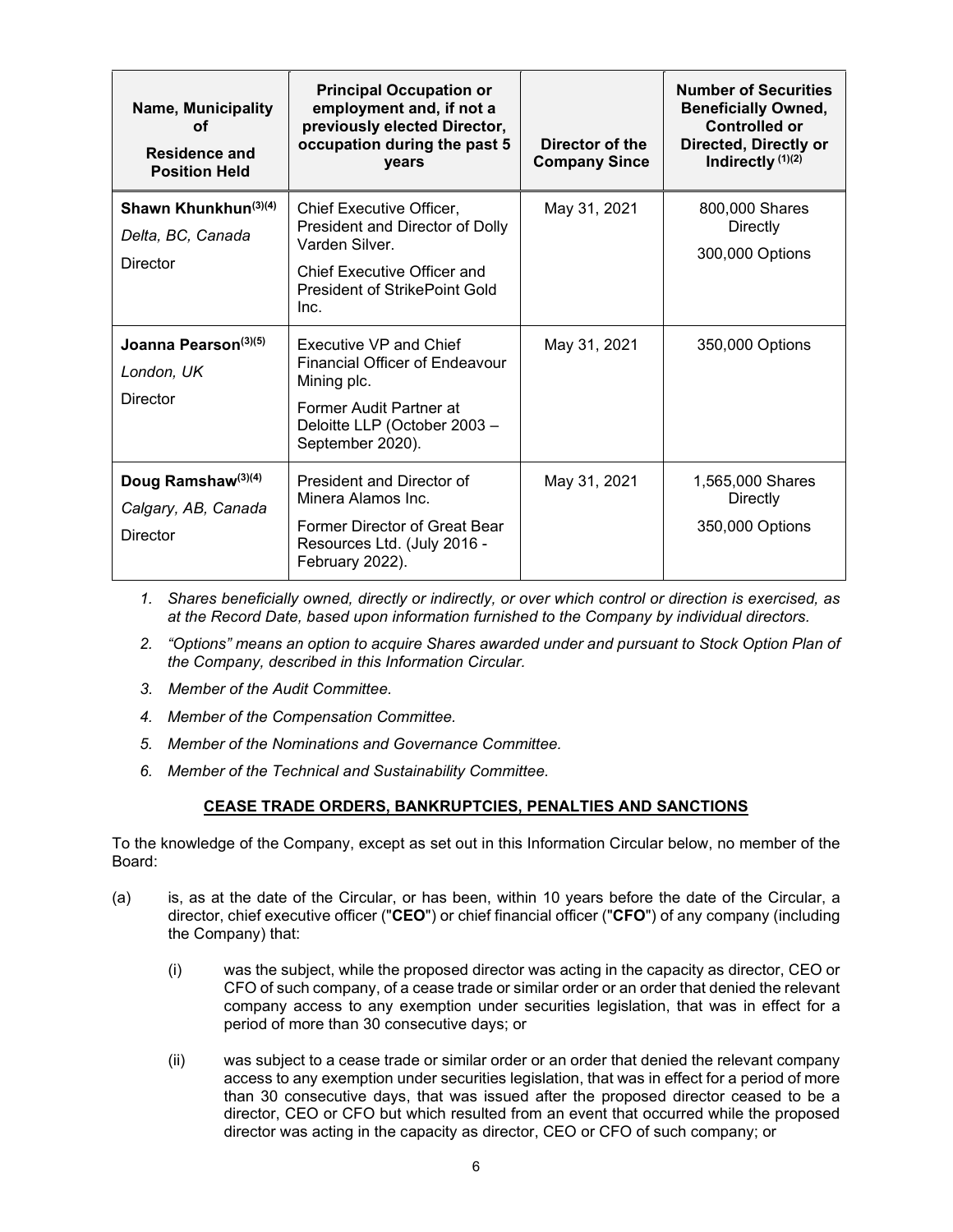- (b) is, as at the date of this Circular, or has been within 10 years before the date of the Circular, a director or executive officer of any company (including the Company) that, while that person was acting in that capacity, or within a year of that person ceasing to act in that capacity, became bankrupt, made a proposal under any legislation relating to bankruptcy or insolvency or was subject to or instituted any proceedings, arrangement or compromise with creditors or had a receiver, receiver manager or trustee appointed to hold its assets; or
- (c) has, within the 10 years before the date of this Circular, become bankrupt, made a proposal under any legislation relating to bankruptcy or insolvency, or become subject to or instituted any proceedings, arrangement or compromise with creditors, or had a receiver, receiver manager or trustee appointed to hold the assets of the proposed director; or
- (d) has been subject to any penalties or sanctions imposed by a court relating to securities legislation or by a securities regulatory authority or has entered into a settlement agreement with a securities regulatory authority; or
- (e) has been subject to any penalties or sanctions imposed by a court or regulatory body that would likely be considered important to a reasonable securityholder in deciding whether to vote for a proposed director.

To the knowledge of the Company, none of the proposed directors (or any of their personal holding companies) has been subject to:

- (a) any penalties or sanctions imposed by a court relating to securities legislation or by a securities regulatory authority or has entered into a settlement agreement with a securities regulatory authority; or
- (b) any other penalties or sanctions imposed by a court or regulatory body that would likely be considered important to a reasonable securityholder in deciding whether to vote for a proposed director.

Mr. Doug Ramshaw was the President, CEO and Director of Aftermath Silver Ltd., a BC registered company that is listed on the NEX Board of the TSX Venture Exchange Inc. ("**TSXV**"). On October 6, 2015, Aftermath Silver Ltd. was subject to a cease trade order for failure to file financial statements. The cease trade order was lifted on August 18, 2017, by the British Columbia Securities Commission.

#### *Stock Option Plan*

At the Annual General Meeting of March 29, 2021, Shareholders approved the Company's previous 10% rolling stock option plan. The Company adopted, as part of the reverse takeover on May 31, 2021, a revised stock option plan (the "**Stock Option Plan**") which also reserved for issuance up to 10% of the issued and outstanding Shares on a rolling basis. The purpose of the Stock Option Plan is to provide the Company with a share-related mechanism to attract, retain and motivate qualified executives, employees and consultants (the "**Participants**"), to incent such individuals to contribute toward the long term goals of the Company, and to encourage such individuals to acquire Shares of the Company as long term investments by granting to such Participants, stock options to acquire up to 10% of the number of Shares outstanding from time to time. This is a "rolling" plan as the number of Shares reserved for issuance pursuant to the grant of stock options will increase as the Company's issued and outstanding share capital increases.

The Stock Option Plan provides that the Board, or a committee appointed by the Board in accordance with the Stock Option Plan, may grant options to purchase Shares on terms that the directors may determine, within the limitations of the Stock Option Plan. The exercise price of an option issued under the Stock Option Plan is determined by the directors, but may not be less than the closing market price of the Shares on the day preceding the date of granting of the option less any available discount, in accordance with TSXV policies. No option may be granted for a term longer than ten years. An option may expire on such earlier date or dates as may be fixed by the Board, subject to earlier termination in the event the optionee ceases to be eligible under the Stock Option Plan by reason of death, retirement or otherwise.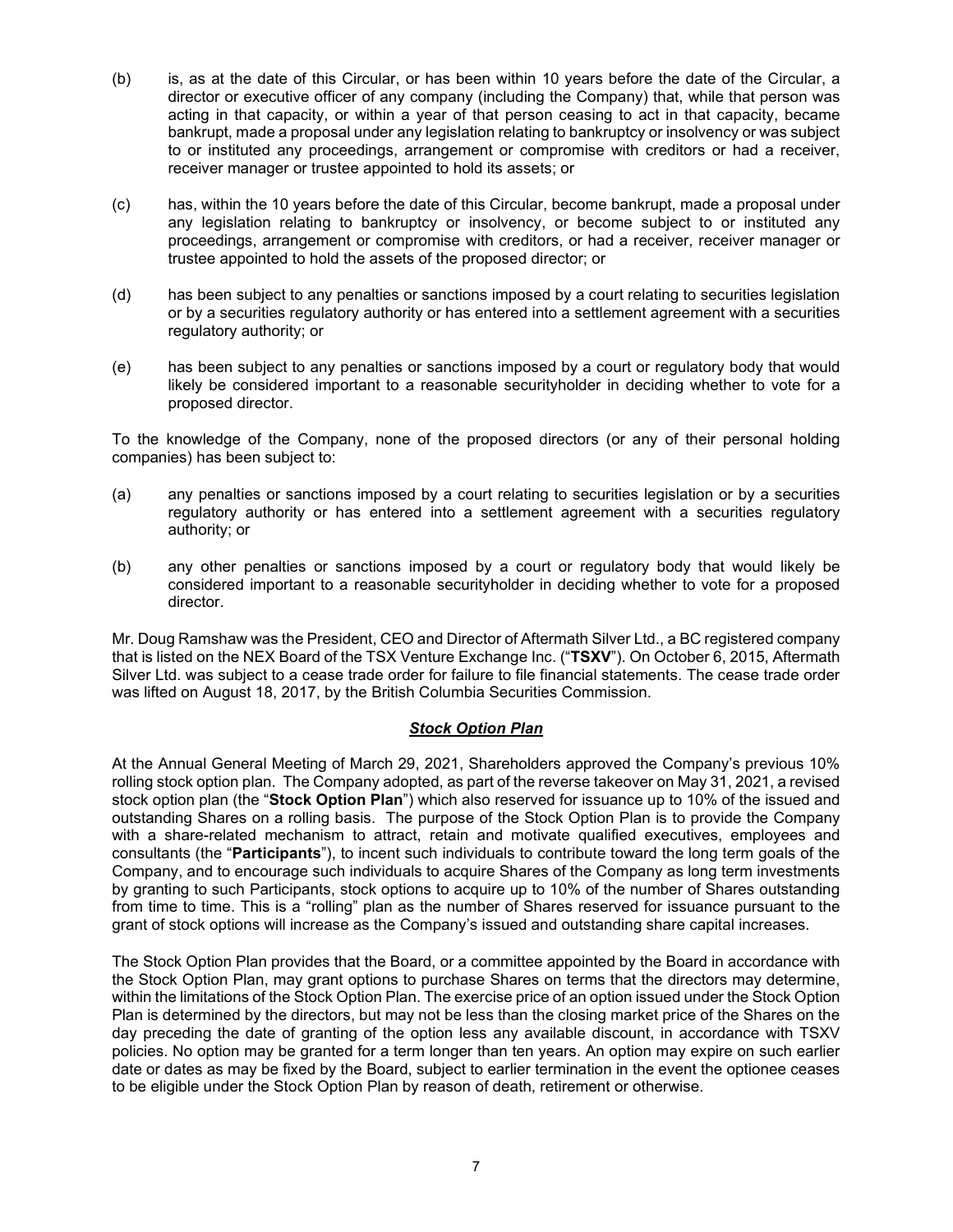The Stock Option Plan provides for the following restrictions: (i) no Participant may be granted an option if that option would result in the total number of stock options granted to the Participant in the previous 12 months, exceeding 5% of the issued and outstanding Shares unless the Company has obtained disinterested shareholder approval in accordance with TSXV policies; (ii) the aggregate number of options granted to Participants conducting Investor Relations Activities (as defined in TSXV policies) in any 12 month period must not exceed 2% of the issued and outstanding Shares, calculated at the time of grant; and (iii) the aggregate number of options granted to any one consultant in any 12 month period must not exceed 2% of the issued and outstanding Shares, calculated at the time of grant. In addition, options granted to consultants conducting Investor Relations Activities (as defined in TSXV policies) will vest over a period of not less than 12 months as to 25% on the date that is three months from the date of grant, and a further 25% on each successive date that is three months from the date of the previous vesting or such longer vesting period as the Board may determine. Vesting of options is otherwise at the discretion of the Board.

The above summary is subject to the full text of the Stock Option Plan which will be available for review at the Meeting.

At the Meeting, the Shareholders will be asked to consider and, if deemed appropriate, to pass, with or without variation, an ordinary resolution in the form set out below (the "**Stock Option Plan Resolution**"), subject to such amendments, variations or additions as may be approved at the Meeting, approving and ratifying the Stock Option Plan. In order to pass, the Stock Option Plan Resolution must be approved by a majority of the votes cast at the Meeting by all Shareholders, present in person or represented by proxy,

Accordingly, at the Meeting, the Shareholders are being asked to consider and, if thought advisable, approve an ordinary resolution in the following form:

#### "IT IS RESOLVED THAT:

1. the Stock Option Plan, in the form attached to the Information Circular dated May 17, 2022 as Schedule "C", is hereby approved, ratified and confirmed;

2. any one officer or director of the Company is hereby authorized to execute and deliver all such documents and do all such acts and things as may be deemed advisable in such individual's discretion for the purpose of giving effect to this resolution."

Management of the Company recommends that the Shareholders vote in favour of the Stock Option Plan Resolution. **Unless you give other instructions, the persons named in the enclosed form of proxy intend to vote FOR the approval of the Stock Option Plan Resolution.**

#### *Ratification of Grant of Stock Options*

In connection with the reverse takeover transaction on May 31, 2021, the Company granted 8,737,500 stock options to certain Participants detailed below on the following terms:

| <b>Option Holder</b>     | <b>Number of Options</b> | <b>Exercise Price</b> | <b>Expiry Date</b> |
|--------------------------|--------------------------|-----------------------|--------------------|
| <b>Brett Richards</b>    | 2,500,000                | \$0.65                | June 4, 2026       |
| Galen McNamara           | 500,000                  | \$0.65                | June 4, 2026       |
| <b>Brandon Macdonald</b> | 450,000                  | \$0.65                | June 4, 2026       |
| Doug Ramshaw             | 350,000                  | \$0.65                | June 4, 2026       |
| <b>Victor Cantore</b>    | 300,000                  | \$0.65                | June 4, 2026       |
| Shawn Khunkhun           | 300,000                  | \$0.65                | June 4, 2026       |
| Joanna Pearson           | 350,000                  | \$0.65                | June 4, 2026       |
| David Garofalo           | 150,000                  | \$0.65                | June 4, 2026       |
| Craig Parry              | 150,000                  | \$0.65                | June 4, 2026       |
| <b>Bryan Slussarchuk</b> | 150,000                  | \$0.65                | June 4, 2026       |
| Leo Hathaway             | 150,000                  | \$0.65                | June 4, 2026       |
| Daniel Kunz              | 150,000                  | \$0.65                | June 4, 2026       |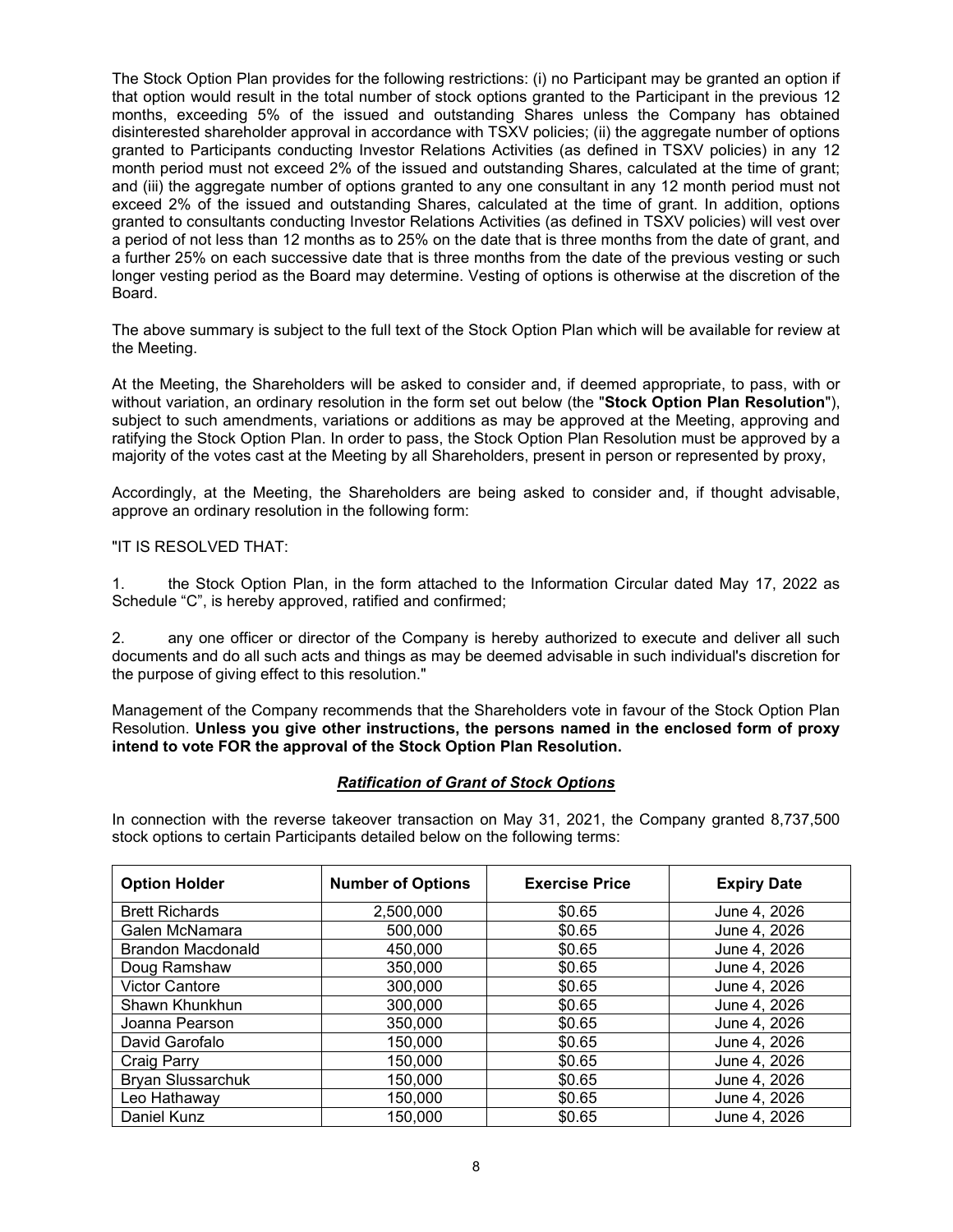| <b>Option Holder</b>               | <b>Number of Options</b> | <b>Exercise Price</b> | <b>Expiry Date</b> |
|------------------------------------|--------------------------|-----------------------|--------------------|
| <b>Adrian Rothwell</b>             | 150,000                  | \$0.65                | June 4, 2026       |
| Peter Flindell                     | 1,500,000                | \$0.65                | June 4, 2026       |
| Marlis Yassin                      | 112,500                  | \$0.65                | June 4, 2026       |
| Gavin Cooper                       | 150,000                  | \$0.65                | June 4, 2026       |
| <b>Sentinel Corporate Services</b> | 187,500                  | \$0.65                | June 4, 2026       |
| Jose Sayo Garcia                   | 50,000                   | \$0.65                | June 4, 2026       |
| Tom Johnson                        | 50,000                   | \$0.69                | July 15, 2026      |
| <b>Heather Laxton</b>              | 350,000                  | \$0.65                | November 23, 2026  |
| Marlis Yassin                      | 237,500                  | \$0.65                | November 23, 2026  |
| Michael Michaud                    | 300,000                  | \$0.65                | November 23, 2026  |
| Nadira Dijido                      | 50,000                   | \$0.65                | November 23, 2026  |
| Jason Pattison                     | 50,000                   | \$0.65                | November 23, 2026  |
| Jason Zicherman                    | 50,000                   | \$0.65                | November 23, 2026  |

#### *(1) All options noted above vest equally over 3 years beginning on the first anniversary of the grant date*

At the Meeting, the Option Grant Disinterested Shareholders (as defined below) will be asked to consider and, if deemed appropriate, to pass, with or without variation, an ordinary resolution in the form set out below (the "**Stock Option Grant Resolution**"), subject to such amendments, variations or additions as may be approved at the Meeting, to approve, ratify and confirm the Stock Option grants set forth in the table above (the "**Stock Option Grants**"). In order to pass, the Stock Option Grant Resolution must be approved by a majority of the votes cast at the Meeting by all Shareholders, present in person or represented by proxy, excluding votes attaching to Shares beneficially owned by Shareholders receiving Stock Options in connection with the Stock Option Grants and their associates (the "**Option Grant Disinterested Shareholders**").

Accordingly, at the Meeting, the Option Grant Disinterested Shareholders are being asked to consider and, if thought advisable, approve an ordinary resolution in the following form:

#### "IT IS RESOLVED THAT:

1. the Stock Option Grants, as more particularly set out in the Information Circular dated May 17, 2022, be and are hereby confirmed, ratified and approved; and

2. any one officer or director of the Company is hereby authorized to execute and deliver all such documents and do all such acts and things as may be deemed advisable in such individual's discretion for the purpose of giving effect to this resolution."

Management of the Company recommends that the Option Grant Disinterested Shareholders vote in favour of the Stock Option Grant Resolution. **Unless you give other instructions, the persons named in the enclosed form of proxy intend to vote FOR the approval of the Stock Option Grant Resolution.**

#### *Appointment of Auditors*

At the Meeting, Shareholders will be asked to vote for the appointment of Davidson & Company LLP, Chartered Professional Accountants, as the auditor of the Company to hold office for the ensuing year and to authorize the directors of the Company to fix their remuneration and the terms of their engagement.

On September 21, 2021, Davidson & Company LLP, Chartered Professional Accountants, was appointed the Company's auditor and Baker Tilly WM LLP, having served as the Company's auditor, resigned and the respective documents were filed under the Company's profile on Canadian System for Electronic Document Analysis and Retrieval (SEDAR) (www.sedar.com) on September 28, 2021. See Schedule "A" – Change of Auditor Reporting Package attached hereto, which includes the following documents:

• Notice of Change of Auditor dated September 21, 2021;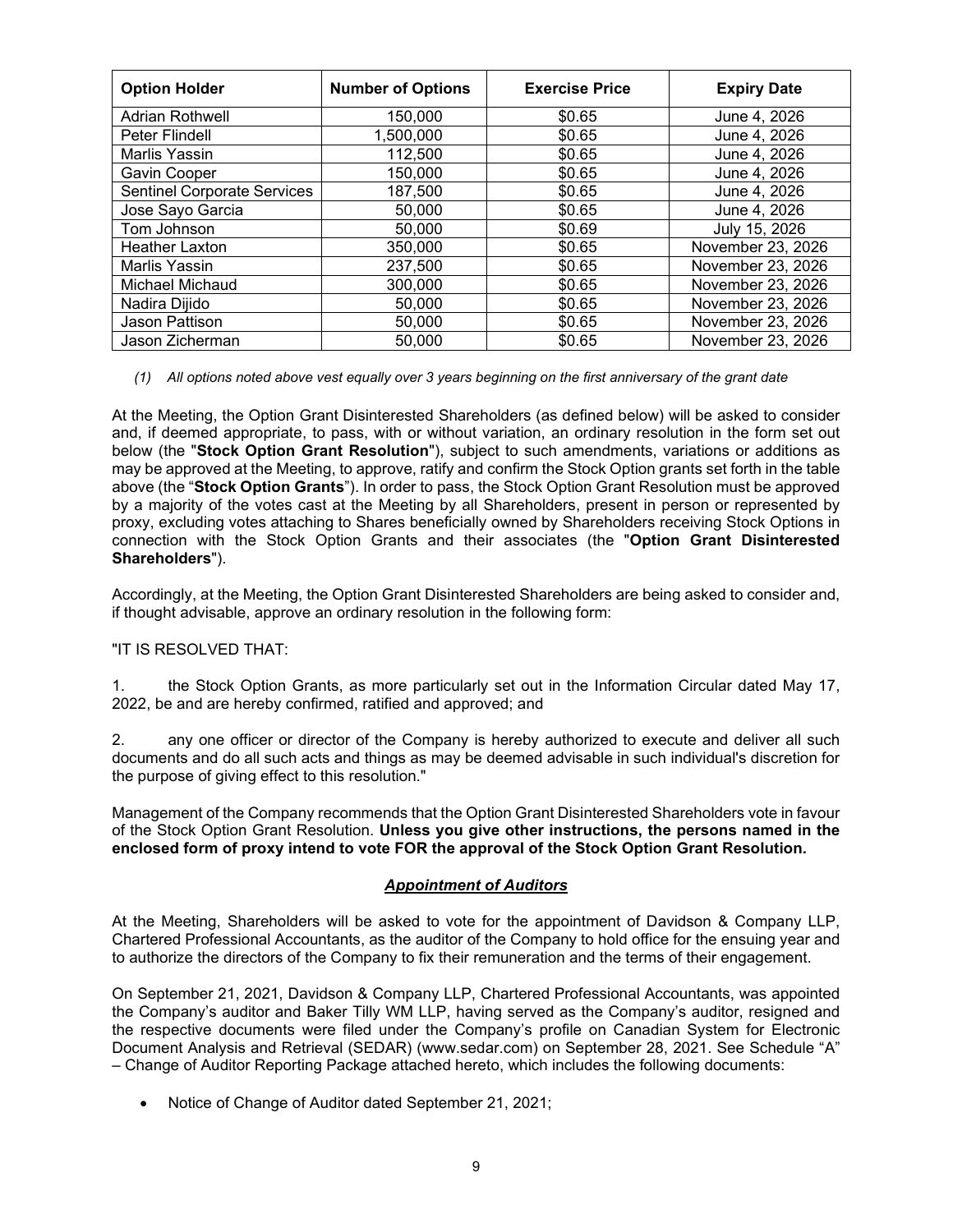- Letter from Baker Tilly WM LLP confirming the Notice of Change of Auditor dated September 21, 2021; and
- Letter from Davidson & Company LLP confirming the Notice of Change of Auditor dated September 21, 2021.

**Proxies received in favour of management will be voted in favour of the appointment of Davidson & Company LLP, Chartered Professional Accountants, as auditor of the Company to hold office until the next annual meeting of Shareholders and the authorization of the directors to fix their remuneration, unless the Shareholder has specified in the proxy that his or her Shares are to be withheld from voting in respect thereof.**

#### *Other Business*

The Company will consider and transact such other business as may properly come before the Meeting or any adjournment or adjournments thereof. Management of the Company knows of no other matters to come before the Meeting other than those referred to in the Notice of Meeting. Should any other matters properly come before the Meeting the Shares represented by the proxies solicited hereby will be voted on such matter in accordance with the best judgement of the persons voting by proxy.

#### **STATEMENT OF EXECUTIVE COMPENSATION**

The following information regarding executive compensation is presented in accordance with National Instrument Form 51-102F6V - Statement of Executive Compensation – Venture Issuers. The objective of this disclosure is to communicate the compensation the Company paid, made payable, awarded, granted, gave or otherwise provided to each named executive officer and director for the two comparative financial years ended March 31, 2020 and March 31, 2021, and the decision-making process relating to compensation.

For the purpose of this Statement of Executive Compensation:

"**compensation securities**" includes stock options, convertible securities, exchangeable securities and similar instruments including stock appreciation rights, deferred share units and restricted stock units granted or issued by the company or one of its subsidiaries for services provided or to be provided, directly or indirectly, to the company or any of its subsidiaries; and

"**NEO**" or "**named executive officer**" means each of the following individuals:

- (a) each individual who, in respect of the Company, during any part of the most recently completed financial year, served as CEO, including an individual performing functions similar to a CEO;
- (b) each individual who, in respect of the Company, during any part of the most recently completed financial year, served as CFO, including an individual performing functions similar to a CFO;
- (c) in respect of the Company and its subsidiaries, the most highly compensated executive officer other than the individuals identified in paragraphs (a) and (b) at the end of the most recently completed financial year ended March 31, 2021, whose total compensation was more than \$150,000 for that financial year; and
- (d) each individual who would be a named executive officer under paragraph (c) but for the fact that the individual was not an executive officer of the Company, and was not acting in a similar capacity, at the end of that financial year;

For the financial year ended March 31, 2021, the Company had the following Named Executive Officers: Hani Zabaneh, CEO and Gavin Cooper, CFO.

On May 31, 2021, the Company completed a reverse takeover transaction ("**RTO**") of a company formerly named Goldshore Resources Inc. ("**Former Goldshore**"), as disclosed in the Company's filing statement dated May 26, 2021. On closing of the RTO, certain changes to the NEOs and directors of the Company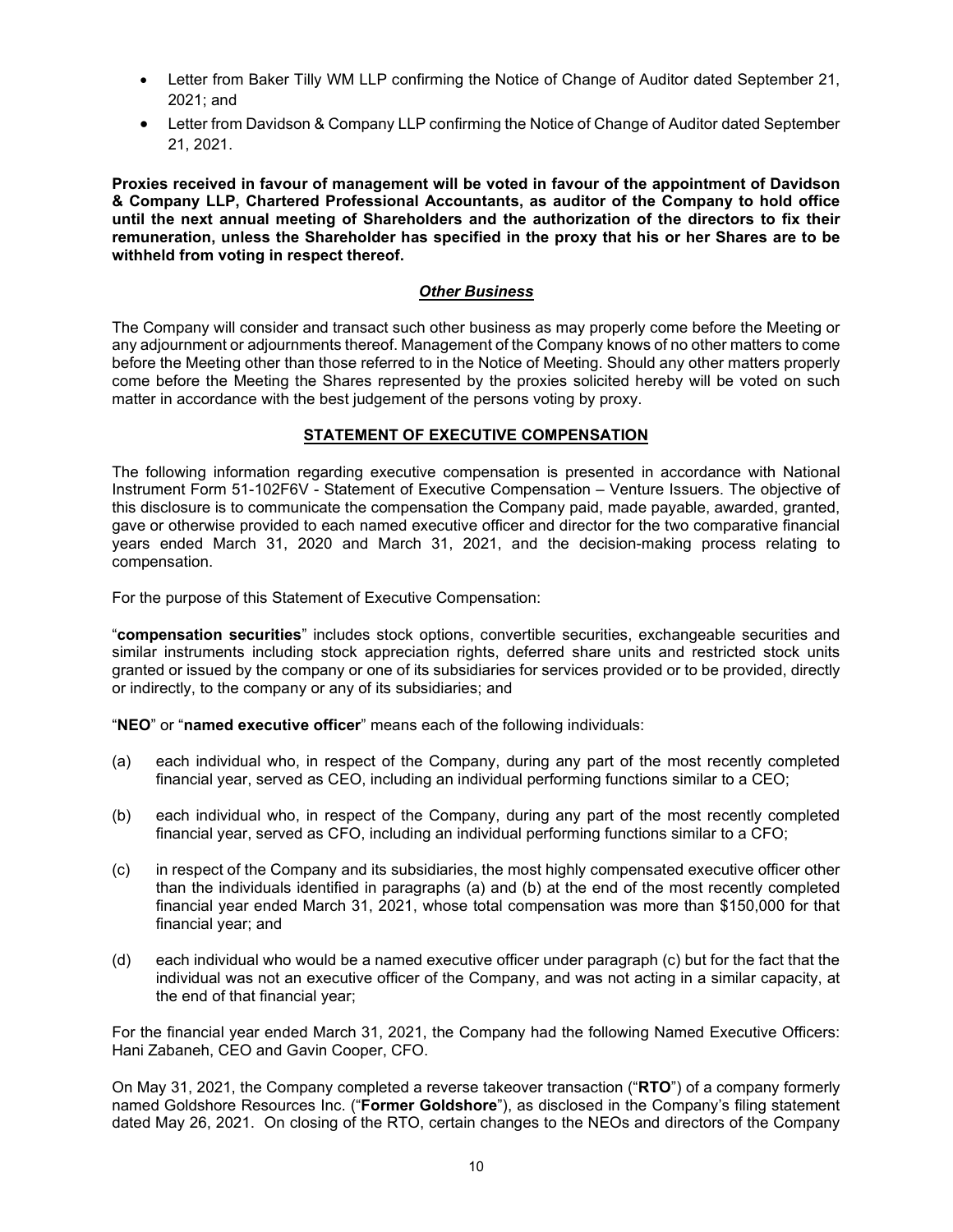were made. Hani Zabaneh resigned as CEO and a director and Kathryn Witter and Gavin Cooper resigned as directors of the Company effective May 31, 2021. Subsequent to the closing of the RTO, Gavin Cooper resigned as CFO effective November 1, 2021. The current NEOs of the Company are Brett Richards, President and CEO, Marlis Yassin, CFO and Corporate Secretary, and Peter Flindell, VP Exploration. The current directors of the Company are Brett Richards, Doug Ramshaw, Michael Michaud, Brandon Macdonald, Galen McNamara, Heather Laxton, Victor Cantore, Joanna Pearson and Shawn Khunkhun.

"**Plan**" includes any plan, contract, authorization, or arrangement, whether or not set out in any formal document, where cash, compensation securities or any other property may be received, whether for one or more persons;

"**underlying securities**" means any securities issuable on conversion, exchange or exercise of compensation securities.

#### **Director and NEO Compensation, Excluding Compensation Securities**

The following table sets forth the compensation paid, awarded, granted, given or otherwise provided, directly or indirectly, by the Company to each NEO and director for the financial years ended March 31, 2020 and March 31, 2021:

| Table of Compensation (Excluding Compensation Securities) <sup>(1)</sup> |             |                                                                       |                         |                                                        |                                                          |                                           |                                                                     |                                              |
|--------------------------------------------------------------------------|-------------|-----------------------------------------------------------------------|-------------------------|--------------------------------------------------------|----------------------------------------------------------|-------------------------------------------|---------------------------------------------------------------------|----------------------------------------------|
| Name and<br><b>Position</b>                                              | Year<br>(2) | Salary,<br>consulting<br>fees retainer<br>or<br>commission<br>$($ \$) | <b>Bonus</b><br>$($ \$) | <b>Option</b><br><b>Based</b><br>Award<br>S<br>$($ \$) | <b>Committee</b><br>or Meeting<br><b>Fees</b><br>$($ \$) | Value of<br><b>Perquisites</b><br>$($ \$) | <b>Value of All</b><br><b>Other</b><br>Compen-<br>sation<br>$($ \$) | <b>Total</b><br>Compen-<br>sation<br>$($ \$) |
| Gavin                                                                    | 2021        | Nil                                                                   | Nil                     | Nil                                                    | Nil                                                      | Nil                                       | Nil                                                                 | Nil                                          |
| Cooper <sup>(3)</sup><br>Former CFO &<br>Corporate<br>Secretary          | 2020        | Nil                                                                   | Nil                     | Nil                                                    | Nil                                                      | Nil                                       | Nil                                                                 | Nil                                          |
| Hani                                                                     | 2021        | 10,800                                                                | Nil                     | Nil                                                    | Nil                                                      | Nil                                       | Nil                                                                 | 10,800                                       |
| Zabaneh $(4)$<br>Former CEO &<br><b>Director</b>                         | 2020        | Nil                                                                   | Nil                     | Nil                                                    | Nil                                                      | Nil                                       | Nil                                                                 | Nil                                          |
| Kathryn                                                                  | 2021        | Nil                                                                   | Nil                     | Nil                                                    | Nil                                                      | Nil                                       | Nil                                                                 | Nil                                          |
| Witter <sup>(5)</sup><br>Former<br><b>Director</b>                       | 2020        | 9,930.79                                                              | 10,500.00               | Nil                                                    | Nil                                                      | Nil                                       | Nil                                                                 | 20,430.79                                    |

 $<sup>(1)</sup>$  The Statement of Executive Compensation reported in this Circular is for the two most recently audited</sup> financial years ended March 31, 2020 and March 31, 2021. The Statement of Executive Compensation for the financial year ended March 31, 2022, which reflects the executive compensation for the current slate of directors of the Company, will be filed separately in due course.

- (2) Financial years ended March 31.
- $<sup>(3)</sup>$  Gavin Cooper was appointed CFO and Corporate Secretary on October 5, 2020 and resigned on</sup> November 1, 2021.
- (4) Hani Zabaneh was appointed CEO and director on August 21, 2020 and resigned on May 31, 2021.
- (5) Kathryn Witter was appointed as director on November 9, 2018 and resigned on May 31, 2021.

#### **External Management Companies**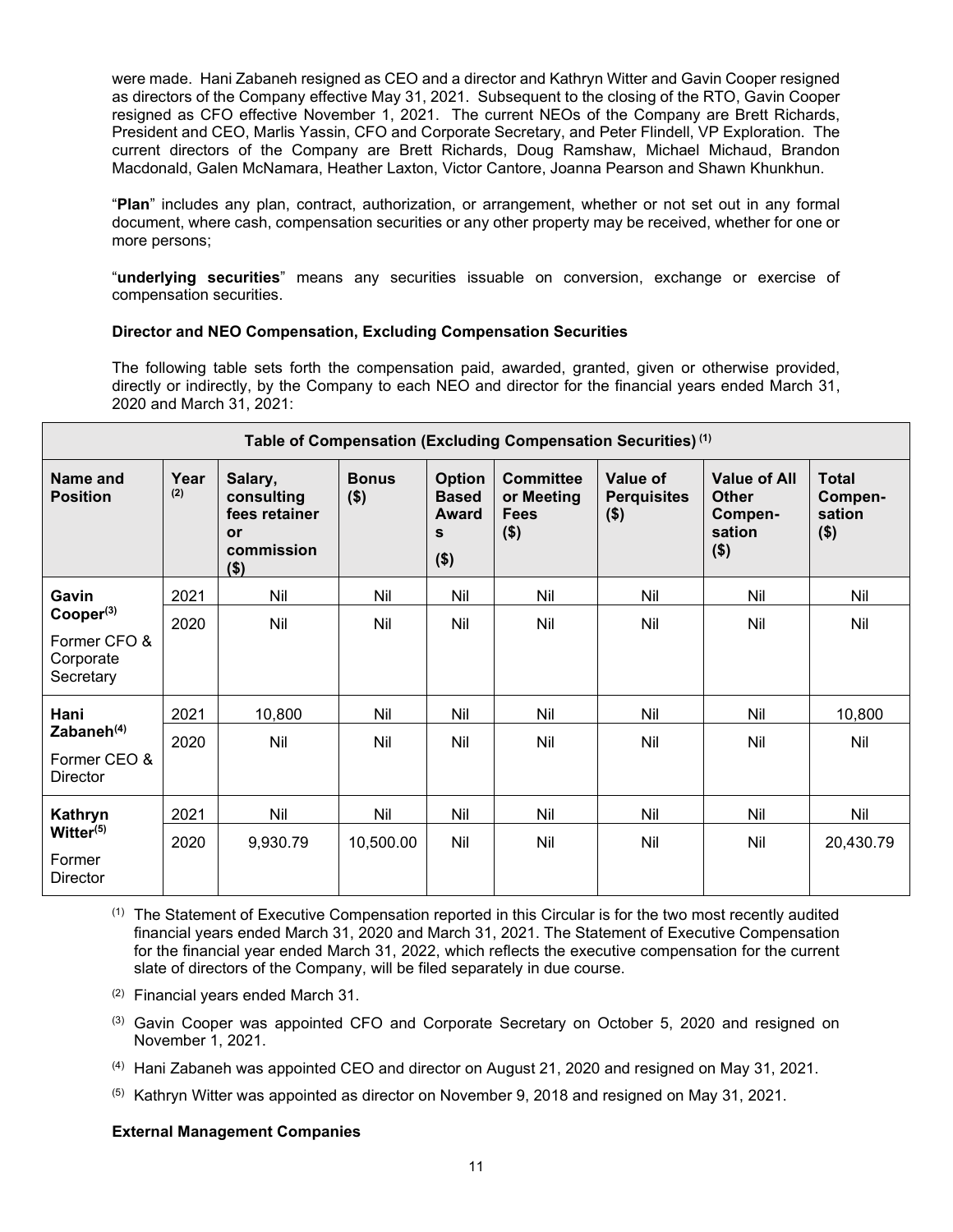None of the NEOs or directors of the Company have been retained or employed by an external management company which has entered into an understanding, arrangement or agreement with the Company to provide executive management services to the Company, directly or indirectly.

#### **Stock Options and Other Compensation Securities**

No options or other compensation securities were held by directors or NEOs on the last day of the financial year ended March 31, 2021.

#### **Exercise of Compensation Securities by Named Executive Officers**

None of the NEOs or directors of the Company exercised any compensation securities during the financial years ended March 31, 2020 and March 31, 2021.

#### **Current Equity Compensation Plan**

#### *Stock Option Plan*

The Company has used the Stock Option Plan (as defined above) in order to attract, retain and motivate qualified directors, officers, employees and consultants of the Company and its subsidiaries, to incent such individuals to contribute toward the long-term goals of the Company, and to encourage such individuals to acquire Shares of the Company as long-term investments. Under the Stock Option Plan, Options were typically granted in such numbers to reflect the level of responsibility of the particular optionee and his or her contribution to the business and activities of the Company, typically vest over three years and have a five-year term. Except in specified circumstances, Options are not assignable and terminate upon the optionee ceasing to be employed by or associated with the Company.

#### **SECURITIES AUTHORIZED FOR ISSUANCE UNDER EQUITY COMPENSATION PLANS**

#### **Long-Term Incentive Plan (LTIP)**

The Stock Option Plan allows for the Board to grant long-term at-risk equity compensation to eligible participants in the form of Options. See *"Particulars of Matters to be Acted Upon – Stock Option Plan"* and *"Statement of Executive Compensation – Current Equity Compensation Plan – Stock Option Plan"*.

Options were granted according to competitive market analysis of the peer group and the specific level of responsibility of the particular executive/employee. Consideration was also given to historical grants made to the executive.

No options or other compensation securities were held by directors or NEOs on the last day of the financial year ended March 31, 2020 or on March 31, 2021.

#### **Employment, Consulting and Management Agreements**

The Company had entered into the following employment, consulting and management agreements during the financial years ended March 31, 2020 and March 31, 2021.

The Company entered into a consulting agreement with Hani Zabaneh, former CEO of the Company effective August 21, 2020 pursuant to which he agreed to carry out services of CEO for the Company. The Company paid a consulting fee of \$1,500 per month worked on behalf of the Company. The agreement was terminable by either party on 30 days written notice. Mr. Zabaneh resigned as CEO of the Company on May 31, 2021.

#### **Oversight and Description of Director and NEO Compensation**

The objective of the Company's compensation program is to compensate the directors and executive officers for their services to the Company at a level that is both in line with the Company's fiscal resources and competitive with companies at a similar stage of development. The primary goal of the Company's executive compensation program is to: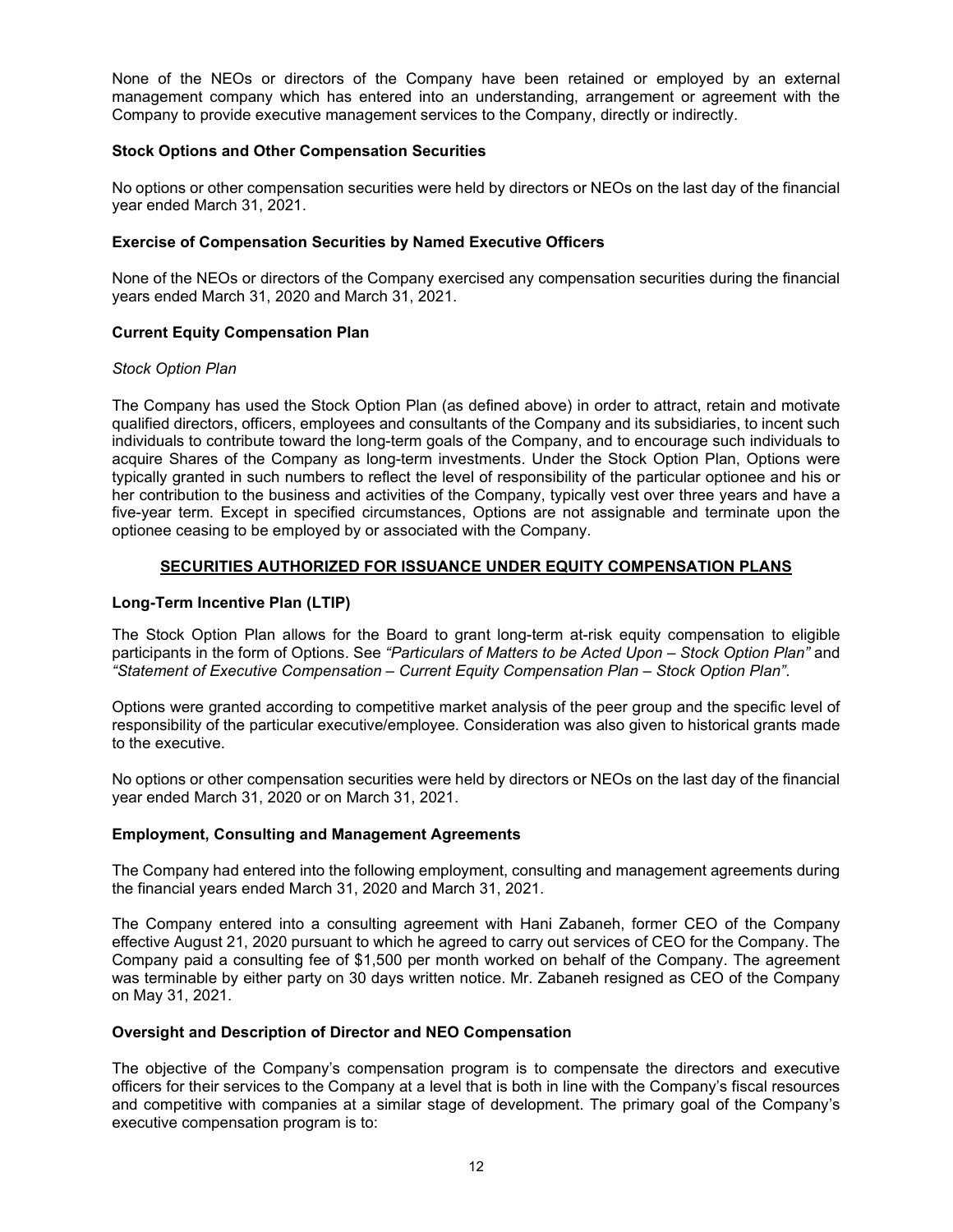- (a) attract and retain the qualified key executives necessary for the Company's long-term success;
- (b) motivate the short term and long-term performance of those executives; and
- (c) align the executive's interests with the Company's Shareholders.

The Company's compensation strategy is focused on a performance-based incentive reward package, using certain critical measurements that management is able to influence toward the short-term and longterm objectives of the Company.

The significant elements of compensation awarded to, earned by, paid or payable to the NEOs for the financial years ended March 31, 2020 and March 31, 2021 were: (i) base salary; (ii) bonus and other performance incentive awards; and (iii) stock options. No compensation is directly tied to a specific performance goal such as a milestone or the completion of a transaction.

#### **Pension Disclosure**

The Company does not currently provide any pension plan benefits for executive officers, directors, or employees.

#### **INDEBTEDNESS OF DIRECTORS AND EXECUTIVE OFFICERS**

At the date of this Circular, there was no indebtedness outstanding of any current or former director, executive officer or employee of the Company which is owing to the Company, or, which is owing to another entity which indebtedness is the subject of a guarantee, support agreement, letter of credit or other similar arrangement or understanding provided by the Company, entered into in connection with a purchase of securities or otherwise.

No proposed nominee for election as a director of the Company, their associates, or any directors or executive officers of the Company during the financial years ended March 31, 2020 and March 31, 2021 are or have been:

- (i) indebted to the Company; or
- (ii) indebted to another entity, which indebtedness is, or at any time since the beginning of the financial years ended March 31, 2020 and March 31, 2021 has been, the subject of a guarantee, support agreement, letter of credit or other similar arrangement or understanding provided by the Company; or
- (iii) is indebted in relation to a securities purchase program or any other related program.

#### **INTEREST OF CERTAIN PERSONS IN MATTERS TO BE ACTED UPON**

Other than the election of directors, and the adoption of the Stock Option Plan, no person who has been a director or executive officer of the Company at any time since the beginning of the Company's last financial year, no proposed nominee of management of the Company for election as a director of the Company and no associate or affiliate of the foregoing persons, has any material interest, direct or indirect, by way of beneficial ownership or otherwise, in matters to be acted upon at the Meeting.

#### **INTEREST OF INFORMED PERSONS IN MATERIAL TRANSACTIONS**

No informed person (as defined in National Instrument 51-102, Continuous Disclosure) or proposed director of the Company and no associate or affiliate of the foregoing persons has or has had any material interest, direct or indirect, in any transaction since the commencement of the financial years ended March 31, 2020 and March 31, 2021 or in any proposed transaction which in either such case has materially affected or would materially affect the Company.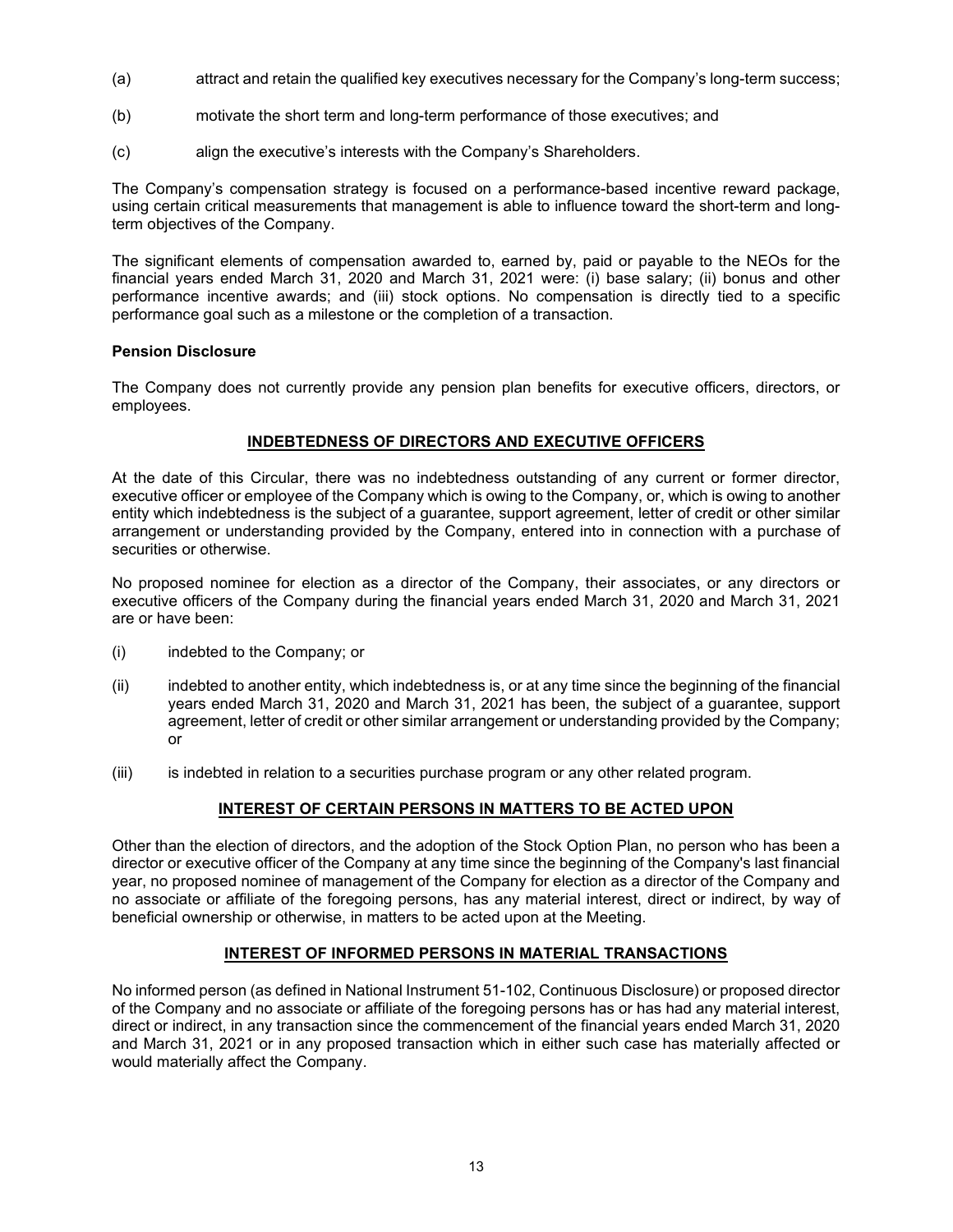#### **CORPORATE GOVERNANCE DISCLOSURE**

Corporate governance relates to the activities of the Board, the members of which are elected by and are accountable to the Shareholders and takes into account the role of the individual members of management who are appointed by the Board and who are charged with the day-to-day management of the Company. The Board is committed to sound corporate governance practices which are both in the interest of its Shareholders and contribute to effective and efficient decision making.

National Policy 58-201 – *Corporate Governance Guidelines* ("**NP 58-201**") establishes corporate governance guidelines which apply to all public companies. The Company has reviewed its own corporate governance practices in light of these guidelines. In certain cases, the Company's practices comply with the guidelines, however, the Board considers that some of the guidelines are not suitable for the Company at its current stage of development and therefore these guidelines have not been adopted. National Instrument 58-101 mandates disclosure of corporate governance practices which disclosure is set out below.

#### **Independence of Members of Board**

The Company's Board currently consists of nine (9) directors, five (5) of whom are independent based upon the tests for independence set forth in NI 52-110. Doug Ramshaw, Brandon Macdonald, Victor Cantore, Shawn Khunkhun and Joanna Pearson are independent. Brett Richards is not independent as he is also an officer of the Company. The Board determined that as Galen McNamara was an officer and director of Former Goldshore, a continuing entity of the Company and is considered to have a material relationship with the Company, he is not independent. Heather Laxton and Michael Michaud are not independent, as they are officers of Wesdome Gold Mines Ltd, which has a 22.63% Shareholding in the Company.

| <b>Director</b>       | Independence                                                                                                                                                                                                                                       |
|-----------------------|----------------------------------------------------------------------------------------------------------------------------------------------------------------------------------------------------------------------------------------------------|
| <b>Brett Richards</b> | Not independent, as he is the CEO of the Company.                                                                                                                                                                                                  |
| <b>Heather Laxton</b> | Not independent, as she is an officer of Wesdome Gold Mines Ltd.                                                                                                                                                                                   |
| Michael Michaud       | Not independent, as he is an officer of Wesdome Gold Mines Ltd.                                                                                                                                                                                    |
| Galen McNamara        | Not independent. The Board determined that as Mr. McNamara was an<br>officer and director of Former Goldshore, a continuing entity of the Company<br>and is considered to have a material relationship with the Company, he is<br>not independent. |
| Joanna Pearson        | Independent.                                                                                                                                                                                                                                       |
| Brandon Macdonald     | Independent.                                                                                                                                                                                                                                       |
| Victor Cantore        | Independent.                                                                                                                                                                                                                                       |
| Shawn Khunkhun        | Independent.                                                                                                                                                                                                                                       |
| Doug Ramshaw          | Independent.                                                                                                                                                                                                                                       |

To safeguard independence, the independent directors are encouraged to have open and frank discussions at the regularly scheduled meetings and, if necessary, require that the non-independent directors leave the meeting while such discussions are undertaken.

#### **Participation of Directors in Other Reporting Issuers**

The following table sets out, as at the date of this Circular, the current directors of the Company that are currently directors of other reporting issuers: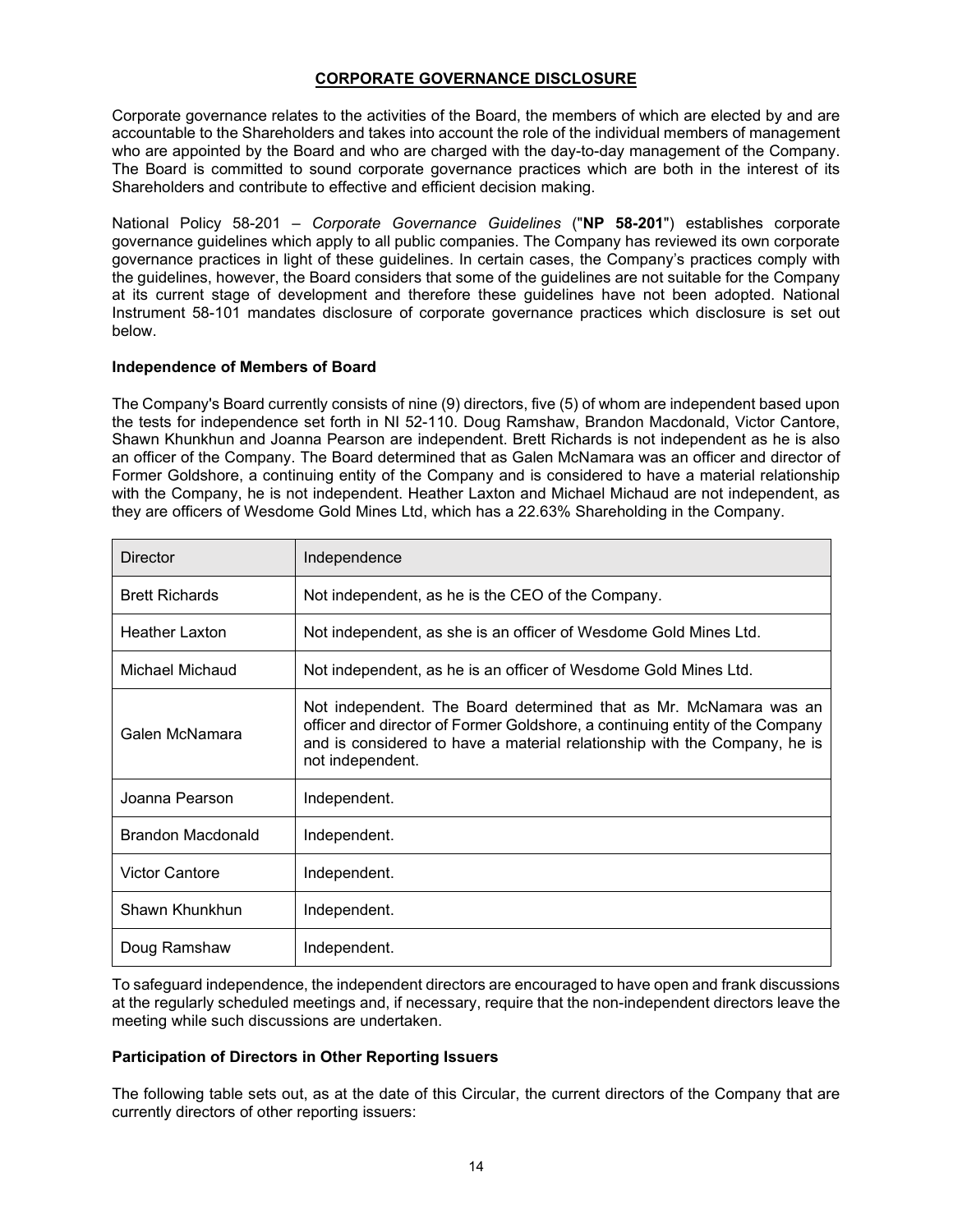| <b>Name</b>                        | <b>Name of Reporting Issuer</b>                      | <b>Name of Exchange</b><br>or Market | <b>Since</b>                      |
|------------------------------------|------------------------------------------------------|--------------------------------------|-----------------------------------|
| <b>Brett Richards</b>              |                                                      |                                      |                                   |
| St Albans,<br>Hertfordshire, UK    | Midnight Sun Mining                                  | TSXV, MMA                            | August 2018                       |
| <b>CEO and Director</b>            |                                                      |                                      |                                   |
| <b>Brandon</b><br><b>Macdonald</b> | Fireweed Zinc Ltd.                                   | <b>TSXV</b>                          | May 2017                          |
| Burnaby, BC,<br>Canada             | Commander Resources Ltd.                             | <b>TSXV</b>                          | <b>June 2016</b>                  |
| <b>Director</b>                    |                                                      |                                      |                                   |
| Doug Ramshaw                       |                                                      |                                      |                                   |
| Calgary, AB,<br>Canada             | Minera Alamos Inc.<br>District Metals Corp.          | <b>TSXV</b><br><b>TSXV</b>           | April 2018<br>March 2020          |
| <b>Director</b>                    |                                                      |                                      |                                   |
| <b>Galen McNamara</b>              | Angold Resources Ltd.                                | <b>TSXV</b>                          | December 2020                     |
| Richmond, BC,<br>Canada            | Sherpa II Holdings Corp.<br>Summa Silver Corp.       | <b>TSXV</b><br><b>TSXV</b>           | December 2020<br><b>June 2021</b> |
| <b>Director</b>                    |                                                      |                                      |                                   |
| <b>Heather Laxton</b>              |                                                      |                                      |                                   |
| Stouffville, ON,<br>Canada         | None                                                 | N/A                                  | N/A                               |
| <b>Director</b>                    |                                                      |                                      |                                   |
| <b>Michael Michaud</b>             |                                                      |                                      |                                   |
| Oshawa, ON,<br>Canada              | None                                                 | N/A                                  | N/A                               |
| Director                           |                                                      |                                      |                                   |
| <b>Shawn Khunkhun</b>              | Dolly Varden Silver Corporation                      | TSXV                                 | February 2020                     |
| Delta, BC, Canada                  | StrikePoint Gold Inc.<br>Gladiator Metals Corp.      | <b>TSXV</b><br><b>TSXV</b>           | December 2011<br>October 2021     |
| <b>Director</b>                    |                                                      |                                      |                                   |
| <b>Victor Cantore</b>              | Vanstar Mining Resources Inc.<br>Hanna Capital Corp. | <b>TSXV</b><br><b>TSXV</b>           | September 2020<br>April 2010      |
| Montreal, QC,<br>Canada            | Vision Lithium Inc.<br>Amex Exploration Inc.         | TSXV, OTCQB, FSE<br><b>TSXV</b>      | May 2017<br><b>June 2016</b>      |
| Director                           | Freeman Gold Corp.<br>Generic Gold Corp.             | TSXV, OTCQX, FSE<br><b>CSE</b>       | April 2020<br>February 2018       |
|                                    | Fairchild Gold Corp.<br>Royal Fox Gold Inc.          | <b>TSXV</b><br><b>TSXV</b>           | May 2021<br>May 2021              |
| Joanna Pearson                     |                                                      |                                      |                                   |
| London, UK                         | None                                                 | N/A                                  | N/A                               |
| Director                           |                                                      |                                      |                                   |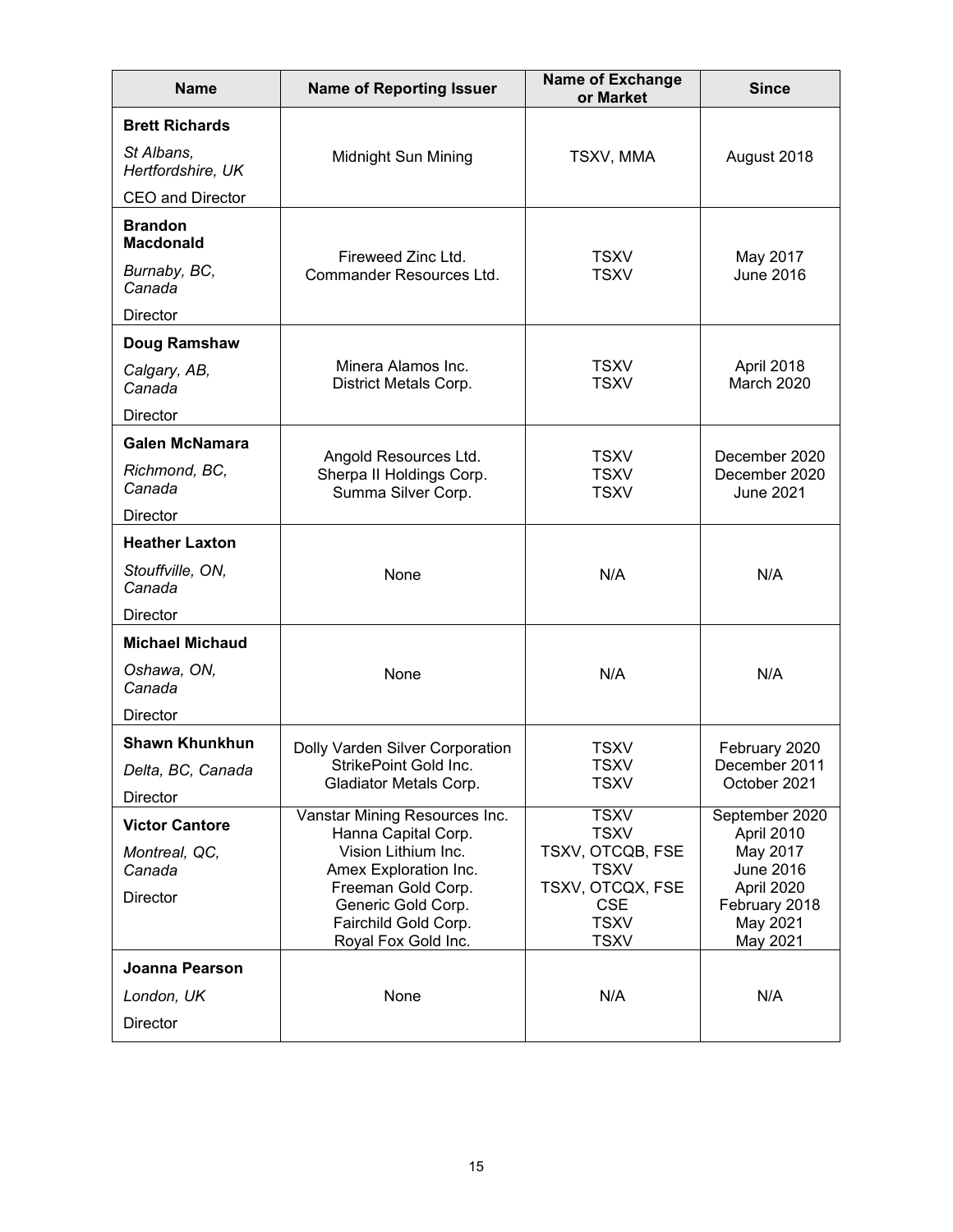#### **Orientation and Continuing Education**

While the Company does not have formal orientation and training programs, new Board members are provided with:

- 1. information respecting the functioning of the Board, committees and copies of the Company's corporate governance policies;
- 2. access to recent, publicly filed documents of the Company;
- 3. access to management and technical experts and consultants; and
- 4. access to legal counsel in the event of any questions relating to the Company's compliance and other obligations.

Board members are encouraged to communicate with management, auditors and technical consultants; to keep themselves current with industry trends and developments and changes in legislation with management's assistance; and to attend related industry seminars and visit the Company's operations. Board members have full access to the Company's records.

#### **Board Mandate**

The Board adopted a Board Mandate on July 29, 2021. The fundamental responsibility of the Board is to provide stewardship and governance over the management of the Company with the objective of maximizing Shareholder value and ensuring corporate conduct in an ethical and legal manner. This is done in context of the requirements under the Company's incorporating documents, an appropriate system of corporate governance and internal controls and applicable law. The Board is responsible for the management or supervising the management of the Company's business and affairs. In supervising the conduct of the business, the Board, through the CEO, sets the standards of conduct for the Company. The Board Mandate is reviewed and re-approved by the Board annually.

#### **Code of Business Conduct and Ethics**

The Board adopted a Code of Business Conduct and Ethics (the "**Code**") on June 11, 2021, for the purposes of fostering a climate of honesty, truthfulness and integrity. The Code outlines the principles of ethical conduct to which the Company's personnel are expected to adhere in the conduct of the Company's business and establishes mechanisms to report unethical conduct. The Company's reputation with its Shareholders, business partners, prospective investors and other stakeholders for honesty and integrity is the key to the success of its business. The Company requires high standards of professional and ethical conduct from its personnel. No employee of the Company is permitted to achieve results through violations of laws or regulations or through unscrupulous dealings. The Code is reviewed and re-approved by the Board annually.

The Company requires that its business practices will be compatible with the economic and social priorities of each location in which it operates. Although customs vary by country and standards of ethics may vary in different business environments, honesty and integrity must always characterize the Company's business activity.

The Board, through its meetings with management and other informal discussions with management, encourages a culture of ethical business conduct and believes the Company's high caliber management team promotes a culture of ethical business conduct throughout the Company's operations and is expected to monitor the activities of the Company's employees, consultants and agents in that regard.

It is a requirement of applicable corporate law that directors and senior officers who have an interest in a transaction or agreement with the Company promptly disclose that interest at any meeting of the Board at which the transaction or agreement will be discussed and, in the case of directors, abstain from discussions and voting in respect to same if the interest is material. These requirements are also contained in the Company's Articles, which are made available to directors and senior officers of the Company.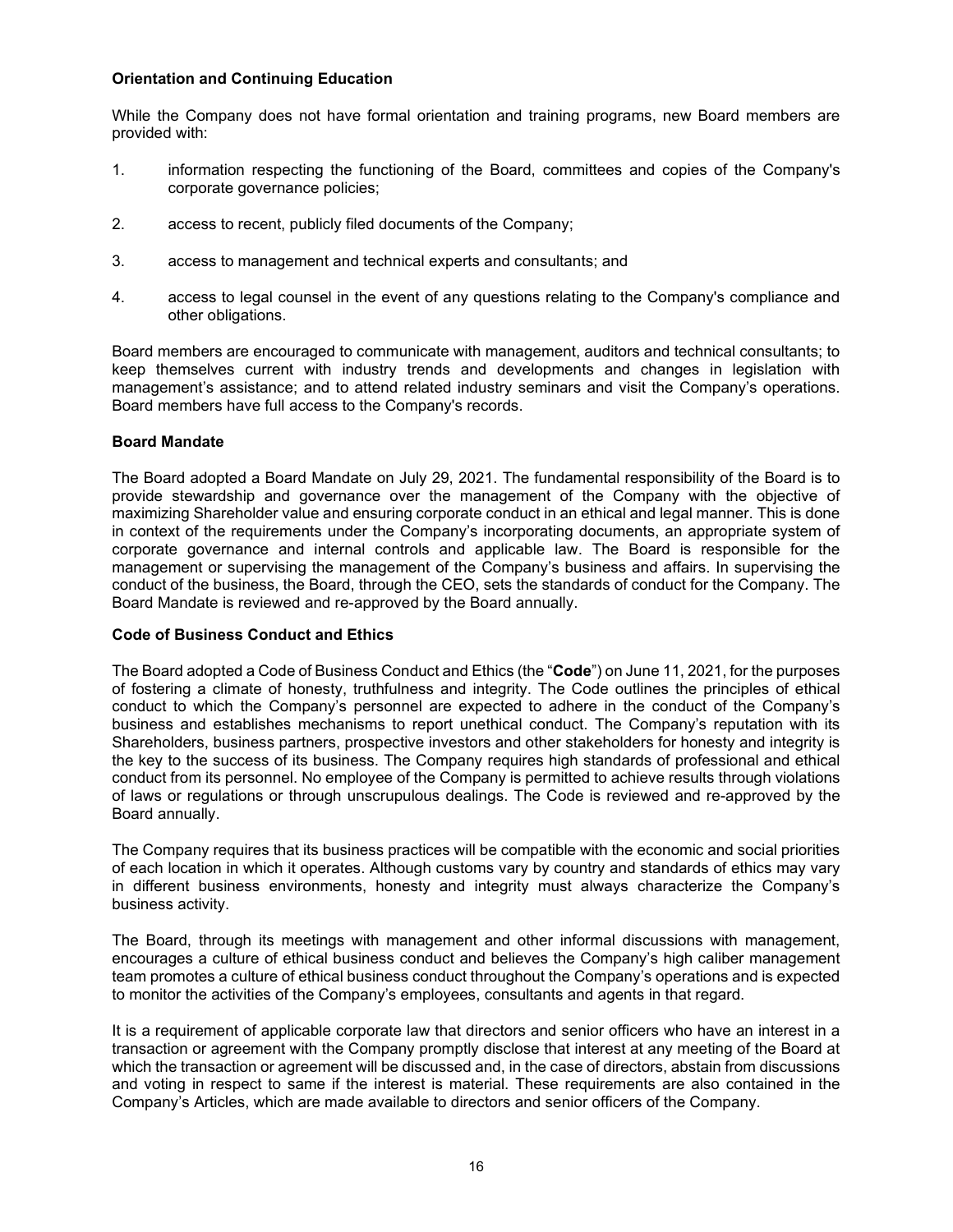#### **BOARD COMMITTEES**

#### **Audit Committee**

National Instrument 52-110 of the Canadian Securities Administrators ("**NI 52-110**") requires the Company, as a venture issuer, to disclose annually in its Information Circular certain information concerning the constitution of its audit committee and its relationship with its independent auditor, as set forth below.

#### **The Audit Committee's Charter**

The primary function of the audit committee (the "**Audit Committee**") is to assist the Board in fulfilling its financial oversight responsibilities with respect to: the financial reporting process and the quality, transparency and integrity of the financial statements and other related public disclosures; the Company's systems of internal controls regarding finance and accounting and the Company's auditing, accounting and financial reporting processes. Consistent with this function, the Audit Committee will encourage continuous improvement of, and should foster adherence to, the Company's policies, procedures and practices at all levels. The Audit Committee meets at least quarterly.

The Audit Committee has a charter, which is attached hereto as Schedule "B".

#### **Composition of the Audit Committee**

As at the date of this Information Circular, the following are the members of the Audit Committee:

| Joanna Pearson <sup>(1)</sup> | Independent <sup>(2)</sup>              | Financially literate $(2)$ |
|-------------------------------|-----------------------------------------|----------------------------|
| Doug Ramshaw                  | Independent <sup>(2)</sup>              | Financially literate $(2)$ |
| Shawn Khunkhun                | Independent <sup><math>(2)</math></sup> | Financially literate $(2)$ |
| <b>Victor Cantore</b>         | Independent $(2)$                       | Financially literate $(2)$ |

- (1) Chair of the Audit Committee.
- (2) As defined by National Instrument 52-110. For the purposes of NI 52-110, an individual is financially literate if they have the ability to read and understand a set of financial statements that present a breadth and level of complexity of accounting issues that are generally comparable to the breadth and complexity of the issues that can reasonably be expected to be raised by the Company's financial statements.

**Joanna Pearson –** Ms. Pearson is currently the Executive Vice President and Chief Financial Officer of Endeavour Mining plc. Previously, Ms. Pearson enjoyed a career at Deloitte LLP (Canada) with more than ten years' experience as an audit partner and over 20 years' experience serving clients in public practice, with a focus on multinational mining clients. A graduate of the University of British Columbia, Ms. Pearson is a qualified chartered accountant and Canadian CPA, and speaks French.

**Doug Ramshaw –** Mr. Ramshaw is a senior executive and corporate director with more than 25 years of experience in the mineral resource sector. His work has focused on mineral project evaluation, M&A and business development strategies supporting corporate growth. Mr. Ramshaw is currently President and Director of Minera Alamos Inc. and has previously worked as a mining analyst for an independent brokerage firm in London, UK and served in various executive capacities for a number of publicly listed junior resource companies. He holds a Bachelor of Science in Mining Geology from the Royal School of Mines.

**Shawn Khunkhun –** Mr. Khunkhun is currently Chief Executive Officer, President and Director of Dolly Varden Silver. He has over 15 years of experience in the capital markets, mineral exploration and development sector with a focus on enhancing shareholder value. He has served in a variety of strategic roles including investor relations, corporate development, chief executive officer and director. Mr. Khunkhun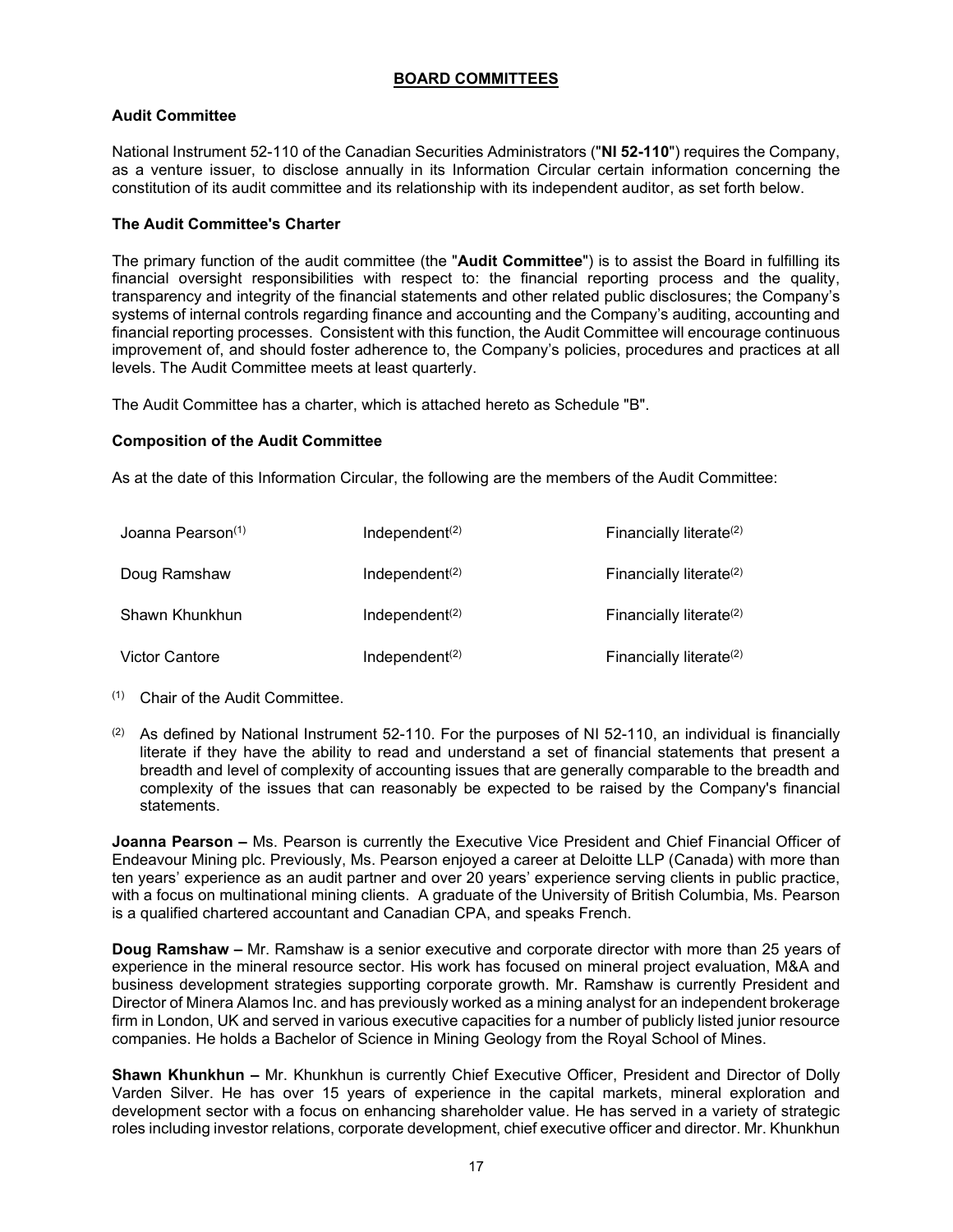has been instrumental in creating a new awareness for undervalued companies including grass roots explorers, developers and producers. Mr. Khunkhun's experience in incubating and growing early stage companies through capital raises, acquisitions, joint ventures and spinouts, and his long-standing relationships with an extensive global network of high-net-worth investors, private equity and institutional investors, analysts, brokers, and investment bankers have been a valuable asset to growing mineral exploration companies.

**Victor Cantore –** Mr. Cantore is a seasoned capital markets professional specializing in the resource and hi-tech sectors. He has more than 20 years of advisory and leadership experience having begun his career in 1992 as an investment advisor and then moving into management roles at both public and private companies. During his career, he has organized and structured numerous equity and debt financings, mergers and acquisitions, joint venture partnerships and strategic alliances. Mr. Cantore serves on the boards of various companies both private and public.

#### **Audit Committee Oversight**

At no time since the commencement of the Company's financial years ended March 31, 2020 and March 31, 2021 was a recommendation of the Audit Committee to nominate or compensate an external auditor not adopted by the Board.

#### **Compensation Committee**

On June 11, 2021, the Board determined it was in the Company's best interest to constitute a Compensation Committee. The Compensation Committee is responsible for annually reviewing and making recommendations to the Board with respect to the Company's overall compensation and benefits philosophies and programs for employees, the CEO and other senior officers of the Company. The Board approves the final compensation for the CEO and other senior officers of the Company. See *"Statement of Executive Compensation"*. The level of compensation for the CEO and other senior officers is determined after consideration of various relevant factors, including salaries paid to chief executive officers in the gold, silver, and general mining industry and the achievement of corporate goals and objectives for the previous financial year.

The Compensation Committee is also responsible for reviewing and making recommendations to the Board with respect to the implementation or variation of Option or RSU plans, share purchase plans, compensation and incentive plans and retirement plans. Further, the Compensation Committee ensures proper administration of the Company's existing Stock Option Plan, including the granting or recommending of Stock Options. The number of Stock Options issued will give consideration to the potential contribution an individual may make to the success of the Company. The Compensation Committee has a Compensation Committee Charter which was adopted on July 29, 2021 and which is reviewed and reapproved annually.

The Compensation Committee is currently composed of Doug Ramshaw (Chair), Shawn Khunkhun and Heather Laxton. Doug Ramshaw and Shawn Khunkhun are independent directors within the meaning set out in NI 58-101.

#### **Technical and Sustainability Committee**

On June 11, 2021, the Board established the Technical and Sustainability Committee of the Company in furtherance of its commitment to inclusive social stewardship; technical excellence; environmentally responsible exploration and development activities; respectful and transparent interaction with all stakeholders; and maintaining a healthy and safe work environment. The primary function of the Committee is to assist the Board in fulfilling its responsibilities of fiduciary oversight. The Technical and Sustainability Committee has a Technical and Sustainability Committee Charter which was adopted on July 29, 2021 and which is reviewed and re-approved annually.

The Technical and Sustainability Committee is currently composed of Galen McNamara, Brandon Macdonald and Michael Michaud (Chair). Brandon Macdonald is an independent director within the meaning set out in NI 58-101.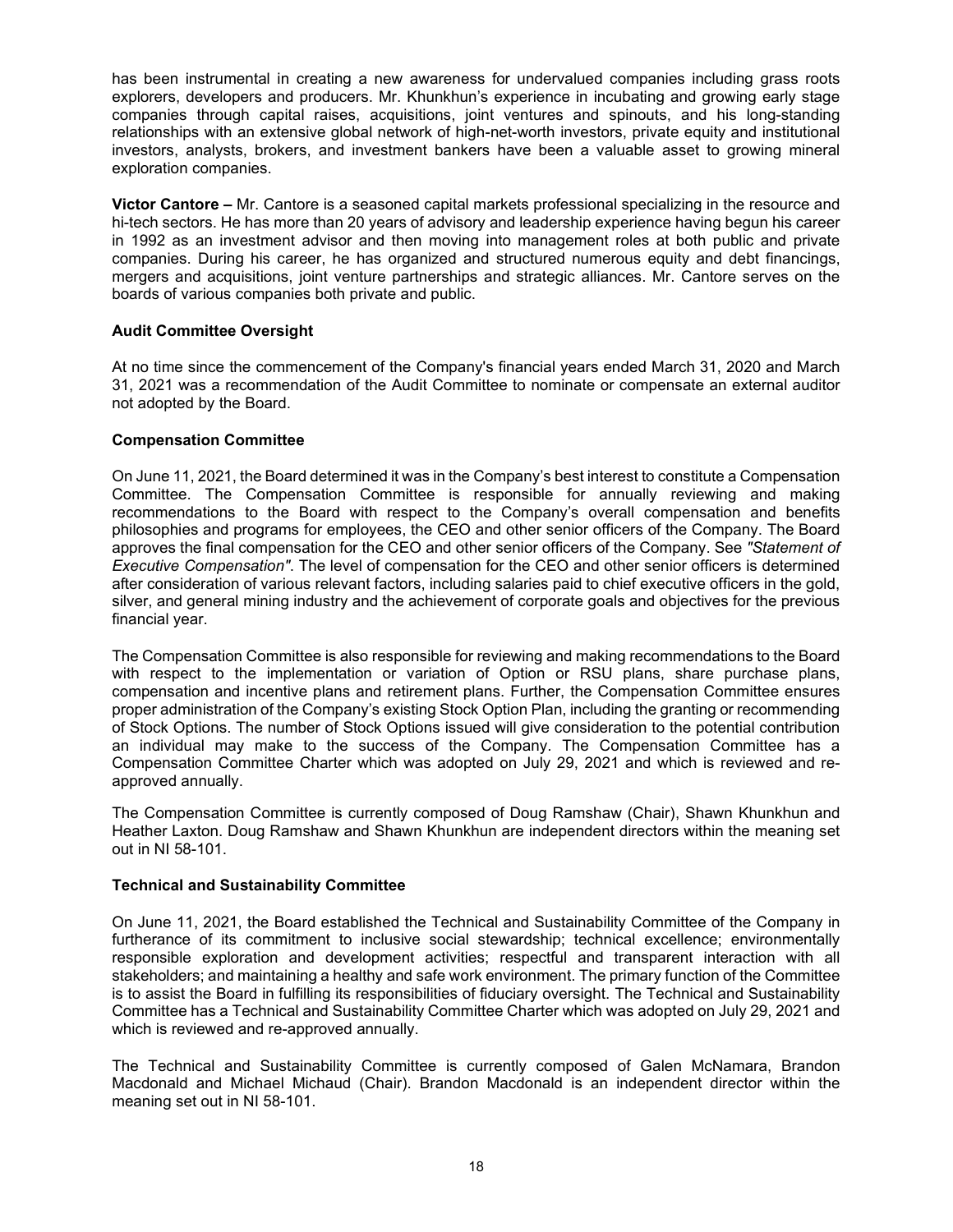#### **Nominations and Governance Committee**

On June 11, 2021, the Board established the Nominations and Governance Committee of the Company. Its purpose is to carry out the responsibilities delegated by the Board relating to the Company's director nominations process and procedures and developing and maintaining the Company's corporate governance policies.

The Nominations and Governance Committee is currently composed of Heather Laxton (Chair), Brandon Macdonald, Victor Cantore and Joanna Pearson. Brandon Macdonald, Victor Cantore and Joanna Pearson are independent directors within the meaning set out in NI 58-101.

#### **Other Board Committees**

The Company has no committees other than as stated above. For a copy of the Audit Committee Charter, see *"Audit Committee – The Audit Committee's Charter"*, above and at Schedule "B"**.** 

#### **Assessments**

The Board does not consider that formal assessments would be useful at this stage of the Company's development. The Board conducts informal annual assessments of the Board's effectiveness, the individual directors and each of its committees. The Board monitors the adequacy of information given to directors, communication between the Board and management and the strategic direction and processes of the Board and committees to satisfy itself that the Board, its committees and its directors are performing effectively.

#### **Reliance on Certain Exemptions**

At no time since the commencement of the Company's financial years ended March 31, 2020 and March 31, 2021 has the Company relied on the exemption in Section 2.4 of NI 52-110 (De Minimis Non-audit Services), or an exemption from NI 52-110, in whole or in part, granted under Part 8 of NI 52-110.

#### **Exemption for Venture Issuers in Section 6.1 of NI 52-110**

At no time since the commencement of the Company's financial years ended March 31, 2020 and March 31, 2021, has the Company relied on the exemption in section 2.4 *Audit Committees (De Minimis Non-audit Services)*, subsection 6.1.1(4) *(Circumstance Affecting the Business or Operations of the Venture Issuer), subsection 6.1.1(5) (Events Outside Control of Member)*, subsection 6.1.1(6) (Death, Incapacity or Resignation) or an exemption from NI 52-110, in whole or in part, granted under Part 8 of NI 52-110.

As the Company is considered a "Venture Issuer" pursuant to relevant securities legislation, the Company is relying on the exemption in Section 6.1 of NI 52-110, from the requirement of Parts 3 (Composition of the Audit Committee) and 5 (Reporting Obligations) of NI 52-110.

#### **Pre-Approval Policies and Procedures**

The Audit Committee has not adopted specific policies and procedures for the engagement of non-audit services.

#### **External Auditors Service Fees (By Category)**

The aggregate fees billed by the Company's external auditors in each of the last two fiscal years for audit fees are as follows:

| <b>Financial Year</b><br><b>Ending</b> | Audit Fees <sup>(1)</sup> | <b>Audit Related</b><br>Fees $(2)$ | Tax Fees $^{(3)}$ | All Other Fees <sup>(4)</sup> |
|----------------------------------------|---------------------------|------------------------------------|-------------------|-------------------------------|
| March 31, 2021                         | 16,340.71                 | 8.170.35                           |                   | 4.900.77                      |
| March 31, 2020                         | 15.525.50                 | $\overline{\phantom{0}}$           | 781.28            | $\overline{\phantom{0}}$      |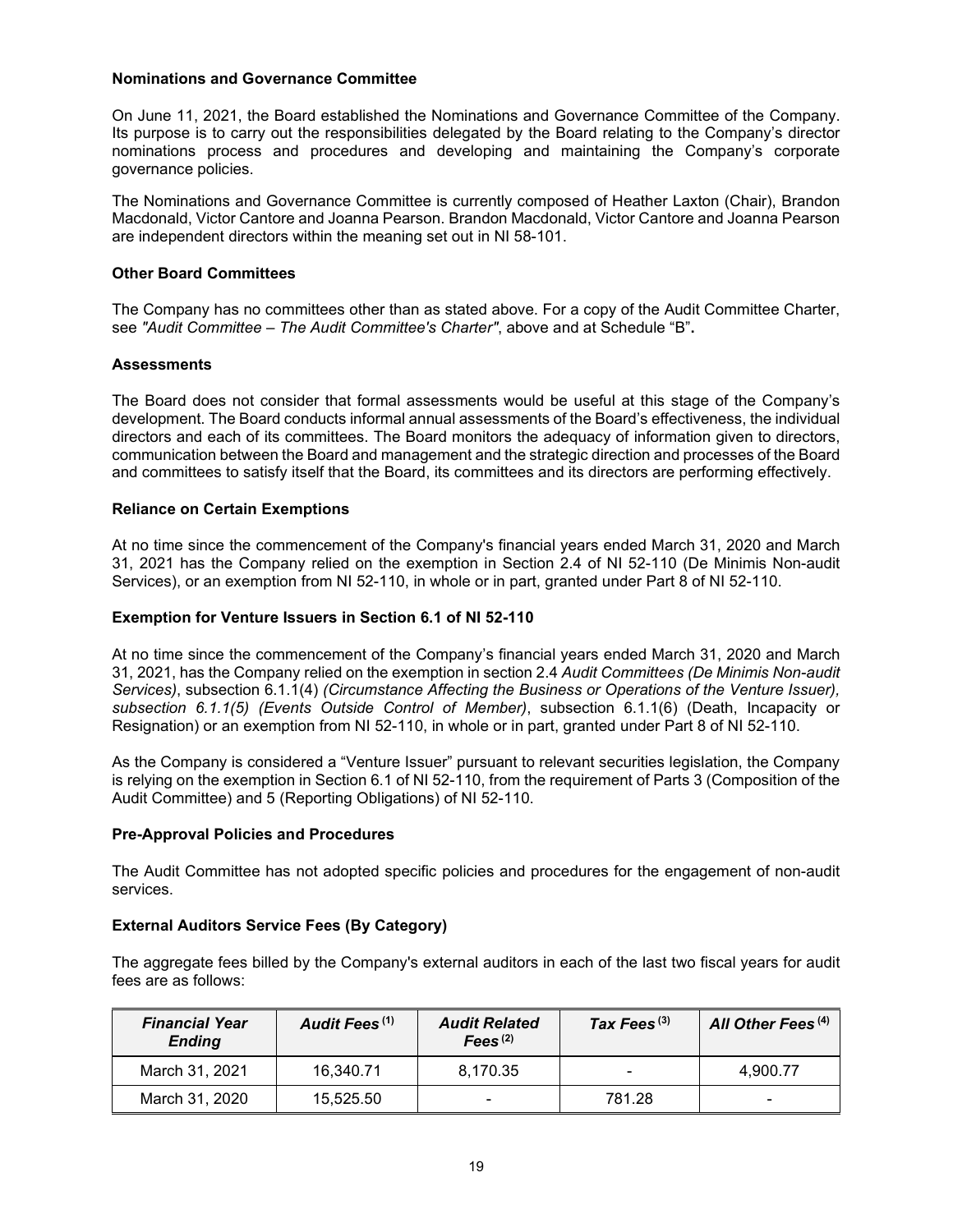- $<sup>(1)</sup>$  "Audit fees" include aggregate fees billed or estimated by the Company's external auditor in each</sup> of the last two fiscal years for audit fees.
- $(2)$  "Audited Related Fees" include the aggregate fees billed in each of the last two fiscal years for assurance and related services by the Company's external auditor that are reasonably related to the performance of the audit or review of the Company's financial statements and are not reported under "Audit Fees" above.
- (3) "Tax Fees" include the aggregate fees billed in each of the last two fiscal years for professional services rendered by the Company's external auditor for tax compliance, tax advice and tax planning.
- $<sup>(4)</sup>$  "All Other Fees" include the aggregate fees billed in each of the last two fiscal years for products</sup> and services provided by the Company's external auditor, other than "Audit fees", "Audit related fees" and "Tax fees" above.

#### **MANAGEMENT CONTRACTS**

No management functions of the Company are performed to any substantial degree by a person other than the directors or executive officers of the Company.

#### **ADDITIONAL INFORMATION**

Additional information relating to the Company is available on SEDAR at www.sedar.com. Financial information is provided in the Company's comparative financial statements and MD&A for the financial years ended March 31, 2021 which are filed on SEDAR. Copies may be obtained without charge upon Shareholder's request to the Company at 918 – 1030 West Georgia Street, Vancouver, British Columbia, V6E 2Y3 or by email: coconnor@sentinelcorp.ca.

#### **OTHER MATTERS**

Management of the Company is not aware of any other matter to come before the Meeting other than as set forth in the notice of Meeting. If any other matter properly comes before the Meeting, it is the intention of the persons named in the enclosed form of proxy to vote the Shares represented thereby in accordance with their best judgment on such matter.

DATED at Vancouver, British Columbia this May 17, 2022.

#### **APPROVED BY THE BOARD OF DIRECTORS**

*/s/ Brett Richards*

Brett Richards Chief Executive Officer and Director

 $\mathcal{L}=\{1,2,3,4,5\}$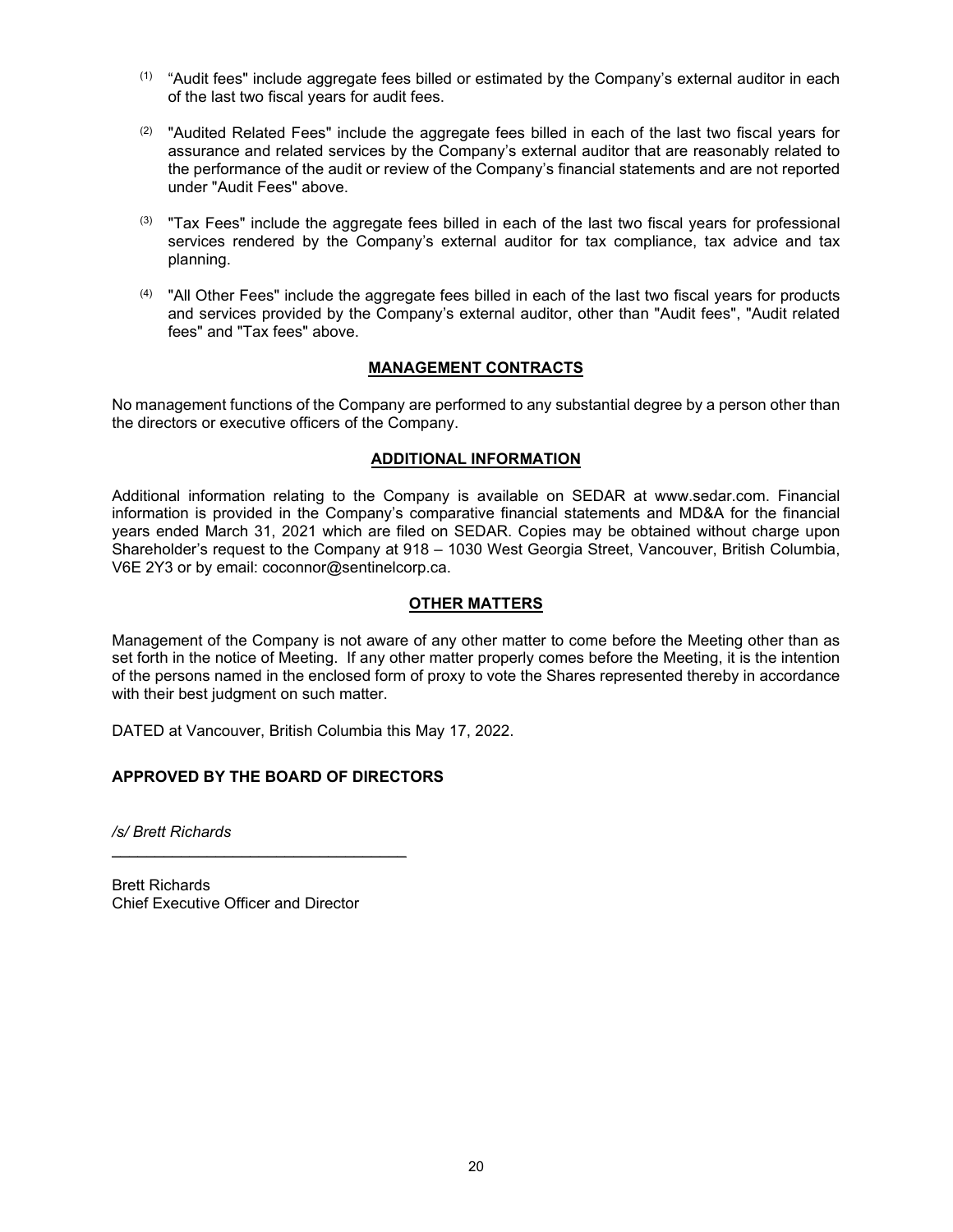# *Schedule "A" Change of Auditor Reporting Package*

**GOLDSHORE RESOURCES INC. (**the **"Company")**

# **NOTICE OF CHANGE OF AUDITOR** (the "**Notice**")

- TO: Alberta Securities Commission British Columbia Securities Commission Ontario Securities Commission
- AND TO: Baker Tilly WM LLP, Chartered Professional Accountants
- AND TO: Davidson & Company LLP, Chartered Professional Accountants

#### **TAKE NOTICE THAT**:

The Company's former auditor, Baker Tilly WM LLP, has resigned as the Company's auditor effective September 21, 2021 (the "**Resignation**") at the request of the board of directors of the Company. Pursuant to Section 209(1) of the Business Corporations Act of British Columbia, the directors have filled the vacancy in the office of the auditor and have appointed Davidson & Company LLP as the Company's successor auditor until the close of the next annual general meeting of the Company.

In accordance with National Instrument 51-102 ("NI 51-102"), the Company confirms that:

- a) This Notice, the Resignation and the appointment of Davidson & Company LLP as successor auditor of the Company were considered and approved by the Audit Committee and the Board of Directors of the Company;
- b) Baker Tilly WM LLP has not expressed any reservation or modified opinions in any of its audit reports in respect of the Company for any financial period during which Baker Tilly WM LLP was the Company's auditor;
- c) There were no "reportable events" cited by Baker Tilly WM LLP in connection with the audits of the financial statements of the Company for the financial periods during which Baker Tilly WM LLP was the Company's auditor; and

The Company has requested from each of Baker Tilly WM LLP and Davidson & Company LLP letters addressed to each of the securities regulatory authorities of each of: Alberta, British Columbia, and Ontario stating whether or not each agrees with the above statements. Copies of such letters are filed on SEDAR.

Dated this 21st day of September, 2021

#### **Goldshore Resources Inc.**

Per: *"Gavin Cooper"* 

 Name: Gavin Cooper Title: Chief Financial Officer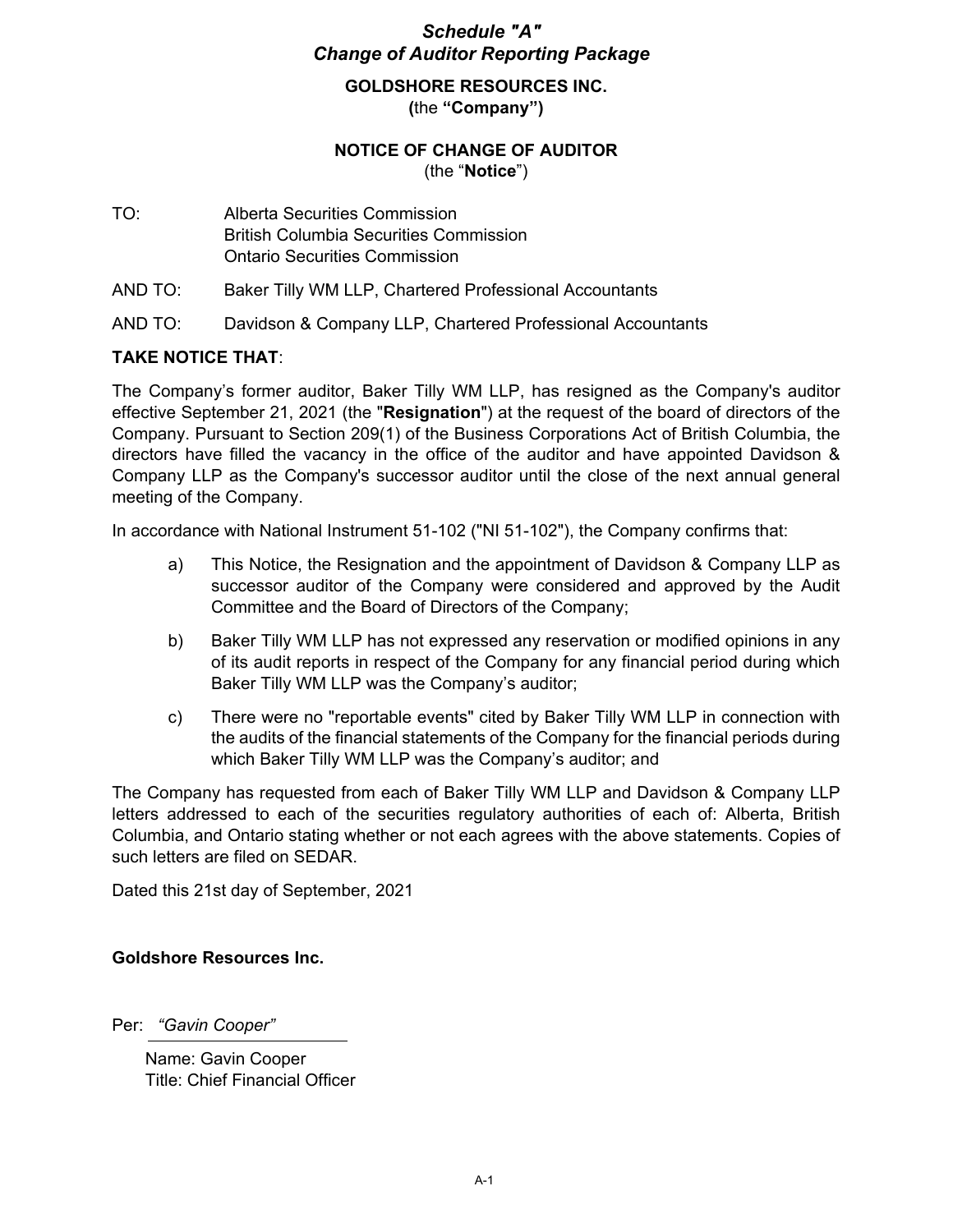

**Baker Tilly WM LLP**

900 – 400 Burrard Street Vancouver, British Columbia Canada V6C 3B7 **T:** +1 604.684.6212 **F:** +1 604.688.3497

vancouver@bakertilly.ca **www.bakertilly.ca**

September 21, 2021

British Columbia Securities Commission Alberta Securities Commission Ontario Securities Commission

Dear Sirs:

#### **Re: Goldshore Resources Inc. (the "Company")**

As required by National Instrument 51-102, Continuous Disclosure Obligations, we wish to advise that we have reviewed the "Notice of Change of Auditors" dated September 21, 2021, and confirm that, based on our knowledge of the information stated therein, we agree with the statements in the Notice.

In this regard, we confirm that there are no reportable events between the Company and our office as the former auditor of the Company, based on the information that we have on the Company at this time.

Yours very truly,

Baker Tilly WM LLP

Baker Tilly WM LLP Chartered Professional Accountants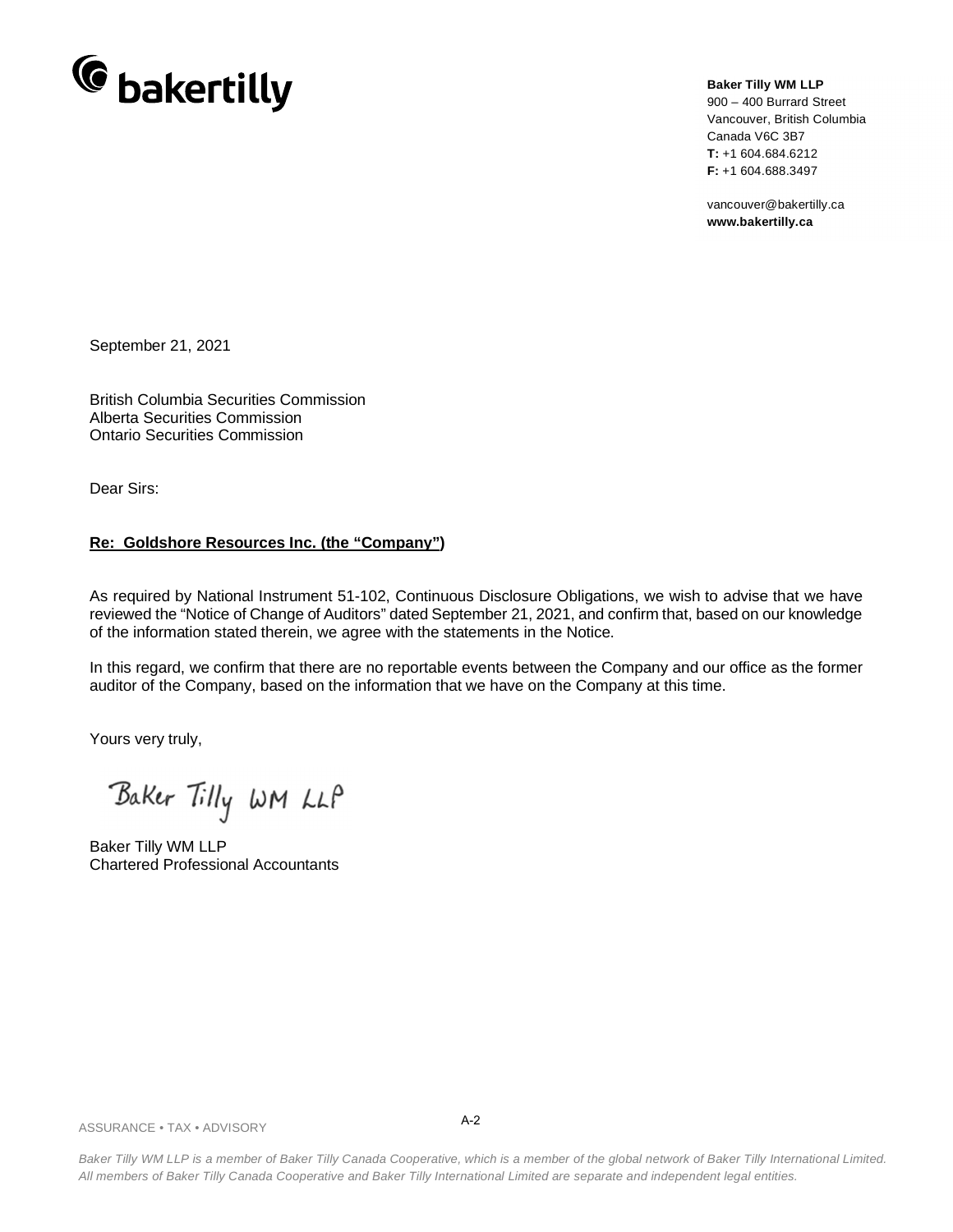# $D_{\text{AVIDSON}} \&$   $\text{COMPANY LLP}$   $\_\_\_\_\_\_\$ Chartered Professional Accountants  $\_\_\_\$

September 24, 2021

**British Columbia Securities Commission** PO Box 10142, Pacific Centre 701 West Georgia Street Vancouver, BC V7Y 1L2

**Ontario Securities Commission** 20 Queen Street West, 19th Floor, Box 55 Toronto, ON M5H 3S8

**Alberta Securities Commission**  $600, 250 - 5$ <sup>th</sup> Street SW Calgary, AB T2P 0R4

Dear Sirs / Mesdames:

#### **Re: Goldshore Resources Inc. (the "Company") Notice Pursuant to NI 51-102 - Change of Auditor**

As required by the National Instrument 51-102 and in connection with our proposed engagement as auditor of the Company, we have reviewed the information contained in the Company's Notice of Change of Auditor, dated September 21 2021, and agree with the information contained therein, based upon our knowledge of the information relating to the said notice and of the Company at this time.

Yours very truly,

Davidson & Caysary LLP

**DAVIDSON & COMPANY LLP** Chartered Professional Accountants

**cc: TSX Venture Exchange**



A-3

1200 - 609 Granville Street, P.O. Box 10372, Pacific Centre, Vancouver, B.C., Canada V7Y 1G6 Telephone (604) 687-0947 Davidson-co.com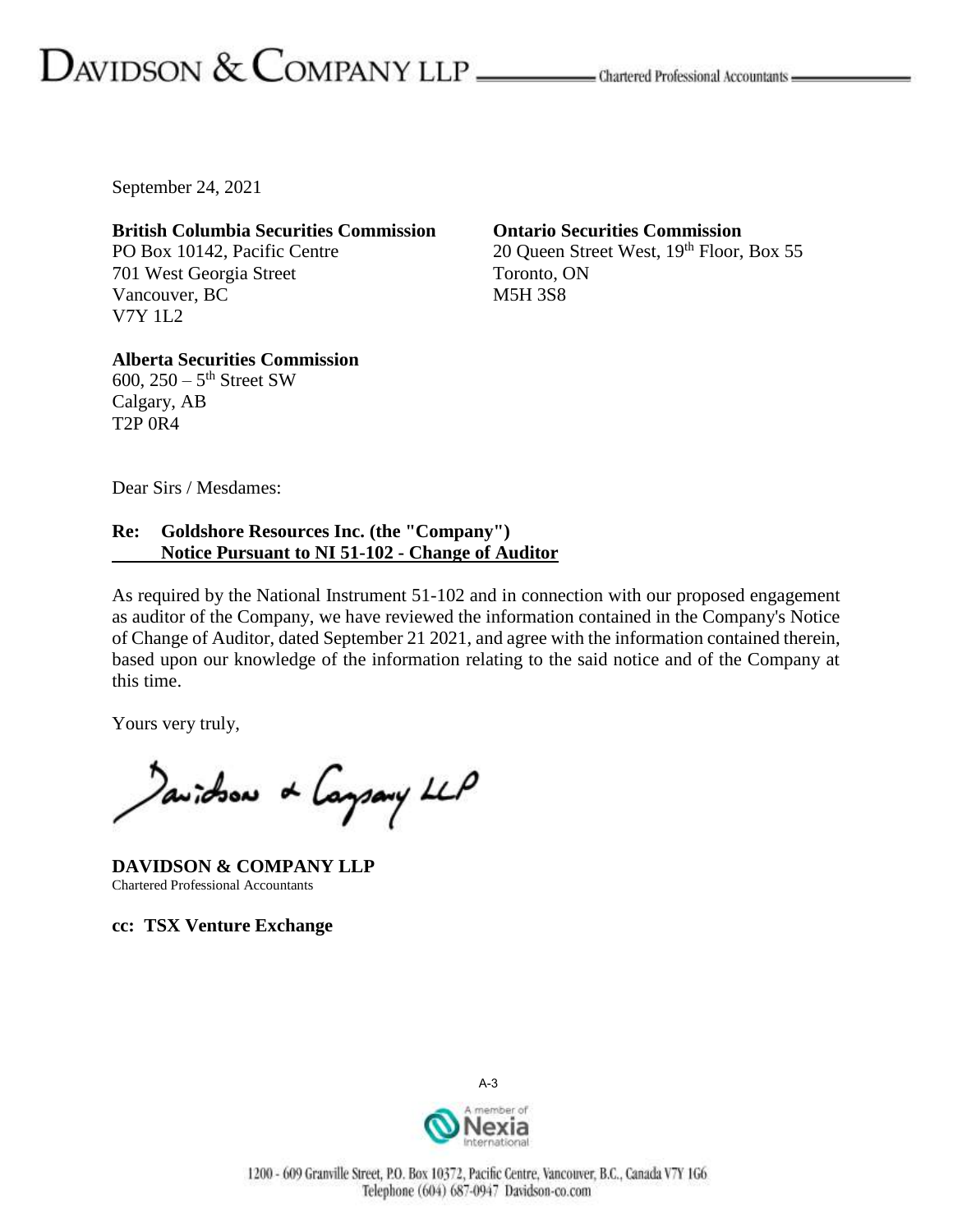# *Schedule "B"*



# **GOLDSHORE RESOURCES INC.**

# **AUDIT COMMITTEE CHARTER**

#### 1. **Purpose**

The Audit Committee (the "**Committee**") is a standing committee of the Board of Directors (the "**Board**") of Goldshore Resources Inc. ("**Goldshore**" or the "**Company**"), with the responsibility under the governing legislation of the Company to review the financial statements, accounting policies and reporting procedures of the Company.

The primary function of the Committee is to assist the Board of Directors in fulfilling its oversight responsibilities by reviewing the financial reports and other financial information provided by the Company to any governmental body or the public, the systems of internal controls of the Company regarding finance, accounting and legal compliance that management and the Board have established, and the auditing, accounting and financial reporting processes of the Company generally. Consistent with this function, the Committee should encourage continuous improvement of, and should foster adherence to, the policies, procedures and practices at all levels of the Company.

The primary duties and responsibilities of the Committee are to:

- Serve as an independent and objective party to monitor the financial reporting process and the system of internal controls of the Company.
- Monitor the independence and performance of the auditor of the Company (the "Auditor") and the internal audit function of the Company.
- Provide an open avenue of communication among the Auditor, financial and senior management and the Board of Directors.

The Committee will primarily fulfill these responsibilities by carrying out the activities set out in Section 4 of this Charter.

#### 2. **Composition**

- The Committee shall be comprised of two or more directors as determined by the Board of Directors. The composition of the Committee shall adhere to all applicable corporate and securities laws and all requirements of the stock exchanges on which shares of the Company are listed. In particular, the composition of the Committee shall be in accordance with Multilateral Instrument 52-110 – Audit Committees, and the required qualifications and experience of the members of the Committee, subject to any exemptions or other relief that may be granted from time to time.
- All members of the Committee shall have a working familiarity with basic finance and accounting practices, and at least one member of the Committee shall be a "financial expert" in accordance with applicable laws and all requirements of the stock exchanges on which shares of the Company are listed.
- Members of the Committee shall be elected by the Board at the meeting of the Board held immediately after the annual meeting of shareholders or such other times as shall be determined by the Board and shall serve until the next such meeting or until their successors shall be duly elected and qualified.
- Any member of the Committee may be removed or replaced at any time by the Board of Directors and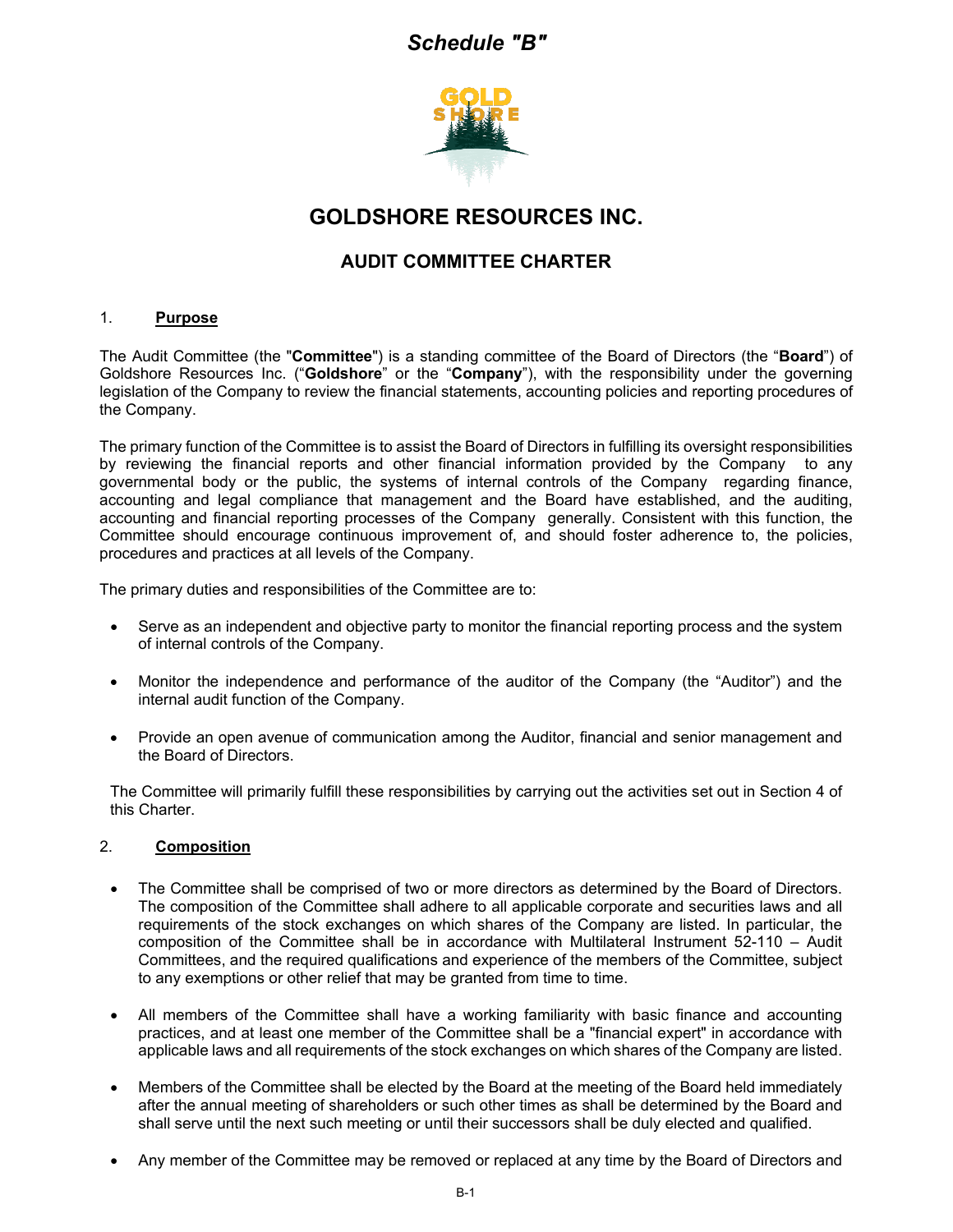shall cease to be a member of the Committee as soon as such member ceases to be a director. Subject to the foregoing, each member of the Committee shall hold such office until the next annual meeting of shareholders after his or her election as a member of the Committee.

The members of the Committee shall be entitled to receive such remuneration for acting as members of the Committee as the Board of Directors may from time to time determine.

#### 3. **Meetings**

- The Committee may appoint one of its members to act as Chairman of the Committee. The Chairman will appoint a secretary who will keep minutes of all meetings (the "Secretary"). The Secretary does not have to be a member of the Committee or a director and can be changed by written notice from the Chairman.
- No business may be transacted by the Committee except at a meeting at which a quorum of the Committee is present or by a consent resolution in writing signed by all members of the Committee. A majority of the members of the Committee shall constitute a quorum, provided that if the number of members of the Committee is an even number, one half of the number of members plus one shall constitute a quorum.
- The Committee will meet as many times as is necessary to carry out its responsibilities, but in no event will the Committee meet less than four times a year. The Committee shall meet at least once annually with the Auditor. As part of its duty to foster open communication, the Committee should meet at least annually with management and the Auditor in separate executive sessions to discuss any matters that the Committee or each of these parties believe should be discussed privately. In addition, the Committee shall meet with the Auditor and management at least quarterly to review the financial statements of the Company.
- The time at which, and the place where, the meetings of the Committee shall be held, the calling of meetings and the procedure in all respects of such meetings shall be determined by the Chairman, unless otherwise provided for in the Articles of the Company or otherwise determined by resolution of the Board of Directors.
- The Committee may invite to, or require the attendance at, any meeting of the Committee, such officers and employees of the Company, legal counsel or other persons as it deems necessary in order to perform its duties and responsibilities. They should also be requested or required to attend meetings of the Committee and make presentations to the Committee as appropriate.
- Subject to the provisions of the governing legislation of the Company and applicable regulations the Chairman of the Committee may exercise the powers of the Committee in between meetings of the Committee. In such event, the Chairman shall immediately report to the members of the Committee and the actions or decisions taken in the name of the Committee shall be recorded in the proceedings of the Committee.

#### 4. **Responsibilities and Duties**

To fulfill its responsibilities and duties the Committee shall:

#### **Documents/Reports Review**

- Review and recommend for approval to the Board of Directors of the Company any revisions or updates to this Charter. This review should be done periodically, but at least annually, as conditions dictate.
- Review the interim unaudited quarterly financial statements and the annual audited financial statements, and the related press releases of the Company and report on them to the Board of Directors.
- Satisfy itself, on behalf of the Board of Directors, that the unaudited quarterly financial statements and annual audited financial statements of the Company are fairly presented both in accordance with generally accepted accounting principles and otherwise, and recommend to the Board of Directors whether the quarterly and annual financial statements should be approved.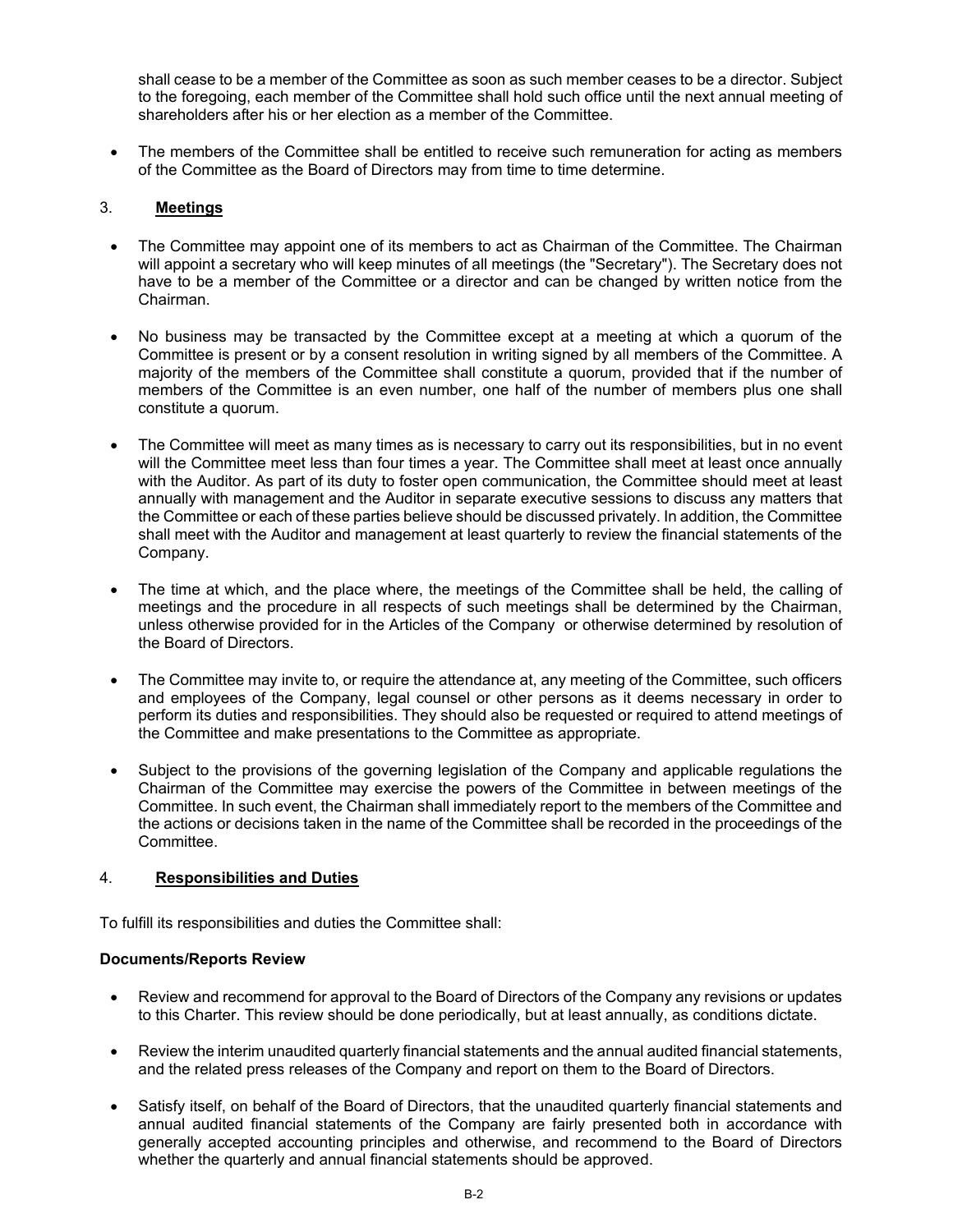- Satisfy itself, on behalf of the Board of Directors, that the information contained in the quarterly financial statements of the Company, annual report to shareholders and similar documentation required pursuant to the laws of Canada does not contain any untrue statement of any material fact or omit to state a material fact that is required or necessary to make a statement not misleading, in light of the circumstances under which it was made.
- Review any reports or other financial information of the Company submitted to any governmental body, or the public, including any certification, report, opinion or review rendered by the Auditor.
- Review, and if deemed advisable, approve all related party transactions as defined in the governing legislation of the Company.
- Have the right, for the purpose of performing their duties: (i) to inspect all the books and records of the Company and its subsidiaries; (ii) to discuss such accounts and records and any matters relating to the financial position of the Company with the officers and auditors of the Company and its subsidiaries and the Auditor; (iii) to commission reports or supplemental information relating to the financial information; (iv) to require the Auditor to attend any or every meeting of the Committee; and (v) to engage such independent counsel and other advisors as are necessary in the determination of the Committee.
- Permit the Board of Directors to refer to the Committee such matters and questions relating to the financial position of the Company and its affiliates or the reporting related to it as the Board of Directors may from time to time see fit.

#### **Independent Auditor**

- Be directly and solely responsible for the appointment, compensation, and oversight of the work of the Auditor upon shareholder approval of the appointment, with such Auditor being ultimately accountable to the shareholders, the Board and the Committee.
- Act as the Auditor's channel of direct communication to the Company. In this regard, the Committee shall, among other things, receive all reports from the Auditor, including timely reports of:
	- 1. all critical accounting policies and practices to be used;
	- 2. all alternative treatments of financial information within generally accepted accounting principles that have been discussed with the management of the Company, ramifications of the use of such alternative disclosures and treatments, and the treatment preferred by the Auditor; and
	- 3. other material written communications between the Auditor and the management of the Company, including, but not limited to, any management letter or schedule of unadjusted differences.
- Satisfy itself, on behalf of the Board of Directors that the Auditor is "independent" of management, within the meaning given to such term in the rules and pronouncements of the applicable regulatory authorities and professional governing bodies. In furtherance of the foregoing, the Committee shall request that the Auditor at least annually provide a formal written statement delineating all relationships between the Auditor and the Company, and request information from the Auditor and management to determine the presence or absence of a conflict of interest. The Committee shall actively engage the Auditor in a dialogue with respect to any disclosed relationships or services that may impact the objectivity and independence of the Auditor. The Committee shall take, or recommend that the full Board take, appropriate action to oversee the independence of the Auditor.
- Be responsible for pre-approving all audit and non-audit services provided by the Auditor; provided, however, that the Committee shall have the authority to delegate such responsibility to one or more of its members to the extent permitted under applicable law and stock exchange rules.
- Review the performance of the Auditor and make recommendations to the Board of Directors as to whether or not to continue to engage the Auditor.
- Determine and review the remuneration of the Auditor and any independent advisors (including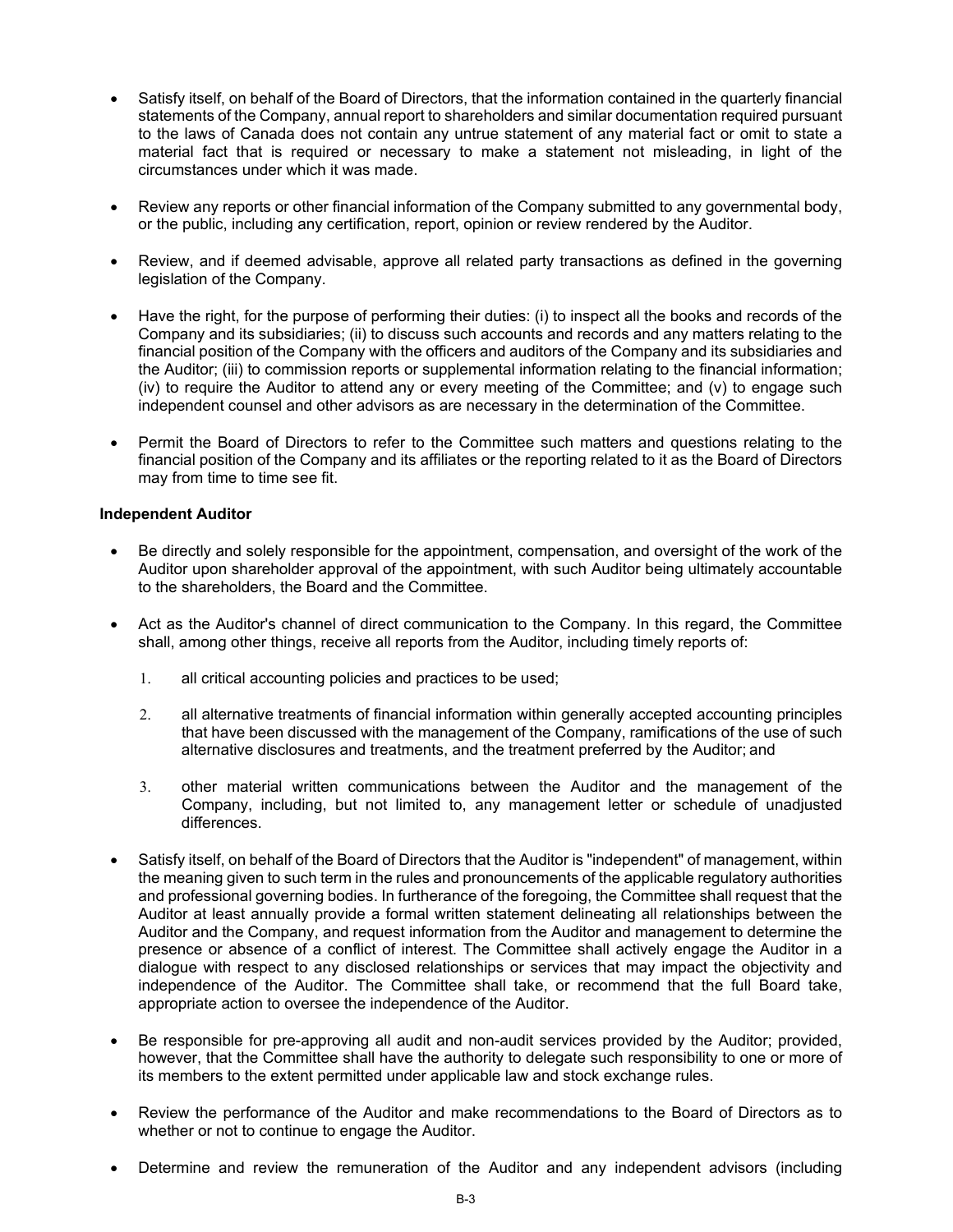independent counsel) to the Committee.

• Satisfy itself, on behalf of the Board of Directors, that the internal audit function has been effectively carried out and that any matter which the Auditor wishes to bring to the attention of the Board of Directors has been addressed and that there are no "unresolved differences" with the Auditor.

#### **Financial Reporting Process and Risk Management**

- Review the audit plan of the Auditor for the current year and review advice from the Auditor relating to management and internal controls and the responses of the Company to the suggestions made put forth.
- Monitor the internal accounting controls, informational gathering systems and management reporting on internal controls of the Company.
- Review with management and the Auditor the relevance and appropriateness of the accounting policies of the Company and review and approve all significant changes to such policies.
- Satisfy itself, on behalf of the Board of Directors, that the Company has implemented appropriate systems of internal control over financial reporting and the safeguarding of the assets of the Company and other "risk management" functions (including the identification of significant risks and the establishment of appropriate procedures to manage those risks and the monitoring of corporate performance in light of applicable risks) affecting the assets of the Company, management, financial and business operations and the health and safety of employees and that these systems are operating effectively.
- Review and approve the investment and treasury policies of the Company and monitor compliance with such policies.
- Establish procedures for the receipt and treatment of (i) complaints received by the Company regarding accounting, controls, or auditing matters and (ii) confidential, anonymous submissions by employees of the Company as to concerns regarding questionable accounting or auditing.

#### **Legal and Regulatory Compliance**

- Satisfy itself, on behalf of the Board of Directors, that all material statutory deductions have been withheld by the Company and remitted to the appropriate authorities.
- Without limiting its rights to engage counsel generally, review, with the principal legal external counsel of the Company, any legal matter that could have a significant impact on the financial statements of the Company.
- Satisfy itself, on behalf of the Board of Directors, that all regulatory compliance issues have been identified and addressed.

#### **Budgets**

Assist the Board of Directors in the review and approval of operational, capital and other budgets proposed by management.

#### **General**

• Perform any other activities consistent with this Charter, the By-laws and governing law, as the Committee or the Board of Directors deem necessary or appropriate.

#### **As adopted by the Board of Directors on June 11, 2021.**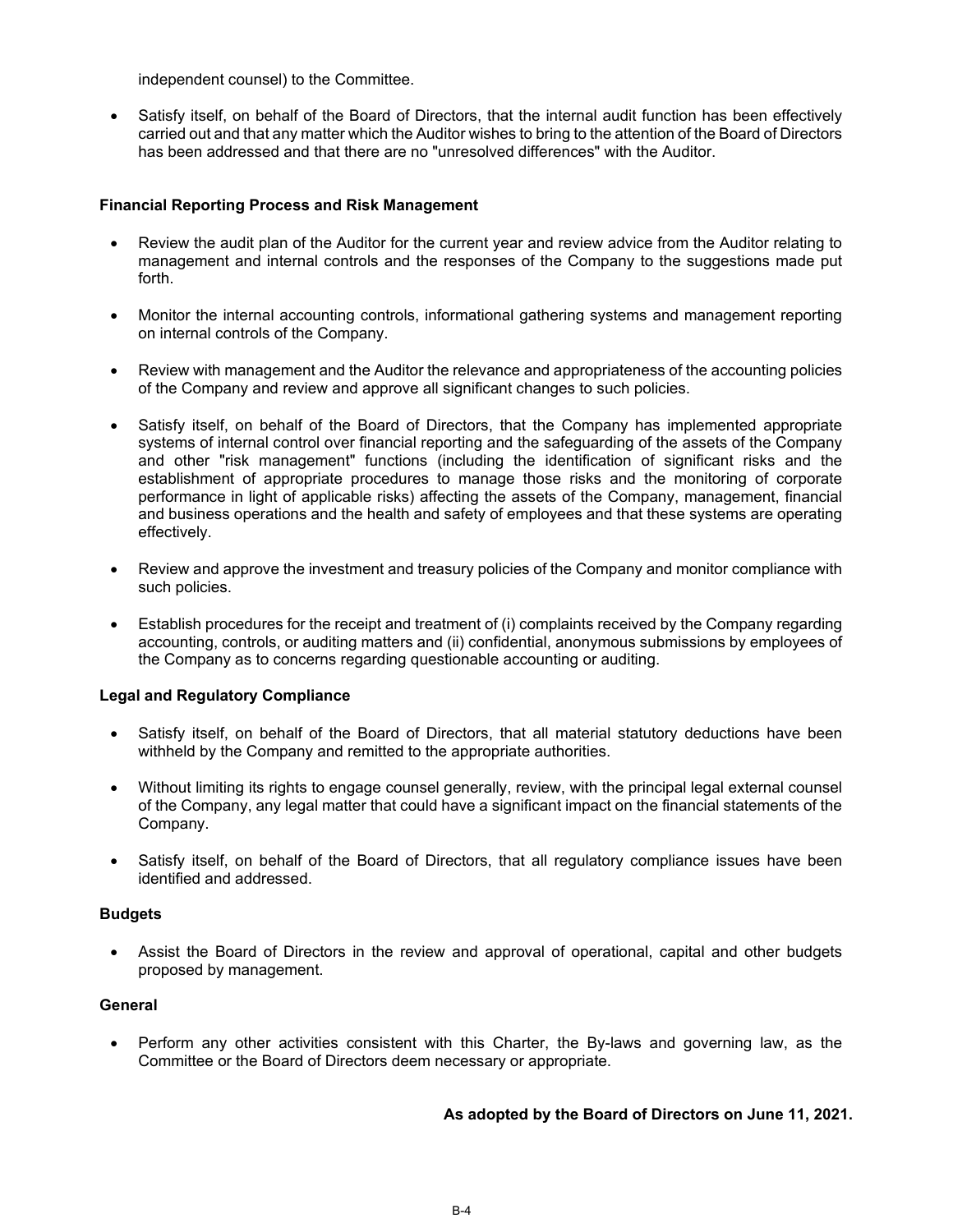

# **GOLDSHORE RESOURCES INC.**

# **STOCK OPTION PLAN**

**Dated May 31, 2021**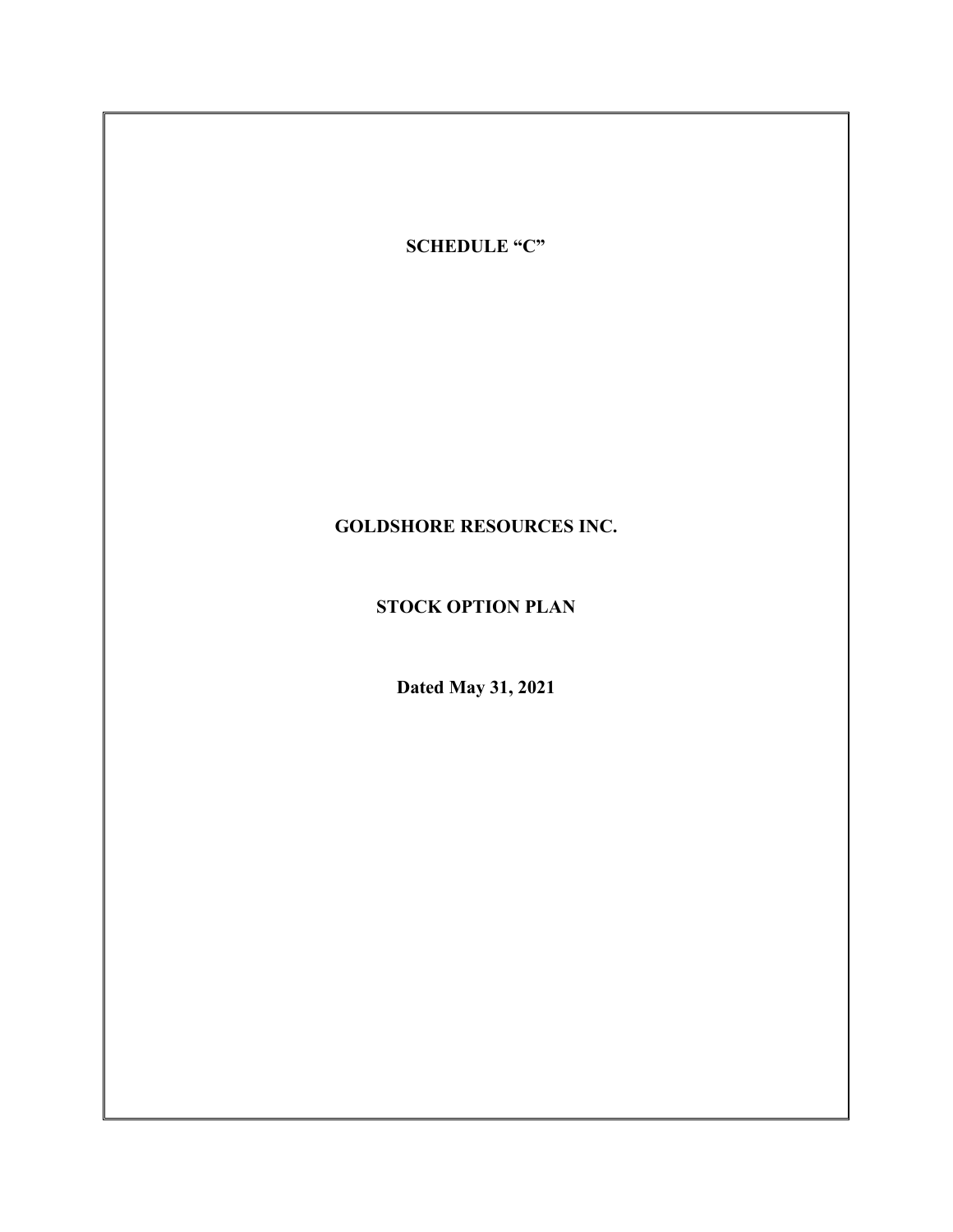# **TABLE OF CONTENTS**

# **GOLDSHORE RESOURCES INC.**

# Page No.

| 1.1  |  |  |  |
|------|--|--|--|
| 1.2  |  |  |  |
| 1.3  |  |  |  |
|      |  |  |  |
| 2.1  |  |  |  |
| 2.2  |  |  |  |
| 2.3  |  |  |  |
| 2.4  |  |  |  |
| 2.5  |  |  |  |
| 2.6  |  |  |  |
| 2.7  |  |  |  |
| 2.8  |  |  |  |
| 2.9  |  |  |  |
| 2.10 |  |  |  |
|      |  |  |  |
| 3.1  |  |  |  |
| 3.2  |  |  |  |
| 3.3  |  |  |  |
|      |  |  |  |
| 4.1  |  |  |  |
| 4.2  |  |  |  |
| 4.3  |  |  |  |
|      |  |  |  |
| 5.1  |  |  |  |
| 5.2  |  |  |  |
| 5.3  |  |  |  |
| 5.4  |  |  |  |
| 5.5  |  |  |  |
| 5.6  |  |  |  |
|      |  |  |  |
| 6.1  |  |  |  |
| 6.2  |  |  |  |
| 6.3  |  |  |  |
| 6.4  |  |  |  |
| 6.5  |  |  |  |
| 6.6  |  |  |  |
|      |  |  |  |
| 7.1  |  |  |  |
| 7.2  |  |  |  |
| 7.3  |  |  |  |
|      |  |  |  |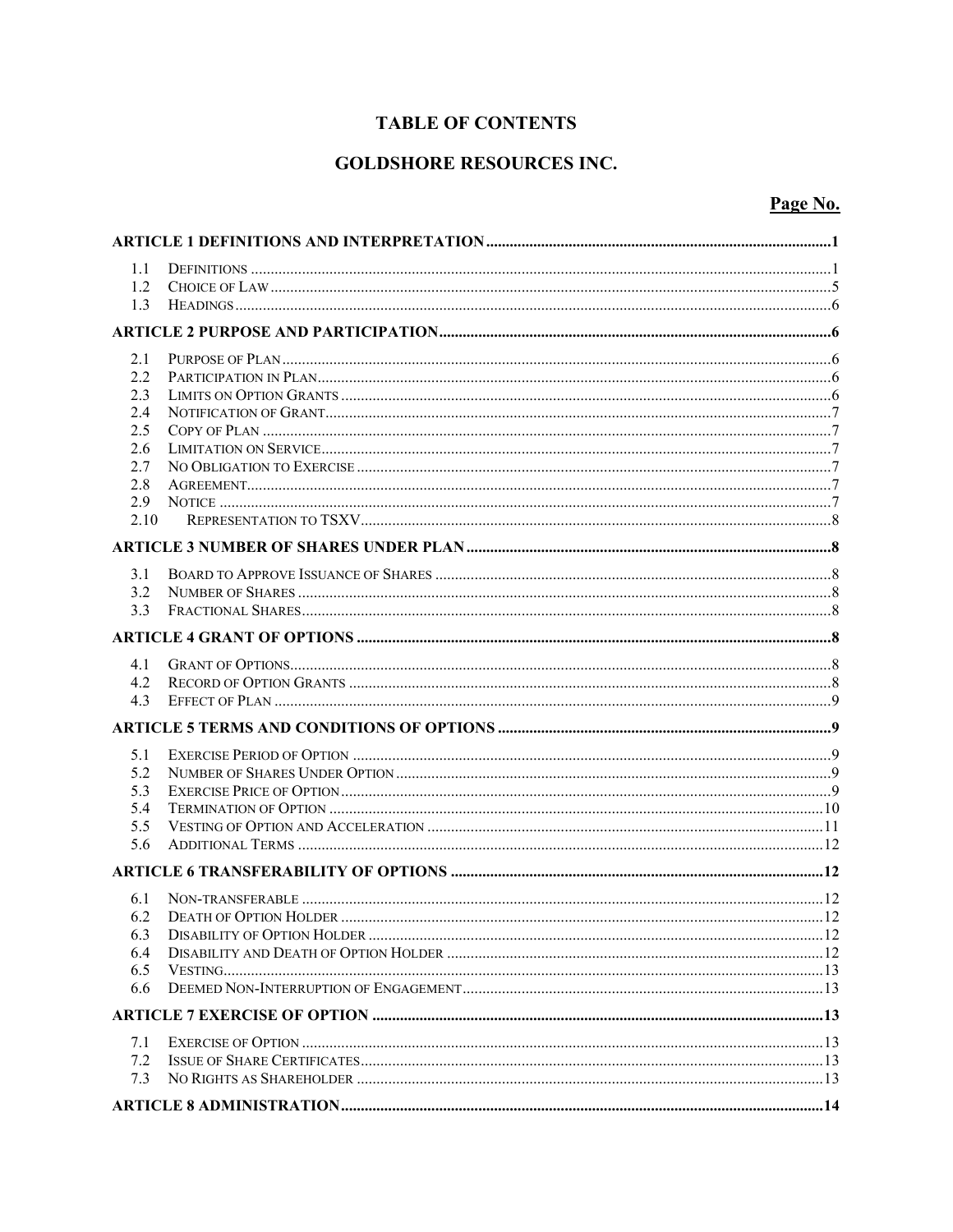| 8.1  |                                                                              |  |
|------|------------------------------------------------------------------------------|--|
| 8.2  |                                                                              |  |
| 8.3  |                                                                              |  |
| 8.4  |                                                                              |  |
| 8.5  |                                                                              |  |
| 8.6  |                                                                              |  |
|      |                                                                              |  |
| 9.1  |                                                                              |  |
| 9.2  |                                                                              |  |
|      | <b>ARTICLE 10 CONDITIONS PRECEDENT TO ISSUANCE OF OPTIONS AND SHARES  16</b> |  |
| 10.1 |                                                                              |  |
| 10.2 |                                                                              |  |
| 10.3 |                                                                              |  |
| 10.4 |                                                                              |  |
|      |                                                                              |  |
| 11.1 |                                                                              |  |
| 11.2 |                                                                              |  |
| 11.3 |                                                                              |  |
| 11.4 |                                                                              |  |
| 11.5 |                                                                              |  |
| 11.6 |                                                                              |  |
| 11.7 |                                                                              |  |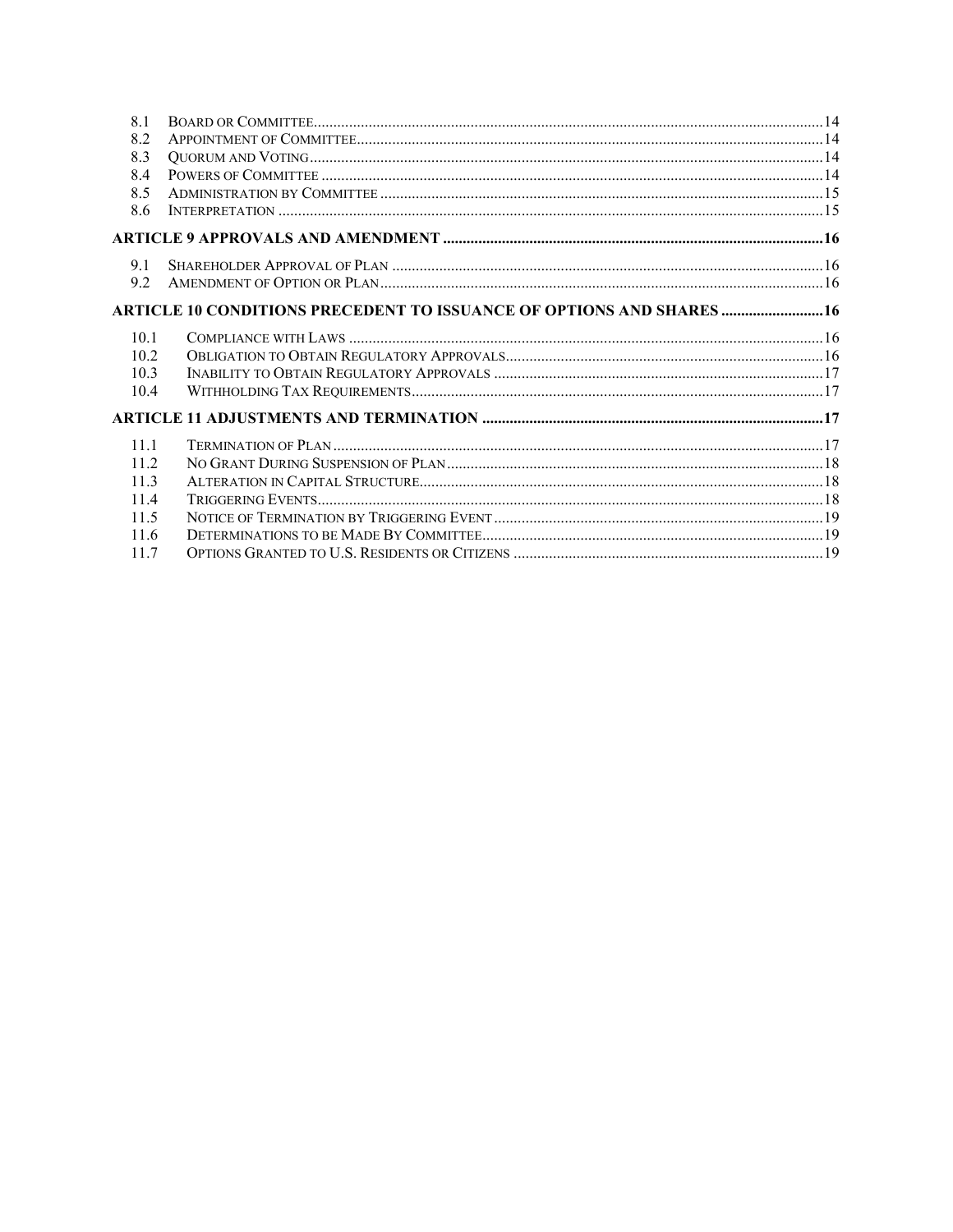#### **GOLDSHORE RESOURCES INC.**

#### **STOCK OPTION PLAN**

#### **(the "Plan")**

#### **ARTICLE 1 DEFINITIONS AND INTERPRETATION**

#### <span id="page-33-1"></span><span id="page-33-0"></span>**1.1 Definitions**

As used herein, unless anything in the subject matter or context is inconsistent therewith, the following terms will have the meanings set forth below:

- (a) "**Administrator**" means such Executive or Employee of the Company as may be designated as Administrator by the Committee from time to time, if any.
- (b) "**Associate**" means, where used to indicate a relationship with any person:
	- (i) any relative, including the spouse of that person or a relative of that person's spouse, where the relative has the same home as the person;
	- (ii) any partner, other than a limited partner, of that person;
	- (iii) any trust or estate in which such person has a substantial beneficial interest or as to which such person serves as trustee or in a similar capacity; and
	- (iv) any corporation of which such person beneficially owns or controls, directly or indirectly, voting securities carrying more than 10% of the voting rights attached to all outstanding voting securities of the corporation.
- (c) "**Board**" means the board of directors of the Company.
- (d) "**Change of Control**" means an occurrence when either:
	- (i) a Person or Entity, other than the current "control person" of the Company (as that term is defined in the Securities Act), becomes a "control person" of the Company; or
	- (ii) a majority of the directors elected at any annual or extraordinary general meeting of shareholders of the Company are not individuals nominated by the Company's then-incumbent Board.
- (e) "**Committee**" means a committee of the Board appointed in accordance with this Plan or if no such committee is appointed, the Board itself.
- (f) "**Company**" means Goldshore Resources Inc.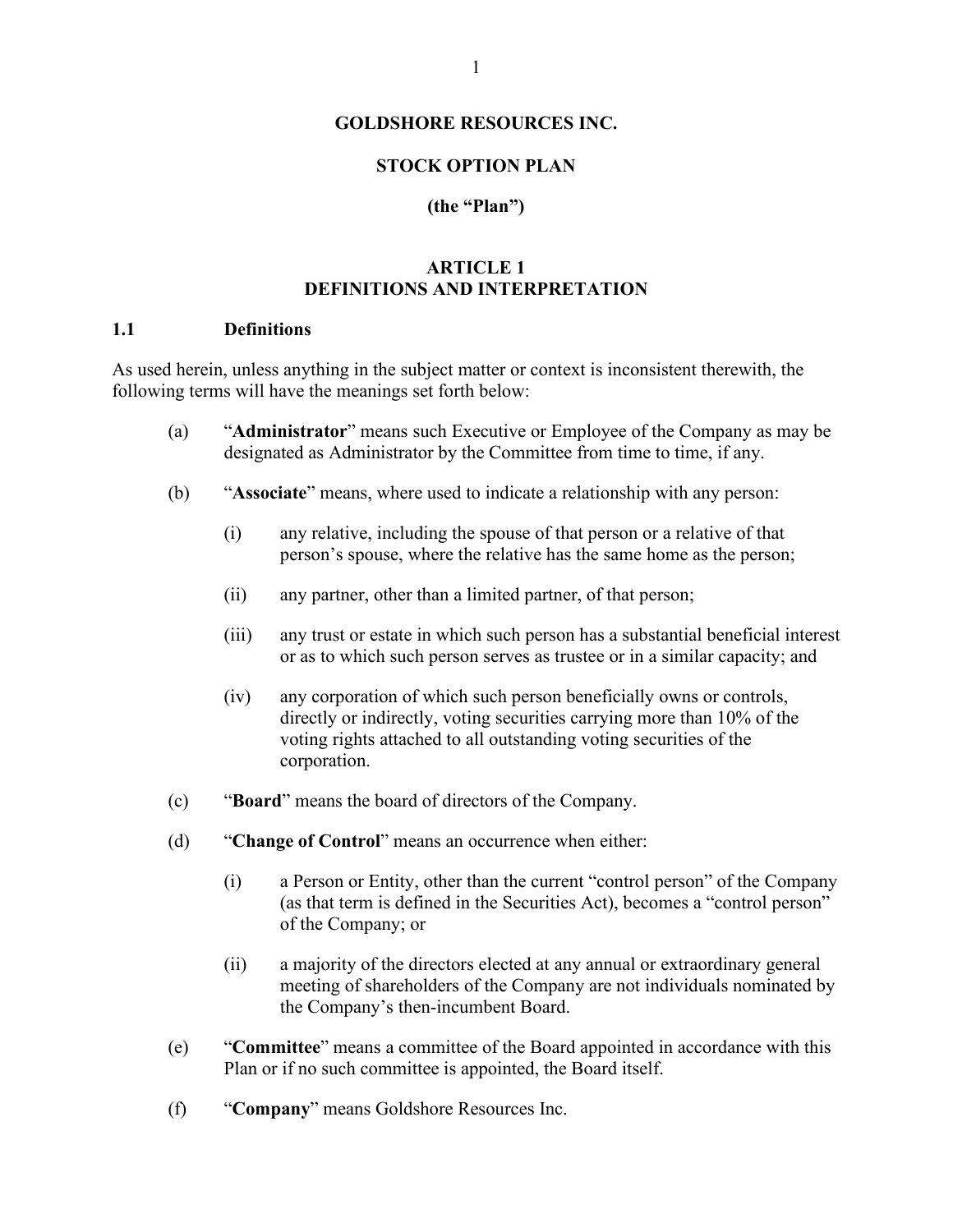- (g) "**Consultant**" means an individual who:
	- (i) is engaged to provide, on an ongoing bona fide basis, consulting, technical, management or other services to the Company or any Subsidiary other than services provided in relation to a "distribution" (as that term is described in the Securities Act);
	- (ii) provides the services under a written contract between the Company or any Subsidiary and the individual or a Consultant Entity (as defined in paragraph [\(v\)](#page-34-0) below);
	- (iii) in the reasonable opinion of the Company, spends or will spend a significant amount of time and attention on the affairs and business of the Company or any Subsidiary; and
	- (iv) has a relationship with the Company or any Subsidiary that enables the individual to be knowledgeable about the business and affairs of the Company or is otherwise permitted by applicable Regulatory Rules to be granted Options as a Consultant or as an equivalent thereof,

and includes:

- <span id="page-34-0"></span>(v) a corporation of which the individual is an employee or shareholder or a partnership of which the individual is an employee or partner (a "**Consultant Entity**"); or
- (vi) an RRSP or RRIF established by or for the individual under which he or she is the beneficiary.
- (h) "**Disability**" means a medically determinable physical or mental impairment expected to result in death or to last for a continuous period of not less than 12 months, and which causes an individual to be unable to engage in any substantial gainful activity, or any other condition of impairment that the Committee, acting reasonably, determines constitutes a disability.
- (i) "**Employee**" means:
	- (i) an individual who works full-time or part-time for the Company or any Subsidiary and such other individual as may, from time to time, be permitted by applicable Regulatory Rules to be granted Options as an employee or as an equivalent thereto; or
	- (ii) an individual who works for the Company or any Subsidiary either fulltime or on a continuing and regular basis for a minimum amount of time per week providing services normally provided by an employee and who is subject to the same control and direction by the Company or any Subsidiary over the details and methods of work as an employee of the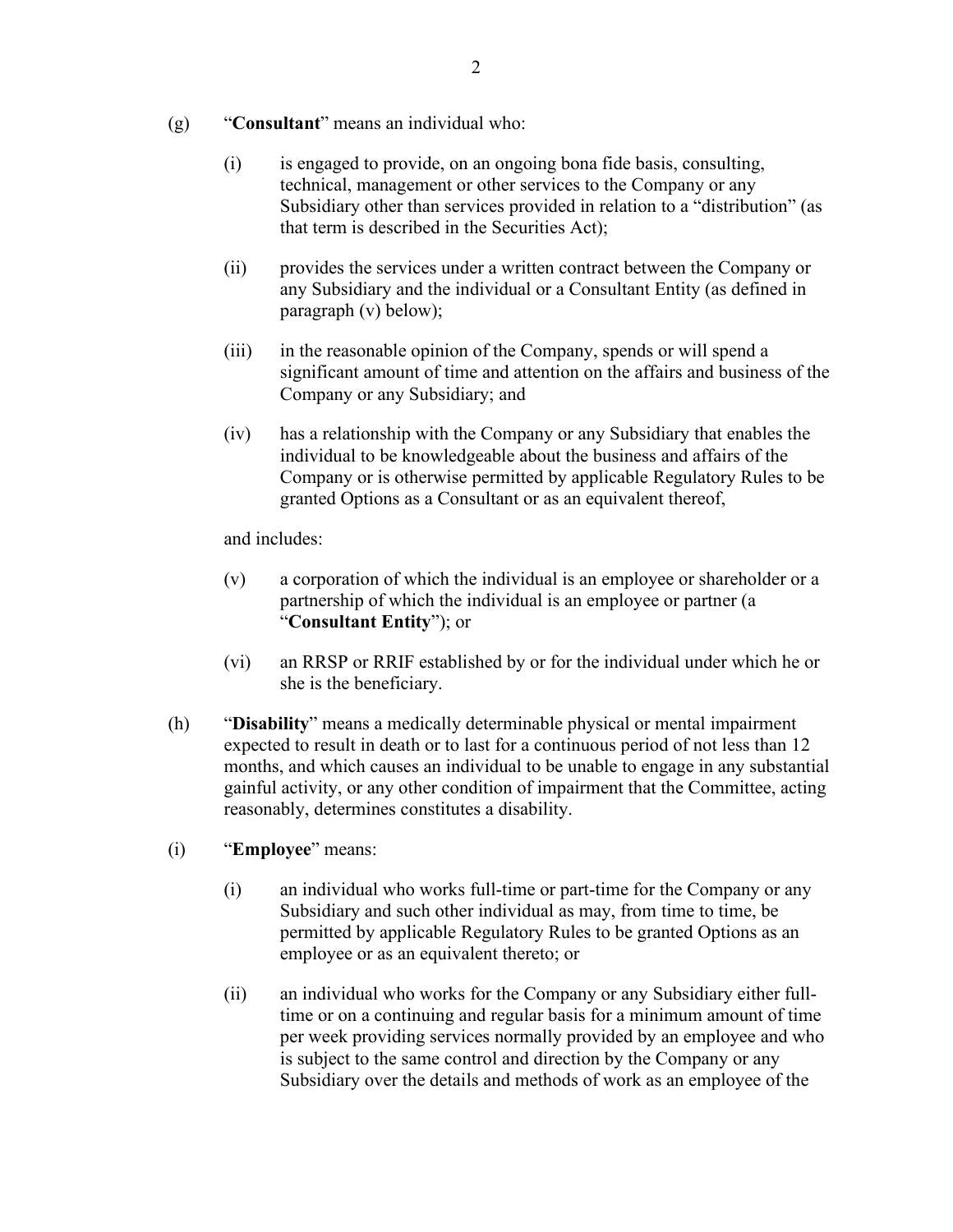and includes:

- (iii) a corporation wholly-owned by such individual; and
- (iv) any RRSP or RRIF established by or for such individual under which he or she is the beneficiary.
- (j) "**Executive**" means an individual who is a director or officer of the Company or a Subsidiary, and includes:
	- (i) a corporation wholly-owned by such individual; and
	- (ii) any RRSP or RRIF established by or for such individual under which he or she is the beneficiary.
- (k) "**Exercise Notice**" means the written notice of the exercise of an Option, in the form set out as Schedule "B" hereto, duly executed by the Option Holder.
- (l) "**Exercise Period**" means the period during which a particular Option may be exercised and is the period from and including the Grant Date through to and including the Expiry Time on the Expiry Date provided, however, that no Option can be exercised unless and until all necessary Regulatory Approvals have been obtained.
- (m) "**Exercise Price**" means the price at which an Option is exercisable as determined in accordance with section [5.3.](#page-41-4)
- (n) "**Expiry Date**" means the date the Option expires as set out in the Option Certificate or as otherwise determined in accordance with sections [5.4,](#page-42-0) [6.2,](#page-44-3) [6.3,](#page-44-4) [6.4](#page-44-5) or [11.4.](#page-50-2)
- (o) "**Expiry Time**" means the time the Option expires on the Expiry Date, which is 5:00 p.m. local time in Vancouver, British Columbia on the Expiry Date.
- (p) "**Grant Date**" means the date on which the Committee grants a particular Option, which is the date the Option comes into effect provided however that no Option can be exercised unless and until all necessary Regulatory Approvals have been obtained.
- (q) "**Insider**" means an insider as that term is defined in the Securities Act;
- (r) "**Market Value**" means the market value of the Shares as determined in accordance with section [5.3.](#page-41-4)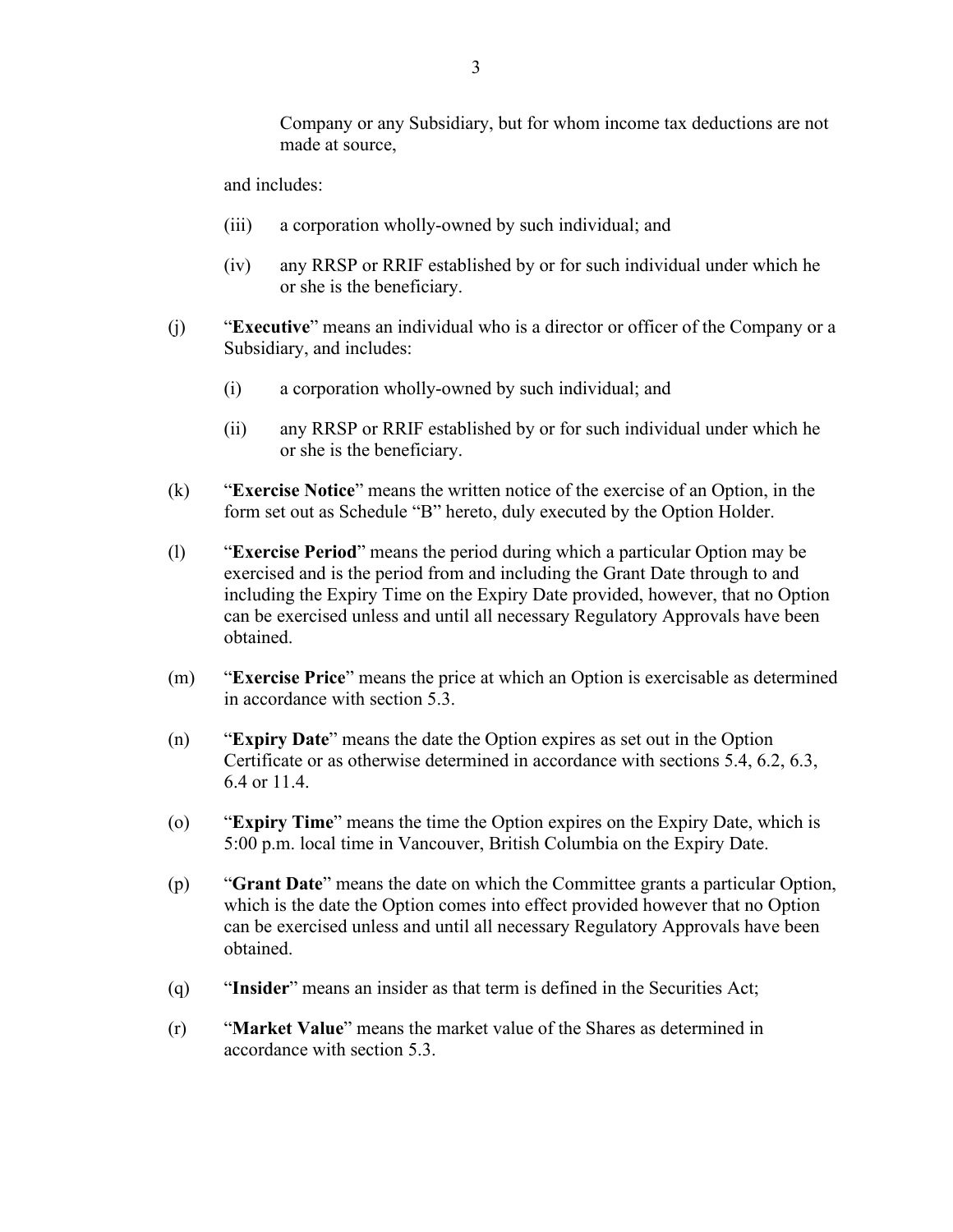- (s) "**Option**" means an incentive share purchase option granted pursuant to this Plan entitling the Option Holder to purchase Shares of the Company.
- (t) "**Option Certificate**" means the certificate, in substantially the form set out as Schedule "A" hereto, evidencing the Option.
- (u) "**Option Holder**" means a Person or Entity who holds an unexercised and unexpired Option or, where applicable, the Personal Representative of such person.
- (v) "**Outstanding Issue**" means the number of Shares that are outstanding (on a nondiluted basis) immediately prior to the Share issuance or grant of Option in question.
- (w) "**Person or Entity**" means an individual, natural person, corporation, government or political subdivision or agency of a government, and where two or more persons act as a partnership, limited partnership, syndicate or other group for the purpose of acquiring, holding or disposing of securities of an issuer, such partnership, limited partnership, syndicate or group shall be deemed to be a Person or Entity.
- (x) "**Personal Representative**" means:
	- (i) in the case of a deceased Option Holder, the executor or administrator of the deceased duly appointed by a court or public authority having jurisdiction to do so; and
	- (ii) in the case of an Option Holder who for any reason is unable to manage his or her affairs, the person entitled by law to act on behalf of such Option Holder.
- (y) "**Plan**" means this stock option plan as from time to time amended.
- (z) "**Regulatory Approvals**" means any necessary approvals of the Regulatory Authorities as may be required from time to time for the implementation, operation or amendment of this Plan or for the Options granted from time to time hereunder.
- (aa) "**Regulatory Authorities**" means all organized trading facilities on which the Shares are listed, and all securities commissions or similar securities regulatory bodies having jurisdiction over the Company, this Plan or the Options granted from time to time hereunder.
- (bb) "**Regulatory Rules**" means all corporate and securities laws, regulations, rules, policies, notices, instruments and other orders of any kind whatsoever which may, from time to time, apply to the implementation, operation or amendment of this Plan or the Options granted from time to time hereunder including, without limitation, those of the applicable Regulatory Authorities.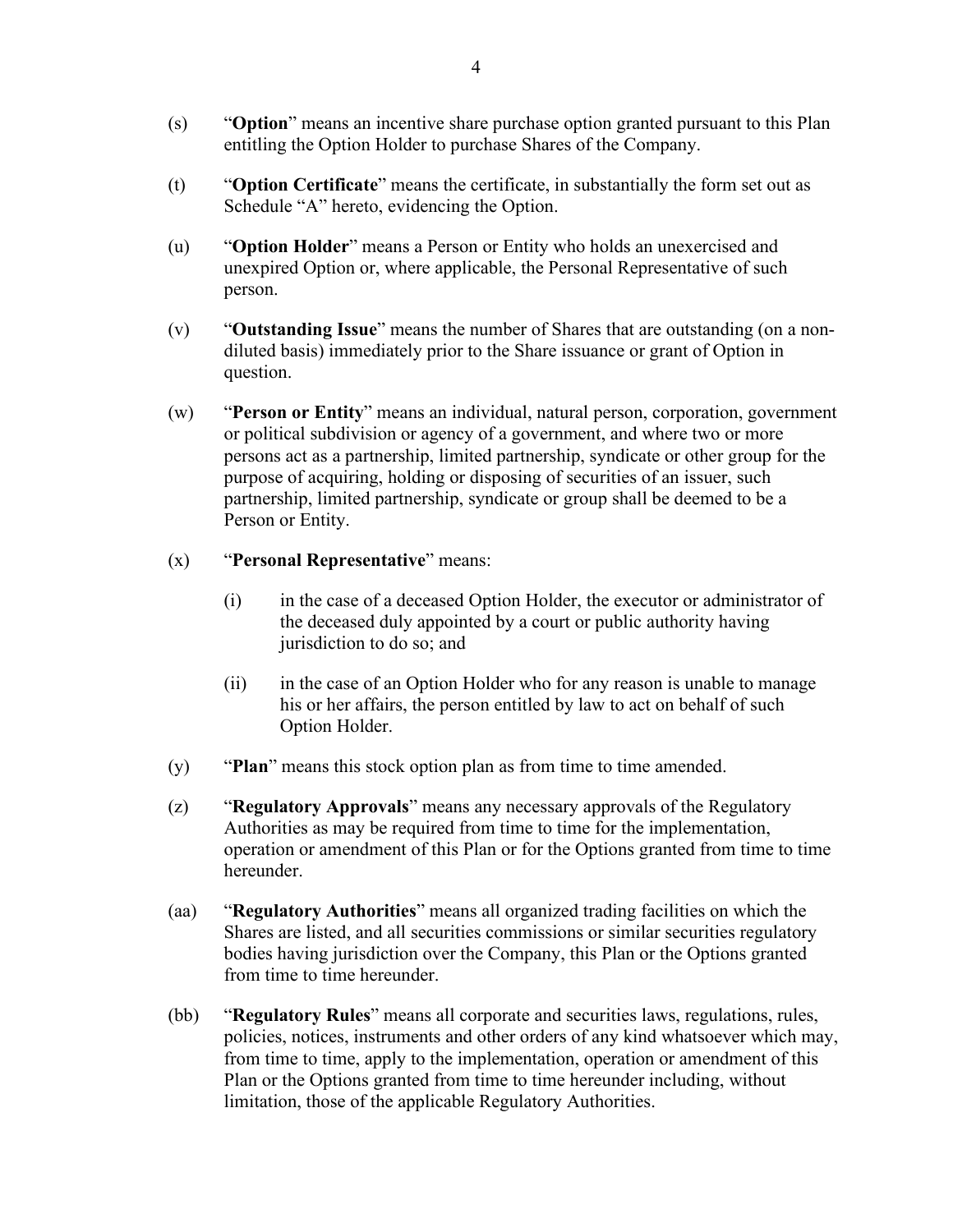- (cc) "**Securities Act**" means the *Securities Act* (British Columbia), RSBC 1996, c.418 as from time to time amended.
- (dd) "**Share**" or "**Shares**" means, as the case may be, one or more common shares without par value in the capital stock of the Company.
- (ee) "**Subsidiary**" means a wholly-owned or controlled subsidiary corporation of the Company.
- (ff) "**Triggering Event**" means:
	- (i) the proposed dissolution, liquidation or wind-up of the Company;
	- (ii) a proposed merger, amalgamation, arrangement or reorganization of the Company with one or more corporations as a result of which, immediately following such event, the shareholders of the Company as a group, as they were immediately prior to such event, are expected to hold less than a majority of the outstanding capital stock of the surviving corporation;
	- (iii) the proposed acquisition of all or substantially all of the issued and outstanding shares of the Company by one or more Persons or Entities;
	- (iv) a proposed Change of Control of the Company;
	- (v) the proposed sale or other disposition of all or substantially all of the assets of the Company; or
	- (vi) a proposed material alteration of the capital structure of the Company which, in the opinion of the Committee, is of such a nature that it is not practical or feasible to make adjustments to this Plan or to the Options granted hereunder to permit the Plan and Options granted hereunder to stay in effect.
- (gg) "**TSXV**" means the TSX Venture Exchange Inc.
- (hh) "**Vest**" or "**Vesting**" means that a portion of the Option granted to the Option Holder which is available to be exercised by the Option Holder at any time and from time to time.

#### <span id="page-37-0"></span>**1.2 Choice of Law**

The Plan is established under, and the provisions of the Plan shall be subject to and interpreted and construed in accordance with, the laws of the Province of British Columbia. The Company and each Option Holder hereby attorn to the exclusive jurisdiction of the Courts of British Columbia in respect of any legal proceedings relating to the Plan or Options granted hereunder.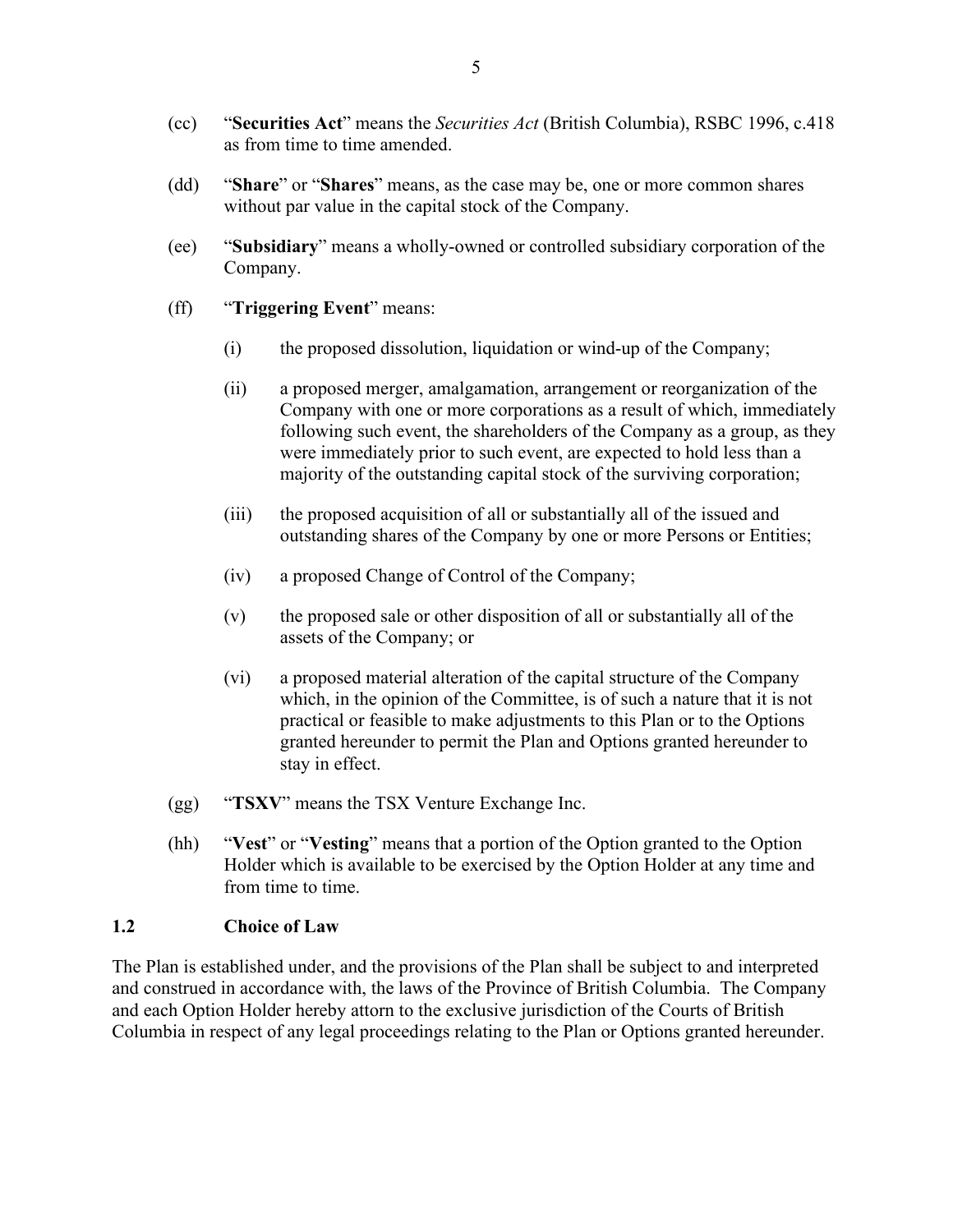# <span id="page-38-0"></span>**1.3 Headings**

The headings used herein are for convenience only and are not to affect the interpretation of the Plan.

#### **ARTICLE 2 PURPOSE AND PARTICIPATION**

# <span id="page-38-2"></span><span id="page-38-1"></span>**2.1 Purpose of Plan**

The purpose of the Plan is to provide the Company with a share-related mechanism to attract, retain and motivate qualified Executives, Employees and Consultants, to incent such individuals to contribute toward the long term goals of the Company, and to encourage such individuals to acquire Shares of the Company as long term investments.

# <span id="page-38-3"></span>**2.2 Participation in Plan**

The Committee shall, from time to time and in its sole discretion, determine those Executives, Employees and Consultants, if any, to whom Options are to be granted.

# <span id="page-38-4"></span>**2.3 Limits on Option Grants**

If the Company is listed on TSXV, the following limitations shall apply to the Plan and all Options thereunder so long as such limitations are required by the TSXV:

- (a) the maximum number of Options which may be granted to any one Option Holder under the Plan within any 12 month period shall be 5% of the Outstanding Issue (unless the Company has obtained disinterested shareholder approval as required by the TSXV);
- (b) the maximum number of Options which may be granted to Insiders within any 12 month period must not exceed 10% of the Outstanding Issue (including any Options which are granted and exercised within that 12 month period unless the Company has obtained disinterested shareholder approval as required by the TSXV);
- (c) with respect to section [5.1,](#page-41-2) the Expiry Date of an Option shall be no later than the tenth anniversary of the Grant Date of such Option;
- (d) the maximum number of Options which may be granted to any one Consultant within any 12 month period must not exceed 2% of the Outstanding Issue; and
- (e) the maximum number of Options which may be granted within any 12 month period to Employees or Consultants engaged in investor relations activities must not exceed 2% of the Outstanding Issue and such options must vest in stages over 12 months with no more than 25% of the Options vesting in any three month period,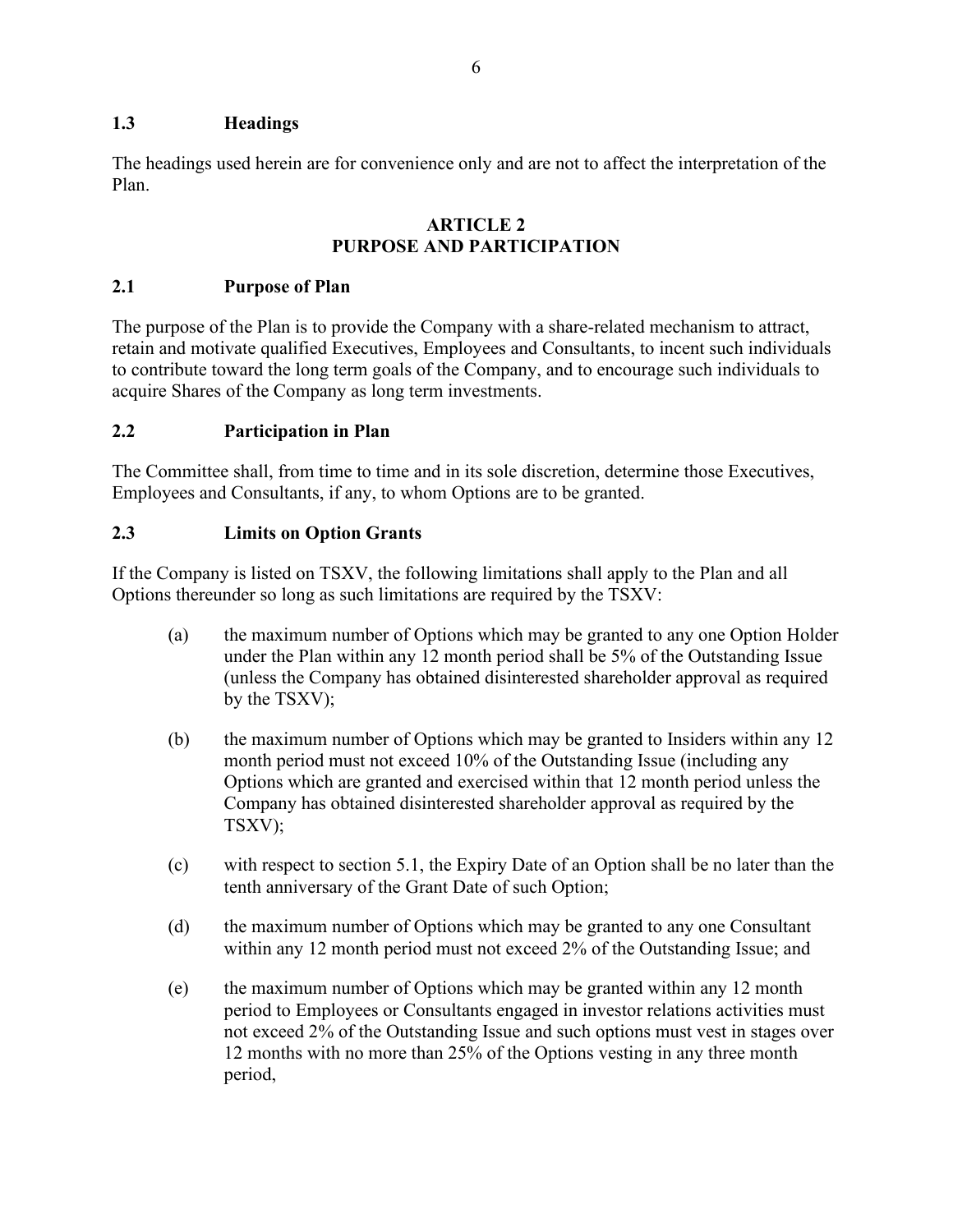and such limitation will not be an amendment to this Plan requiring the Option Holders consent under section [9.2.](#page-48-2)

# <span id="page-39-0"></span>**2.4 Notification of Grant**

Following the granting of an Option, the Administrator shall, within a reasonable period of time, notify the Option Holder in writing of the grant and shall enclose with such notice the Option Certificate representing the Option so granted. In no case will the Company be required to deliver an Option Certificate to an Option Holder until such time as the Company has obtained all necessary Regulatory Approvals for the grant of the Option.

# <span id="page-39-1"></span>**2.5 Copy of Plan**

Each Option Holder, concurrently with the notice of the grant of the Option, shall be provided with a copy of the Plan. A copy of any amendment to the Plan shall be promptly provided by the Administrator to each Option Holder.

# <span id="page-39-2"></span>**2.6 Limitation on Service**

The Plan does not give any Option Holder that is an Executive the right to serve or continue to serve as an Executive of the Company or any Subsidiary, nor does it give any Option Holder that is an Employee or Consultant the right to be or to continue to be employed or engaged by the Company or any Subsidiary.

# <span id="page-39-3"></span>**2.7 No Obligation to Exercise**

Option Holders shall be under no obligation to exercise Options granted under this Plan.

# <span id="page-39-4"></span>**2.8 Agreement**

The Company and every Option Holder granted an Option hereunder shall be bound by and subject to the terms and conditions of this Plan. By accepting an Option granted hereunder, the Option Holder has expressly agreed with the Company to be bound by the terms and conditions of this Plan. In the event that the Option Holder receives his, her or its Options pursuant to an oral or written agreement with the Company or a Subsidiary, whether such agreement is an employment agreement, consulting agreement or any other kind of agreement of any kind whatsoever, the Option Holder acknowledges that in the event of any inconsistency between the terms relating to the grant of such Options in that agreement and the terms attaching to the Options as provided for in this Plan, the terms provided for in this Plan shall prevail and the other agreement shall be deemed to have been amended accordingly.

# <span id="page-39-5"></span>**2.9 Notice**

Any notice, delivery or other correspondence of any kind whatsoever to be provided by the Company to an Option Holder will be deemed to have been provided if provided to the last home address, fax number or email address of the Option Holder in the records of the Company and the Company shall be under no obligation to confirm receipt or delivery.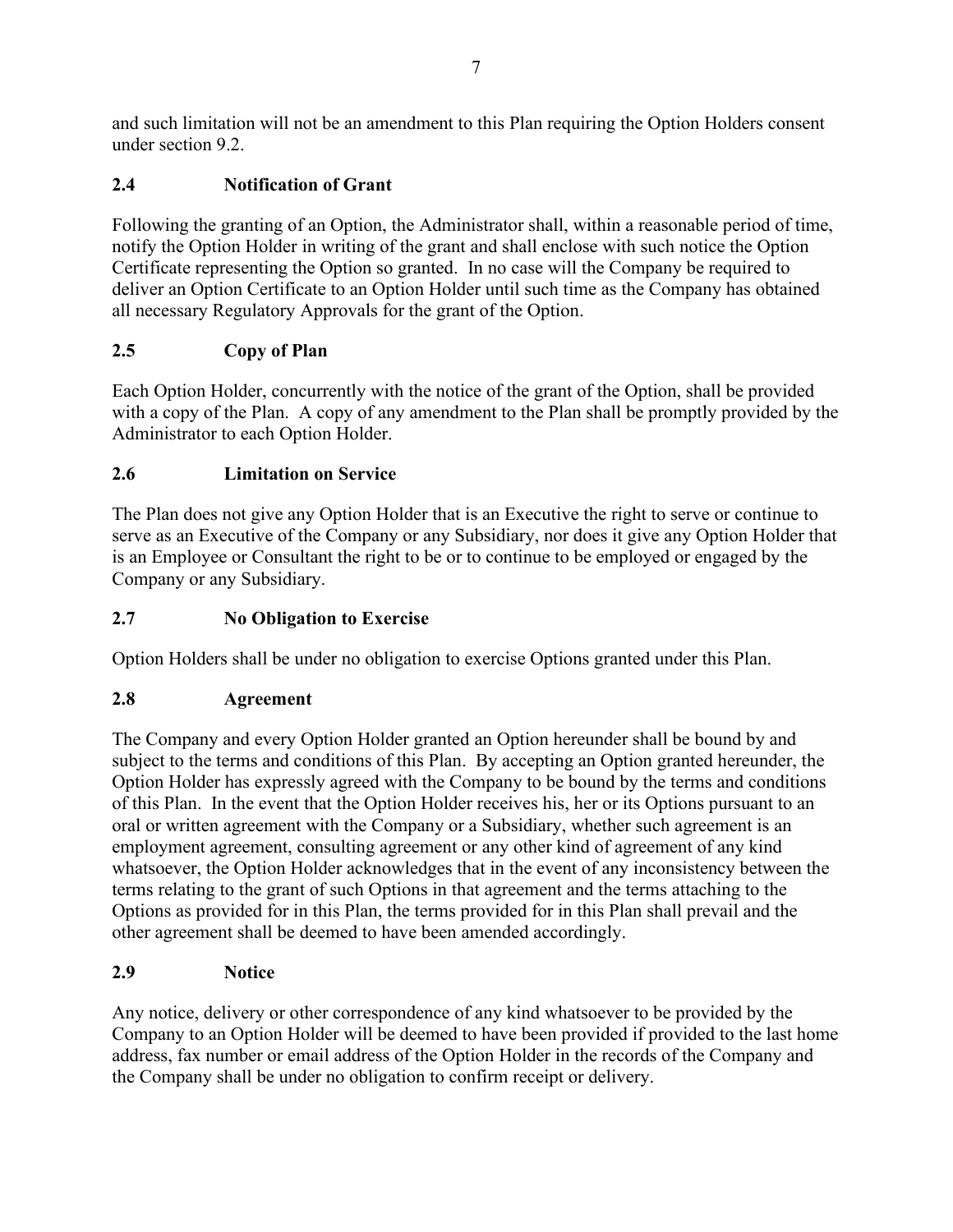# <span id="page-40-0"></span>**2.10 Representation to TSXV**

As a condition precedent to the issuance of an Option, the Company and the Option Holder must be able to represent to the TSXV as of the Grant Date that the Option Holder is a bona fide Executive, Employee or Consultant of the Company or any Subsidiary. The Option Certificate to which the Option Holder is a party must contain such a representation by the Option Holder.

# **ARTICLE 3 NUMBER OF SHARES UNDER PLAN**

# <span id="page-40-2"></span><span id="page-40-1"></span>**3.1 Board to Approve Issuance of Shares**

The Board shall approve by resolution the issuance of all Shares to be issued to Option Holders upon the exercise of Options, such authorization to be deemed effective as of the Grant Date of such Options regardless of when it is actually done. The Board shall be entitled to approve the issuance of Shares in advance of the Grant Date, retroactively after the Grant Date, or by a general approval of this Plan.

# <span id="page-40-3"></span>**3.2 Number of Shares**

Subject to adjustment as provided for herein, if the Company is listed on the TSXV, the number of Shares which will be available for purchase pursuant to Options granted pursuant to this Plan will not exceed 10% of the number of Shares which are issued and outstanding on the particular date of grant of Options. If any Option expires or otherwise terminates for any reason without having been exercised in full, the number of Shares in respect of such expired or terminated Option shall again be available for the purposes of granting Options pursuant to this Plan.

# <span id="page-40-4"></span>**3.3 Fractional Shares**

No fractional shares shall be issued upon the exercise of any Option and, if as a result of any adjustment, an Option Holder would become entitled to a fractional share, such Option Holder shall have the right to purchase only the next lowest whole number of Shares and no payment or other adjustment will be made for the fractional interest.

#### **ARTICLE 4 GRANT OF OPTIONS**

# <span id="page-40-6"></span><span id="page-40-5"></span>**4.1 Grant of Options**

The Committee shall, from time to time in its sole discretion, grant Options to such Persons or Entities and on such terms and conditions as are permitted under this Plan.

# <span id="page-40-7"></span>**4.2 Record of Option Grants**

The Committee shall be responsible to maintain a record of all Options granted under this Plan and such record shall contain, in respect of each Option:

(a) the name and address of the Option Holder;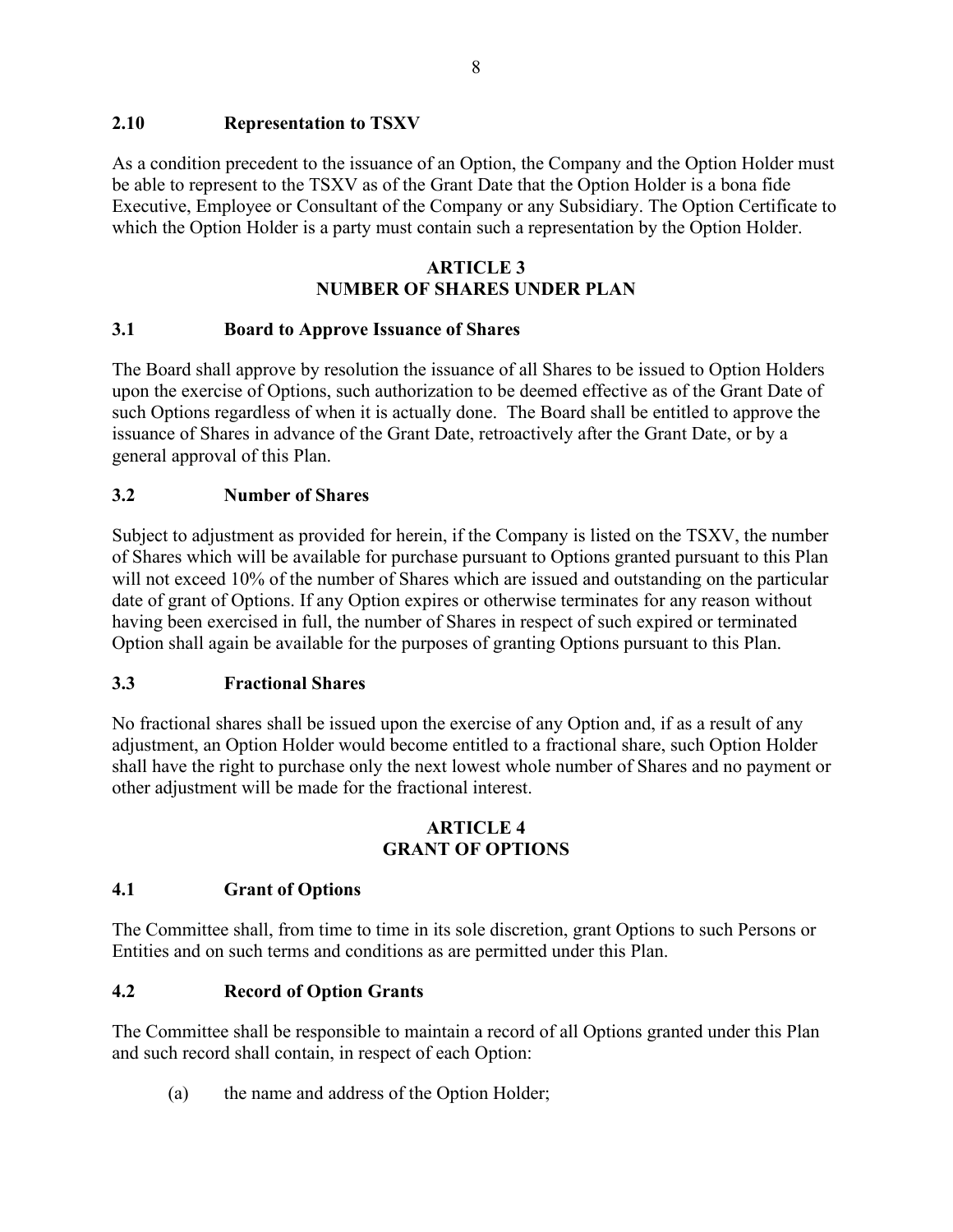- (b) the category (Executive, Employee or Consultant) under which the Option was granted to him, her or it;
- (c) the Grant Date and Expiry Date of the Option;
- (d) the number of Shares which may be acquired on the exercise of the Option and the Exercise Price of the Option;
- (e) the vesting and other additional terms, if any, attached to the Option; and
- (f) the particulars of each and every time the Option is exercised.

# <span id="page-41-0"></span>**4.3 Effect of Plan**

All Options granted pursuant to the Plan shall be subject to the terms and conditions of the Plan notwithstanding the fact that the Option Certificates issued in respect thereof do not expressly contain such terms and conditions but instead incorporate them by reference to the Plan. The Option Certificates will be issued for convenience only and in the case of a dispute with regard to any matter in respect thereof, the provisions of the Plan and the records of the Company shall prevail over the terms and conditions in the Option Certificate, save and except as noted below. Each Option will also be subject to, in addition to the provisions of the Plan, the terms and conditions contained in the schedules, if any, attached to the Option Certificate for such Option. Should the terms and conditions contained in such schedules be inconsistent with the provisions of the Plan, such terms and conditions will supersede the provisions of the Plan.

# **ARTICLE 5 TERMS AND CONDITIONS OF OPTIONS**

#### <span id="page-41-2"></span><span id="page-41-1"></span>**5.1 Exercise Period of Option**

Subject to sections [5.4,](#page-42-0) [6.2,](#page-44-3) [6.3,](#page-44-4) [6.4](#page-44-5) and [11.4,](#page-50-2) the Grant Date and the Expiry Date of an Option shall be the dates fixed by the Committee at the time the Option is granted and shall be set out in the Option Certificate issued in respect of such Option.

#### <span id="page-41-3"></span>**5.2 Number of Shares Under Option**

The number of Shares which may be purchased pursuant to an Option shall be determined by the Committee and shall be set out in the Option Certificate issued in respect of the Option.

#### <span id="page-41-4"></span>**5.3 Exercise Price of Option**

The Exercise Price at which an Option Holder may purchase a Share upon the exercise of an Option shall be determined by the Committee and shall be set out in the Option Certificate issued in respect of the Option. The Exercise Price shall not be less than the Market Value of the Shares as of the Grant Date. The Market Value of the Shares for a particular Grant Date shall be determined as follows: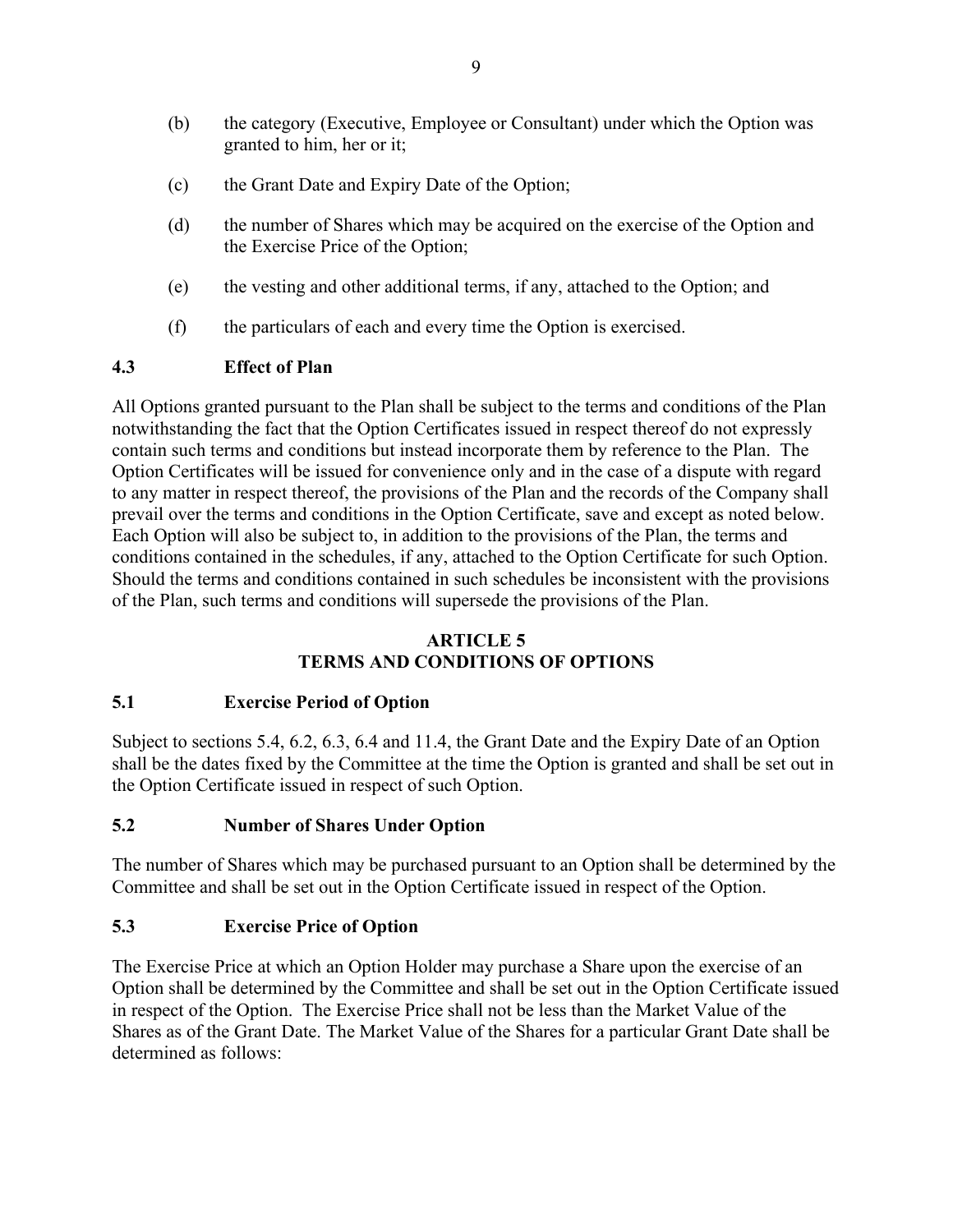- (a) for each organized trading facility on which the Shares are listed, Market Value will be the closing trading price of the Shares on the day immediately preceding the Grant Date, and may be less than this price if it is within the discounts permitted by the applicable Regulatory Authorities;
- (b) if the Company's Shares are listed on more than one organized trading facility, the Market Value shall be the Market Value as determined in accordance with subparagraph (a) above for the primary organized trading facility on which the Shares are listed, as determined by the Committee, subject to any adjustments as may be required to secure all necessary Regulatory Approvals;
- (c) if the Company's Shares are listed on one or more organized trading facilities but have not traded during the ten trading days immediately preceding the Grant Date, then the Market Value will be, subject to any adjustments as may be required to secure all necessary Regulatory Approvals, such value as is determined by the Committee; and
- (d) if the Company's Shares are not listed on any organized trading facility, then the Market Value will be, subject to any adjustments as may be required to secure all necessary Regulatory Approvals, such value as is determined by the Committee to be the fair value of the Shares, taking into consideration all factors that the Committee deems appropriate, including, without limitation, recent sale and offer prices of the Shares in private transactions negotiated at arms' length.

Notwithstanding anything else contained herein, in no case will the Market Value be less than the minimum prescribed by each of the organized trading facilities that would apply to the Company on the Grant Date in question.

# <span id="page-42-0"></span>**5.4 Termination of Option**

Subject to such other terms or conditions that may be attached to Options granted hereunder, an Option Holder may exercise an Option in whole or in part at any time and from time to time during the Exercise Period. Any Option or part thereof not exercised within the Exercise Period shall terminate and become null, void and of no effect as of the Expiry Time on the Expiry Date. The Expiry Date of an Option shall be the earlier of the date so fixed by the Committee at the time the Option is granted as set out in the Option Certificate and the date established, if applicable, in paragraphs (a) or (b) below or sections [6.2,](#page-44-3) [6.3,](#page-44-4) [6.4](#page-44-5) and [11.4](#page-50-2) of this Plan:

- (a) *Ceasing to Hold Office* In the event that the Option Holder holds his or her Option as an Executive and such Option Holder ceases to hold such position other than by reason of death or Disability, the Expiry Date of the Option shall be, unless otherwise determined by the Committee and expressly provided for in the Option Certificate, the 30th day following the date the Option Holder ceases to hold such position unless the Option Holder ceases to hold such position as a result of:
	- (i) ceasing to meet the qualifications set forth in the corporate legislation applicable to the Company;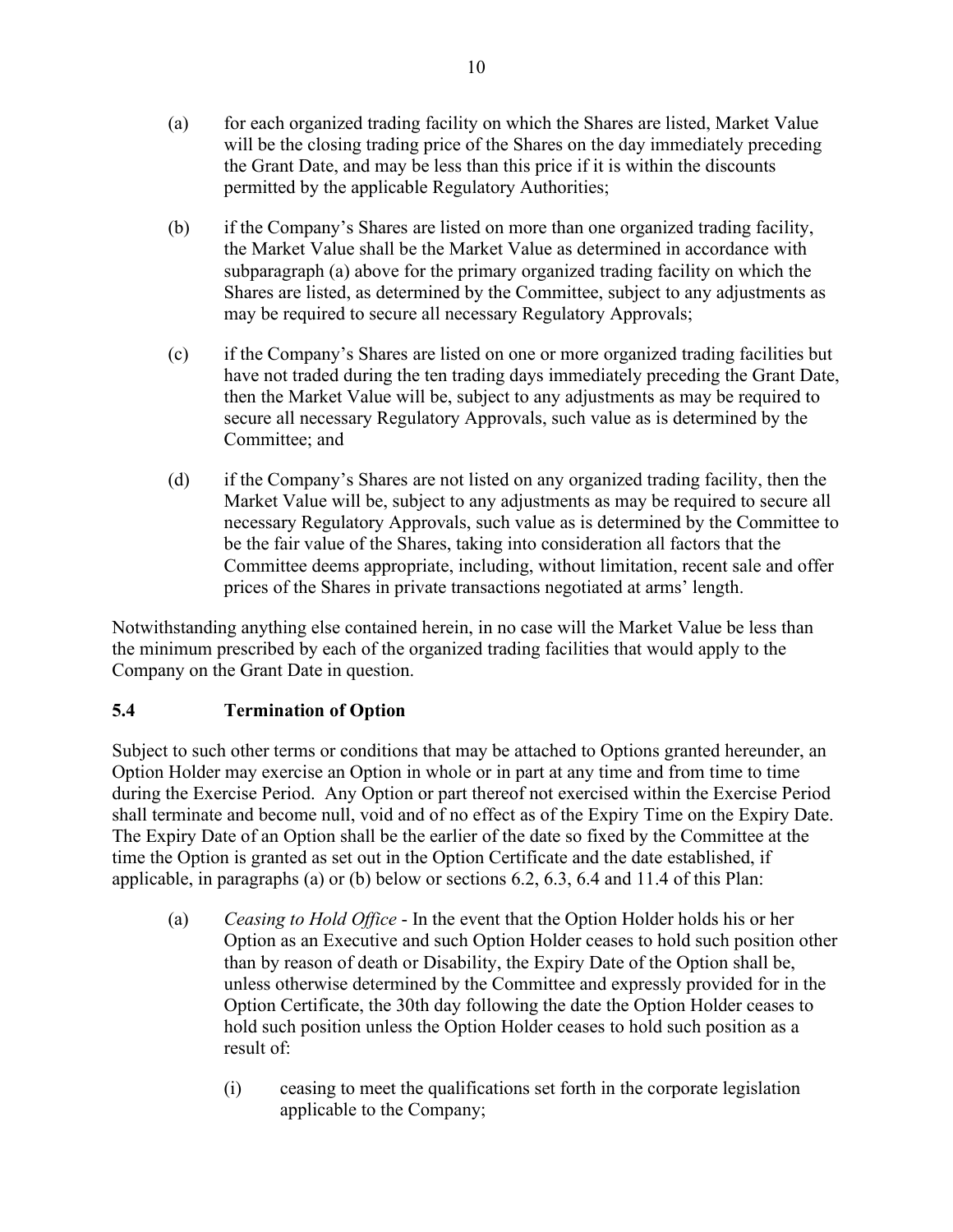- (ii) a special resolution having been passed by the shareholders of the Company removing the Option Holder as a director of the Company or any Subsidiary; or
- (iii) an order made by any Regulatory Authority having jurisdiction to so order;

in which case the Expiry Date shall be the date the Option Holder ceases to hold such position; or

- (b) *Ceasing to be Employed or Engaged* In the event that the Option Holder holds his or her Option as an Employee or Consultant and such Option Holder ceases to hold such position other than by reason of death or Disability, the Expiry Date of the Option shall be, unless otherwise determined by the Committee and expressly provided for in the Option Certificate, the 30th day following the date the Option Holder ceases to hold such position, unless the Option Holder ceases to hold such position as a result of:
	- (i) termination for cause;
	- (ii) resigning his or her position;
	- (iii) an order made by any Regulatory Authority having jurisdiction to so order;

in which case the Expiry Date shall be the date the Option Holder ceases to hold such position.

In the event that the Option Holder ceases to hold the position of Executive, Employee or Consultant for which the Option was originally granted, but comes to hold a different position as an Executive, Employee or Consultant prior to the expiry of the Option, the Committee may, in its sole discretion, choose to permit the Option to stay in place for that Option Holder with such Option then to be treated as being held by that Option Holder in his or her new position and such will not be considered to be an amendment to the Option in question requiring the consent of the Option Holder under section [9.2.](#page-48-2) Notwithstanding anything else contained herein, in no case will an Option be exercisable later than the Expiry Date of the Option.

#### <span id="page-43-0"></span>**5.5 Vesting of Option and Acceleration**

The vesting schedule for an Option, if any, shall be determined by the Committee and shall be set out in the Option Certificate issued in respect of the Option. The Committee may elect, at any time, to accelerate the vesting schedule of one or more Options including, without limitation, on a Triggering Event, and such acceleration will not be considered an amendment to the Option in question requiring the consent of the Option Holder under section [9.2.](#page-48-2)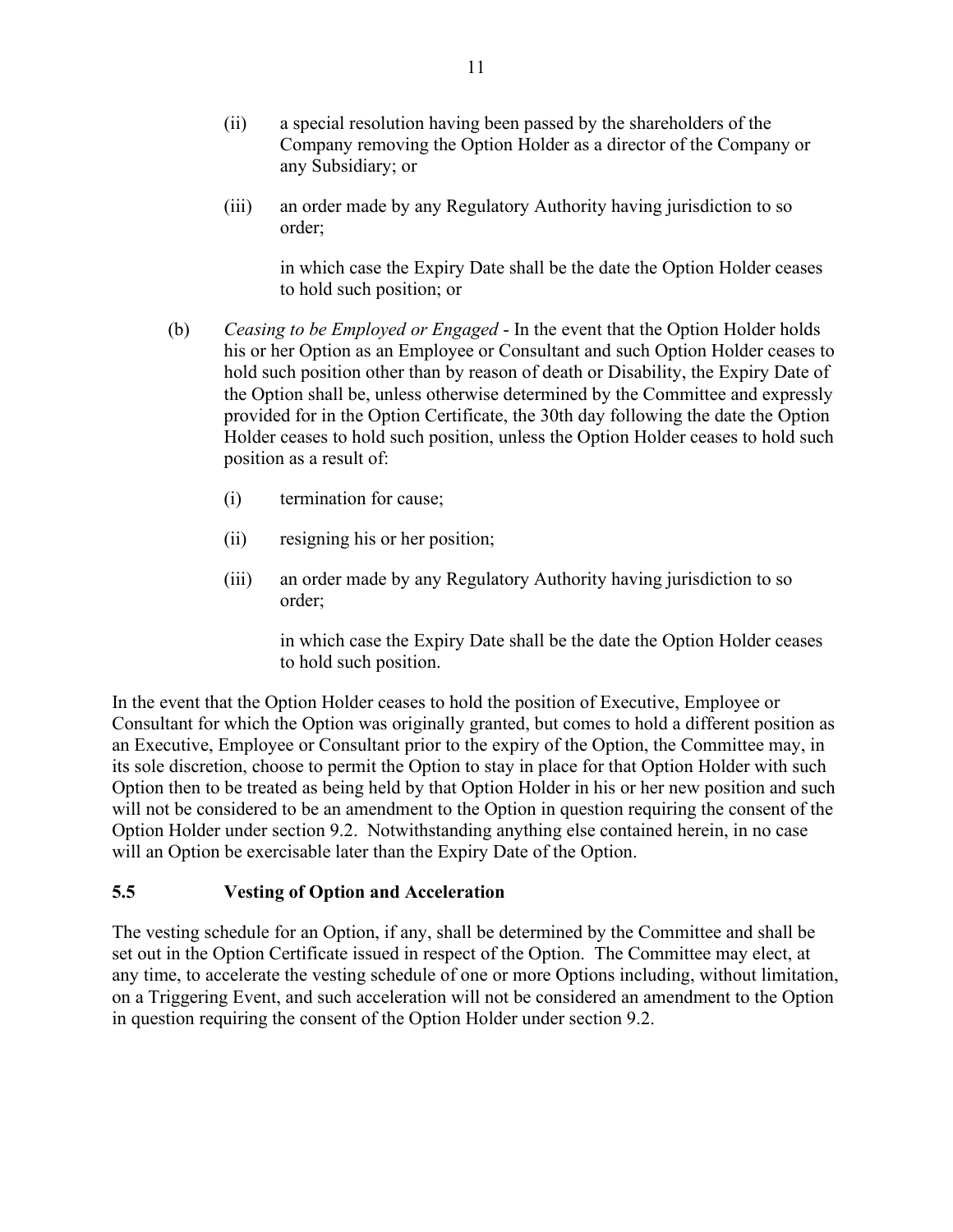# <span id="page-44-0"></span>**5.6 Additional Terms**

Subject to all applicable Regulatory Rules and all necessary Regulatory Approvals, the Committee may attach additional terms and conditions to the grant of a particular Option, such terms and conditions to be set out in a schedule attached to the Option Certificate. The Option Certificates will be issued for convenience only, and in the case of a dispute with regard to any matter in respect thereof, the provisions of this Plan and the records of the Company shall prevail over the terms and conditions in the Option Certificate, save and except as noted below. Each Option will also be subject to, in addition to the provisions of the Plan, the terms and conditions contained in the schedules, if any, attached to the Option Certificate for such Option. Should the terms and conditions contained in such schedules be inconsistent with the provisions of the Plan, such terms and conditions will supersede the provisions of the Plan.

# **ARTICLE 6 TRANSFERABILITY OF OPTIONS**

# <span id="page-44-2"></span><span id="page-44-1"></span>**6.1 Non-transferable**

Except as provided otherwise in this [ARTICLE](#page-44-1) 6, Options are non-assignable and nontransferable.

# <span id="page-44-3"></span>**6.2 Death of Option Holder**

In the event of the Option Holder's death, any Options held by such Option Holder shall pass to the Personal Representative of the Option Holder and shall be exercisable by the Personal Representative on or before the date which is the earlier of one year following the date of death and the applicable Expiry Date.

#### <span id="page-44-4"></span>**6.3 Disability of Option Holder**

If the employment or engagement of an Option Holder as an Employee or Consultant or the position of an Option Holder as a director or officer of the Company or a Subsidiary is terminated by the Company by reason of such Option Holder's Disability, any Options held by such Option Holder shall be exercisable by such Option Holder or by the Personal Representative on or before the date which is the earlier of one year following the termination of employment, engagement or appointment as a director or officer and the applicable Expiry Date.

# <span id="page-44-5"></span>**6.4 Disability and Death of Option Holder**

If an Option Holder has ceased to be employed, engaged or appointed as a director or officer of the Company or a Subsidiary by reason of such Option Holder's Disability and such Option Holder dies within one year after the termination of such engagement, any Options held by such Option Holder that could have been exercised immediately prior to his or her death shall pass to the Personal Representative of such Option Holder and shall be exercisable by the Personal Representative on or before the date which is the earlier of one year following the death of such Option Holder and the applicable Expiry Date.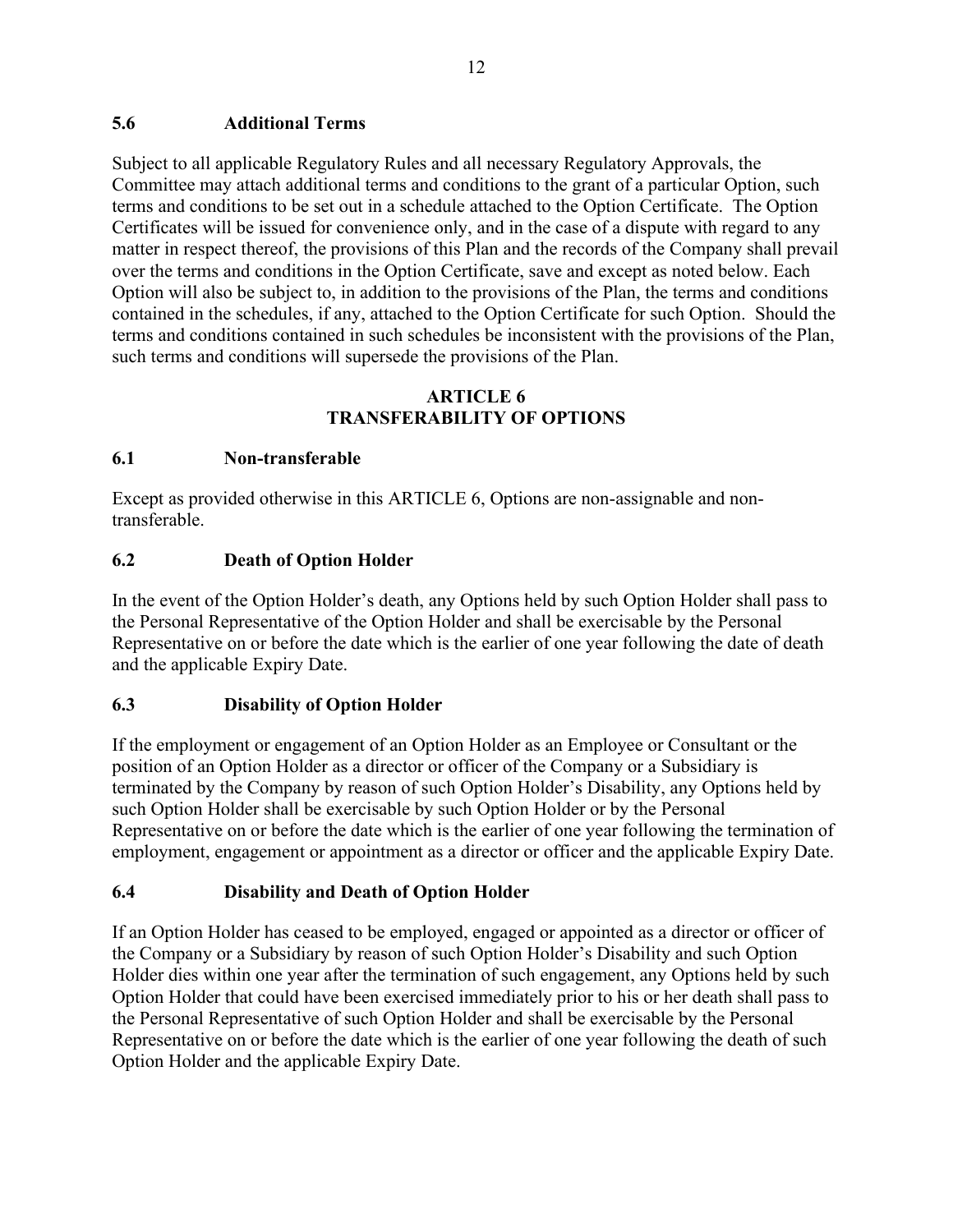# <span id="page-45-0"></span>**6.5 Vesting**

Notwithstanding any vesting schedule to which Options are subject, Options shall cease to vest immediately if the employment or engagement of an Option Holder as an Employee or Consultant or the position of an Option Holder as a director or officer of the Company or a Subsidiary is terminated for any reason whatsoever. In which case, the Option Holder may only exercise such number of Options that are vested as at the date of termination of such Option Holder's employment, engagement or appointment as a director or officer.

# <span id="page-45-1"></span>**6.6 Deemed Non-Interruption of Engagement**

Employment or engagement by the Company shall be deemed to continue intact during any military or sick leave or other bona fide leave of absence if the period of such leave does not exceed 90 days or, if longer, for so long as the Option Holder's right to re-employment or reengagement by the Company is guaranteed either by statute or by contract. If the period of such leave exceeds 90 days and the Option Holder's re-employment or re-engagement is not so guaranteed, then his or her employment or engagement shall be deemed to have terminated on the ninety-first day of such leave.

# **ARTICLE 7 EXERCISE OF OPTION**

# <span id="page-45-3"></span><span id="page-45-2"></span>**7.1 Exercise of Option**

An Option may be exercised only by the Option Holder or the Personal Representative of any Option Holder. An Option Holder or the Personal Representative of any Option Holder may exercise an Option in whole or in part at any time and from time to time during the Exercise Period up to the Expiry Time on the Expiry Date by delivering to the Administrator the required Exercise Notice, the applicable Option Certificate and a certified cheque or bank draft payable to the Company in an amount equal to the aggregate Exercise Price of the Shares then being purchased pursuant to the exercise of the Option.

# <span id="page-45-4"></span>**7.2 Issue of Share Certificates**

As soon as reasonably practicable following the receipt of the Exercise Notice, the Administrator shall cause to be delivered to the Option Holder a certificate for the Shares so purchased. All Share Certificates issued pursuant to the Plan shall be subject to the applicable hold periods set by the Regulatory Rules. If the number of Shares so purchased is less than the number of Shares subject to the Option Certificate surrendered, the Administrator shall also provide a new Option Certificate for the balance of Shares available under the Option to the Option Holder concurrent with delivery of the Share Certificate.

# <span id="page-45-5"></span>**7.3 No Rights as Shareholder**

Until the date of the issuance of the certificate for the Shares purchased pursuant to the exercise of an Option, no right to vote or receive dividends or any other rights as a shareholder shall exist with respect to such Shares, notwithstanding the exercise of the Option, unless the Committee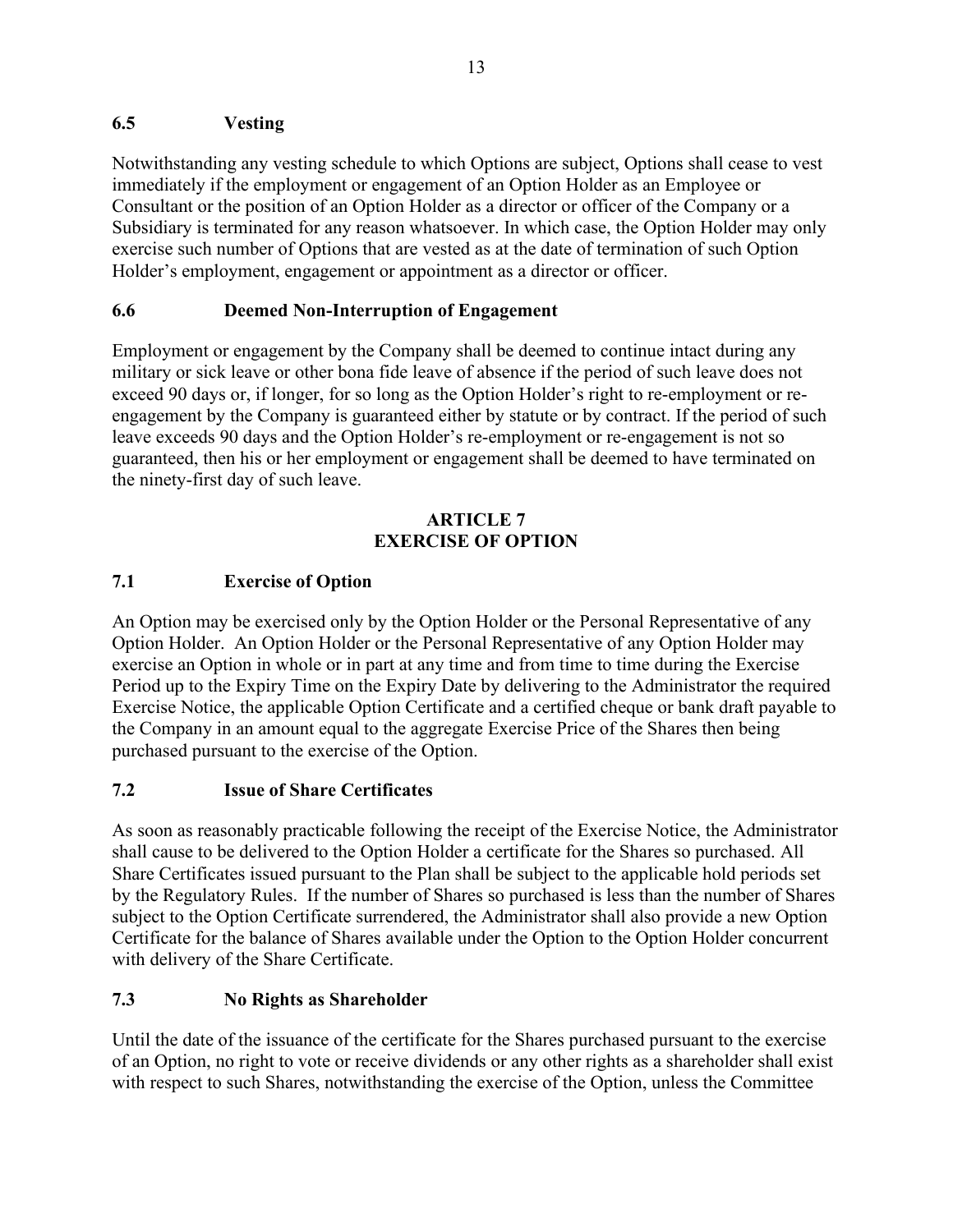determines otherwise. In the event of any dispute over the date of the issuance of the certificates, the decision of the Committee shall be final, conclusive and binding.

#### **ARTICLE 8 ADMINISTRATION**

# <span id="page-46-1"></span><span id="page-46-0"></span>**8.1 Board or Committee**

The Plan shall be administered by the Board, by a Committee of the Board appointed in accordance with section [8.2,](#page-46-2) or by an Administrator appointed in accordance with paragraph [8.4\(b\).](#page-46-5)

# <span id="page-46-2"></span>**8.2 Appointment of Committee**

The Board may at any time appoint a Committee, consisting of not less than two of its members, to administer the Plan on behalf of the Board in accordance with such terms and conditions as the Board may prescribe, consistent with this Plan. Once appointed, the Committee shall continue to serve until otherwise directed by the Board. From time to time, the Board may increase the size of the Committee and appoint additional members, remove members (with or without cause) and appoint new members in their place, fill vacancies however caused, or remove all members of the Committee and thereafter directly administer the Plan.

# <span id="page-46-3"></span>**8.3 Quorum and Voting**

A majority of the members of the Committee shall constitute a quorum and, subject to the limitations in this [ARTICLE](#page-46-0) 8, all actions of the Committee shall require the affirmative vote of members who constitute a majority of such quorum. Members of the Committee may vote on any matters affecting the administration of the Plan or the grant of Options pursuant to the Plan, except that no such member shall act upon the granting of an Option to himself or herself (but any such member may be counted in determining the existence of a quorum at any meeting of the Committee during which action is taken with respect to the granting of Options to that member). The Committee may approve matters by written resolution signed by a majority of the quorum.

#### <span id="page-46-4"></span>**8.4 Powers of Committee**

The Committee (or the Board if no Committee is in place) shall have the authority to do the following:

- <span id="page-46-5"></span>(a) administer the Plan in accordance with its terms;
- (b) appoint or replace the Administrator from time to time;
- (c) determine all questions arising in connection with the administration, interpretation and application of the Plan, including all questions relating to the Market Value of the Shares;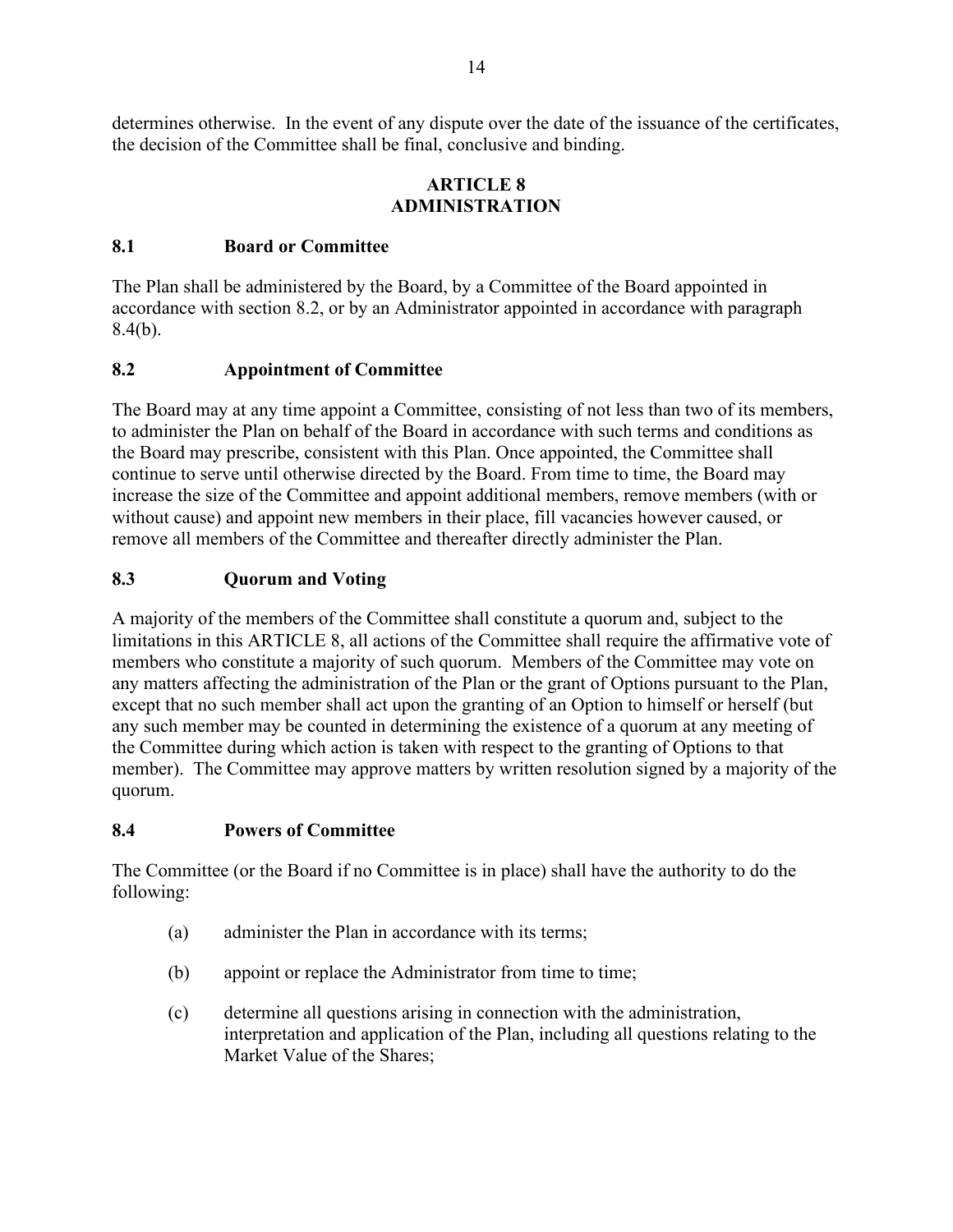- (d) correct any defect, supply any information or reconcile any inconsistency in the Plan in such manner and to such extent as shall be deemed necessary or advisable to carry out the purposes of the Plan;
- (e) prescribe, amend, and rescind rules and regulations relating to the administration of the Plan;
- (f) determine the duration and purposes of leaves of absence from employment or engagement by the Company which may be granted to Option Holders without constituting a termination of employment or engagement for purposes of the Plan;
- (g) do the following with respect to the granting of Options:
	- (i) determine the Executives, Employees or Consultants to whom Options shall be granted, based on the eligibility criteria set out in this Plan;
	- (ii) determine the terms of the Option to be granted to an Option Holder including, without limitation, the Grant Date, Expiry Date, Exercise Price and vesting schedule (which need not be identical with the terms of any other Option);
	- (iii) subject to any necessary Regulatory Approvals and section [9.2,](#page-48-2) amend the terms of any Options;
	- (iv) determine when Options shall be granted; and
	- (v) determine the number of Shares subject to each Option;
- (h) accelerate the vesting schedule of any Option previously granted; and
- (i) make all other determinations necessary or advisable, in its sole discretion, for the administration of the Plan.

#### <span id="page-47-0"></span>**8.5 Administration by Committee**

All determinations made by the Committee in good faith shall be final, conclusive and binding upon all persons. The Committee shall have all powers necessary or appropriate to accomplish its duties under this Plan.

#### <span id="page-47-1"></span>**8.6 Interpretation**

The interpretation by the Committee of any of the provisions of the Plan and any determination by it pursuant thereto shall be final, conclusive and binding and shall not be subject to dispute by any Option Holder. No member of the Committee or any person acting pursuant to authority delegated by it hereunder shall be personally liable for any action or determination in connection with the Plan made or taken in good faith and each member of the Committee and each such person shall be entitled to indemnification with respect to any such action or determination in the manner provided for by the Company.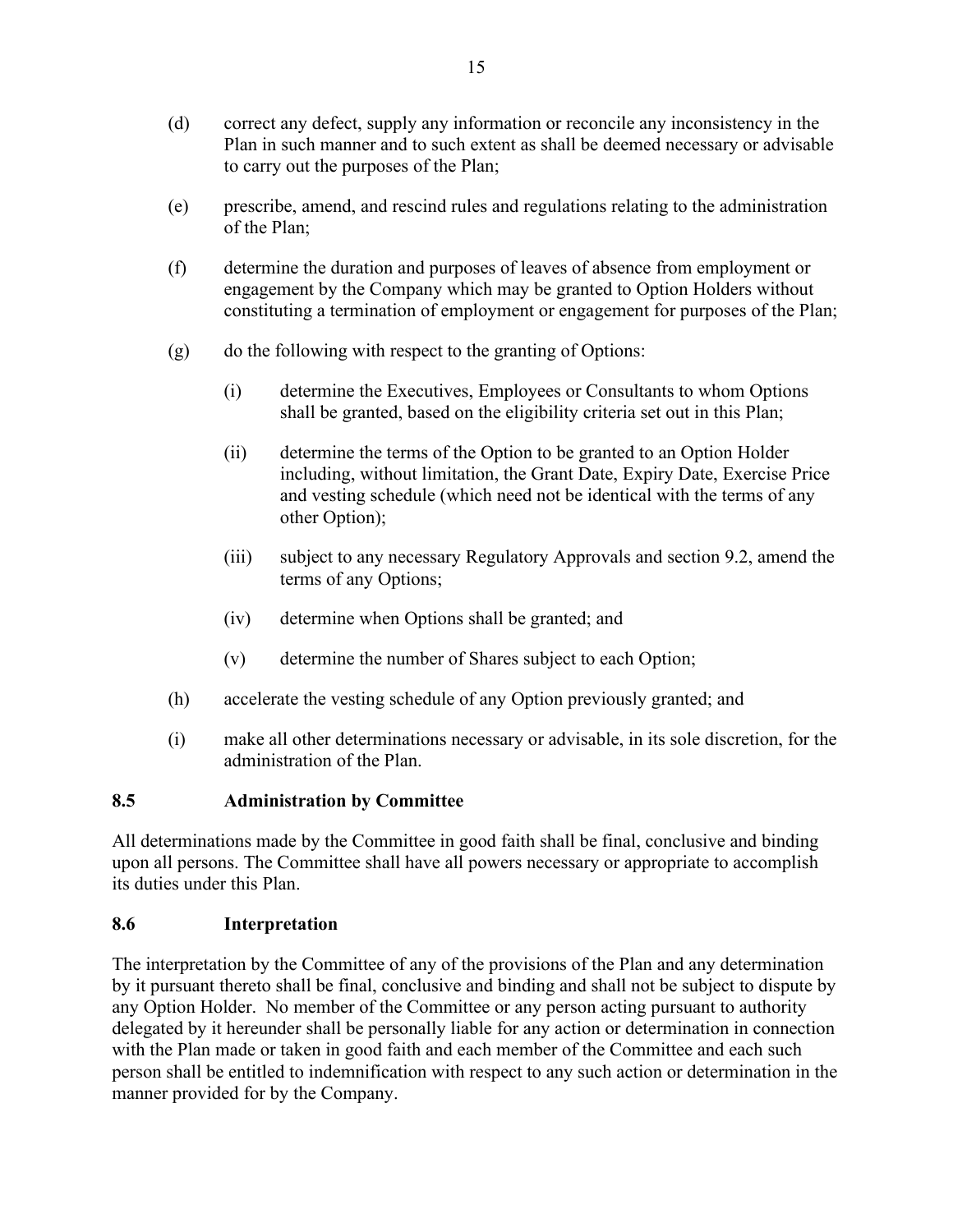# **ARTICLE 9 APPROVALS AND AMENDMENT**

# <span id="page-48-1"></span><span id="page-48-0"></span>**9.1 Shareholder Approval of Plan**

If required by a Regulatory Authority or by the Committee, this Plan may be made subject to the approval of a majority of the votes cast at a meeting of the shareholders of the Company or by a majority of votes cast by disinterested shareholders at a meeting of shareholders of the Company. If shareholder approval is required, any Options granted under this Plan prior to such time will not be exercisable or binding on the Company unless and until such shareholder approval is obtained.

# <span id="page-48-2"></span>**9.2 Amendment of Option or Plan**

Subject to any required Regulatory Approvals, the Committee may from time to time amend any existing Option or the Plan or the terms and conditions of any Option thereafter to be granted provided that where such amendment relates to an existing Option and it would:

- (a) materially decrease the rights or benefits accruing to an Option Holder; or
- (b) materially increase the obligations of an Option Holder;

then, unless otherwise excepted out by a provision of this Plan, the Committee must also obtain the written consent of the Option Holder in question to such amendment. If at the time the Exercise Price of an Option is reduced the Option Holder is an Insider of the Company, the Insider must not exercise the option at the reduced Exercise Price until the reduction in Exercise Price has been approved by the disinterested shareholders of the Company, if required by the TSXV.

# **ARTICLE 10 CONDITIONS PRECEDENT TO ISSUANCE OF OPTIONS AND SHARES**

# <span id="page-48-4"></span><span id="page-48-3"></span>**10.1 Compliance with Laws**

An Option shall not be granted or exercised, and Shares shall not be issued pursuant to the exercise of any Option, unless the grant and exercise of such Option and the issuance and delivery of such Shares comply with all applicable Regulatory Rules, and such Options and Shares will be subject to all applicable trading restrictions in effect pursuant to such Regulatory Rules and the Company shall be entitled to legend the Option Certificates and the certificates representing such Shares accordingly.

# <span id="page-48-5"></span>**10.2 Obligation to Obtain Regulatory Approvals**

In administering this Plan, the Committee will seek any Regulatory Approvals which may be required. The Committee will not permit any Options to be granted without first obtaining the necessary Regulatory Approvals unless such Options are granted conditional upon such Regulatory Approvals being obtained. The Committee will make all filings required with the Regulatory Authorities in respect of the Plan and each grant of Options hereunder. No Option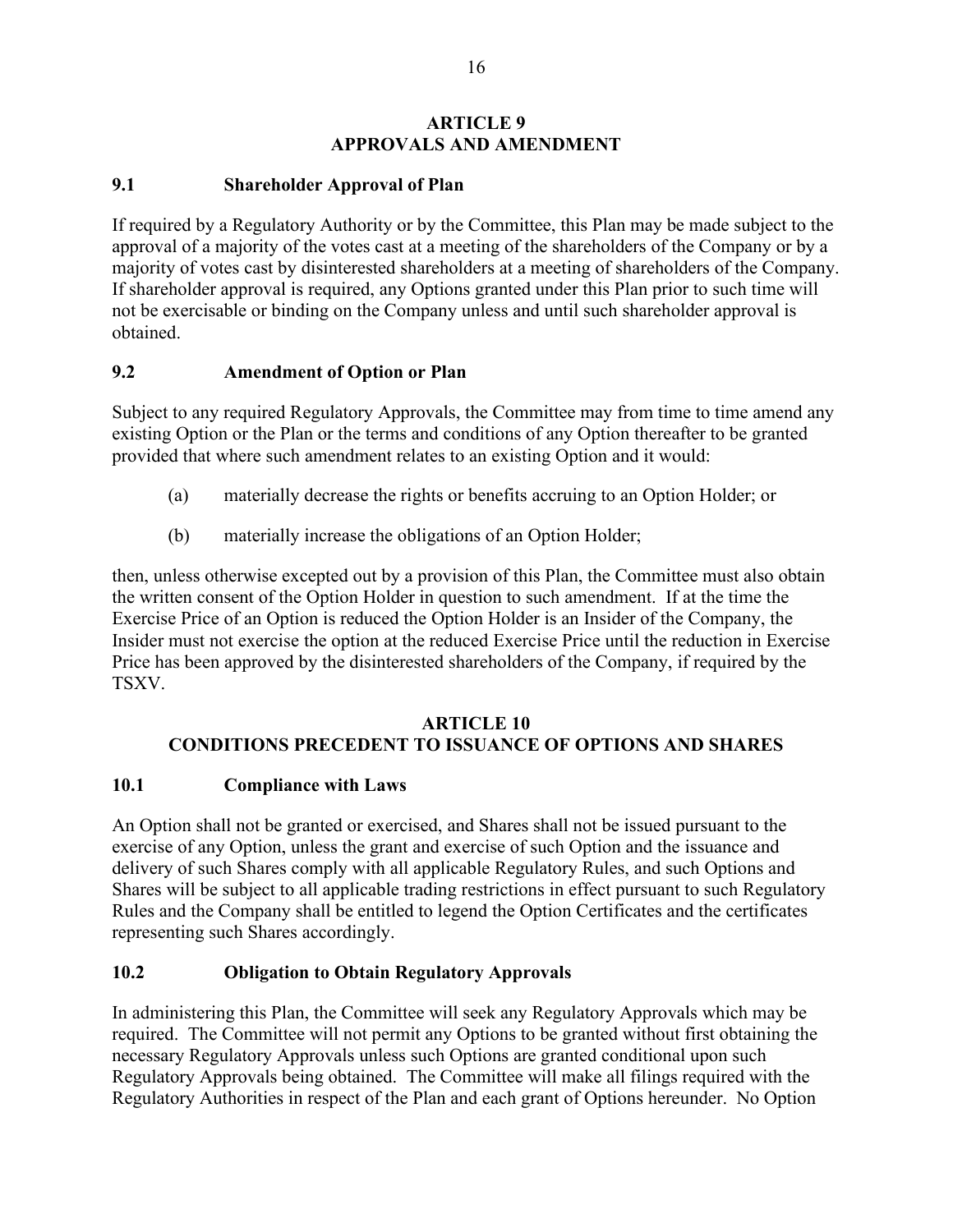granted will be exercisable or binding on the Company unless and until all necessary Regulatory Approvals have been obtained. The Committee shall be entitled to amend this Plan and the Options granted hereunder in order to secure any necessary Regulatory Approvals and such amendments will not require the consent of the Option Holders under section [9.2.](#page-48-2)

# <span id="page-49-0"></span>**10.3 Inability to Obtain Regulatory Approvals**

The Company shall not be liable with respect to the failure to complete any transaction related to this Plan, including the exercise of Options or the lawful issuance and sale of any Shares pursuant to such Options, if the Company was unable to obtain Regulatory Approval from any applicable Regulatory Authority, which Regulatory Approval is deemed by the Committee to be necessary to complete such transaction.

# <span id="page-49-1"></span>**10.4 Withholding Tax Requirements**

Upon exercise of an Option, the Option Holder shall, upon notification of the amount due and prior to the delivery of the certificates representing the Shares, pay to the Company amounts necessary to satisfy applicable federal and provincial withholding tax requirements and, if applicable, Canada Pension Plan contributions, in such amount as determined by the Company, or shall otherwise make arrangements satisfactory to the Company for such requirements. In order to implement this provision, the Company or any related corporation shall have the right to retain and withhold from any payment of cash or Shares under this Plan the amount of taxes and, if applicable, Canada Pension Plan contributions, in such amount as determined by the Company, to be withheld or otherwise deducted and paid with respect to such payment. At its discretion, the Company may require an Option Holder receiving Shares to reimburse the Company for any such taxes and Canada Pension Plan contributions required to be withheld by the Company and withhold any distribution to the Option Holder in whole or in part until the Company is so reimbursed. In lieu thereof, the Company shall have the right to withhold from any other cash amounts due or to become due from the Company to the Option Holder an amount equal to such taxes and, if applicable, Canada Pension Plan contributions as determined by the Company. The Company may also retain and withhold or the Option Holder may elect, subject to approval by the Company at its sole discretion, to have the Company retain and withhold a number of Shares having a market value of not less than the amount of such taxes and, if applicable, Canada Pension Plan contributions, as determined by the Company, required to be withheld by the Company to reimburse the Company for any such taxes and cancel (in whole or in part) any such Shares so withheld.

# **ARTICLE 11 ADJUSTMENTS AND TERMINATION**

# <span id="page-49-3"></span><span id="page-49-2"></span>**11.1 Termination of Plan**

Subject to any necessary Regulatory Approvals, the Committee may terminate or suspend the Plan.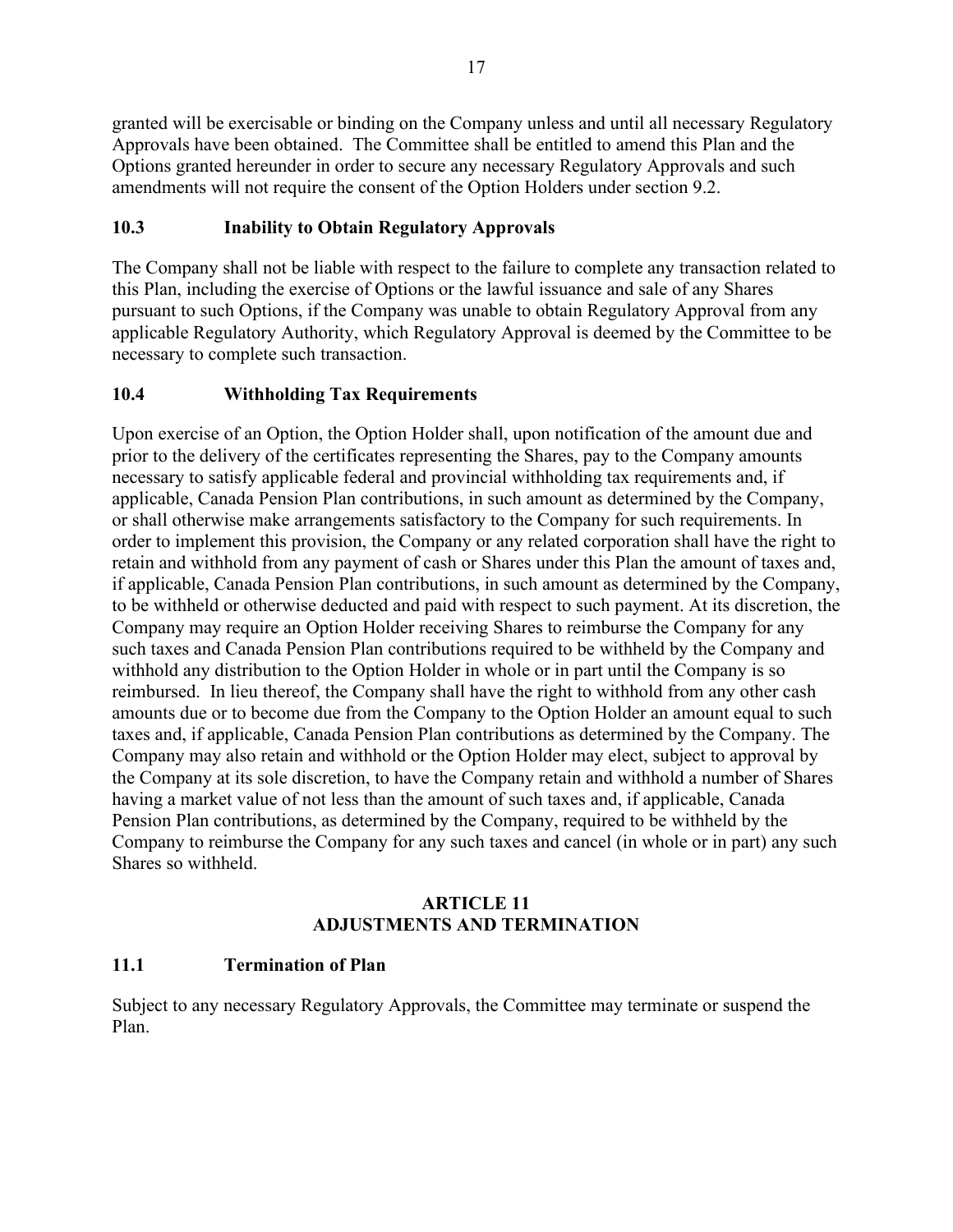# <span id="page-50-0"></span>**11.2 No Grant During Suspension of Plan**

No Option may be granted during any suspension, or after termination, of the Plan. Suspension or termination of the Plan shall not, without the consent of the Option Holder, alter or impair any rights or obligations under any Option previously granted.

# <span id="page-50-1"></span>**11.3 Alteration in Capital Structure**

If there is a material alteration in the capital structure of the Company and the Shares are consolidated, subdivided, converted, exchanged, reclassified or in any way substituted for, the Committee shall make such adjustments to this Plan and to the Options then outstanding under this Plan as the Committee determines to be appropriate and equitable under the circumstances, so that the proportionate interest of each Option Holder shall, to the extent practicable, be maintained as before the occurrence of such event. Such adjustments may include, without limitation:

- (a) a change in the number or kind of shares of the Company covered by such Options; and
- (b) a change in the Exercise Price payable per Share provided, however, that the aggregate Exercise Price applicable to the unexercised portion of existing Options shall not be altered, it being intended that any adjustments made with respect to such Options shall apply only to the Exercise Price per Share and the number of Shares subject thereto.

For purposes of this section [11.3,](#page-50-1) and without limitation, neither:

- (c) the issuance of additional securities of the Company in exchange for adequate consideration (including services); nor
- (d) the conversion of outstanding securities of the Company into Shares shall be deemed to be material alterations of the capital structure of the Company.

Any adjustment made to any Options pursuant to this section [11.3](#page-50-1) shall not be considered an amendment requiring the Option Holder's consent for the purposes of section [9.2.](#page-48-2)

# <span id="page-50-2"></span>**11.4 Triggering Events**

Subject to the Company complying with section [11.5](#page-51-0) and any necessary Regulatory Approvals and notwithstanding any other provisions of this Plan or any Option Certificate, the Committee may, without the consent of the Option Holder or Holders in question:

- (a) cause all or a portion of any of the Options granted under the Plan to terminate upon the occurrence of a Triggering Event; or
- (b) cause all or a portion of any of the Options granted under the Plan to be exchanged for incentive stock options of another corporation upon the occurrence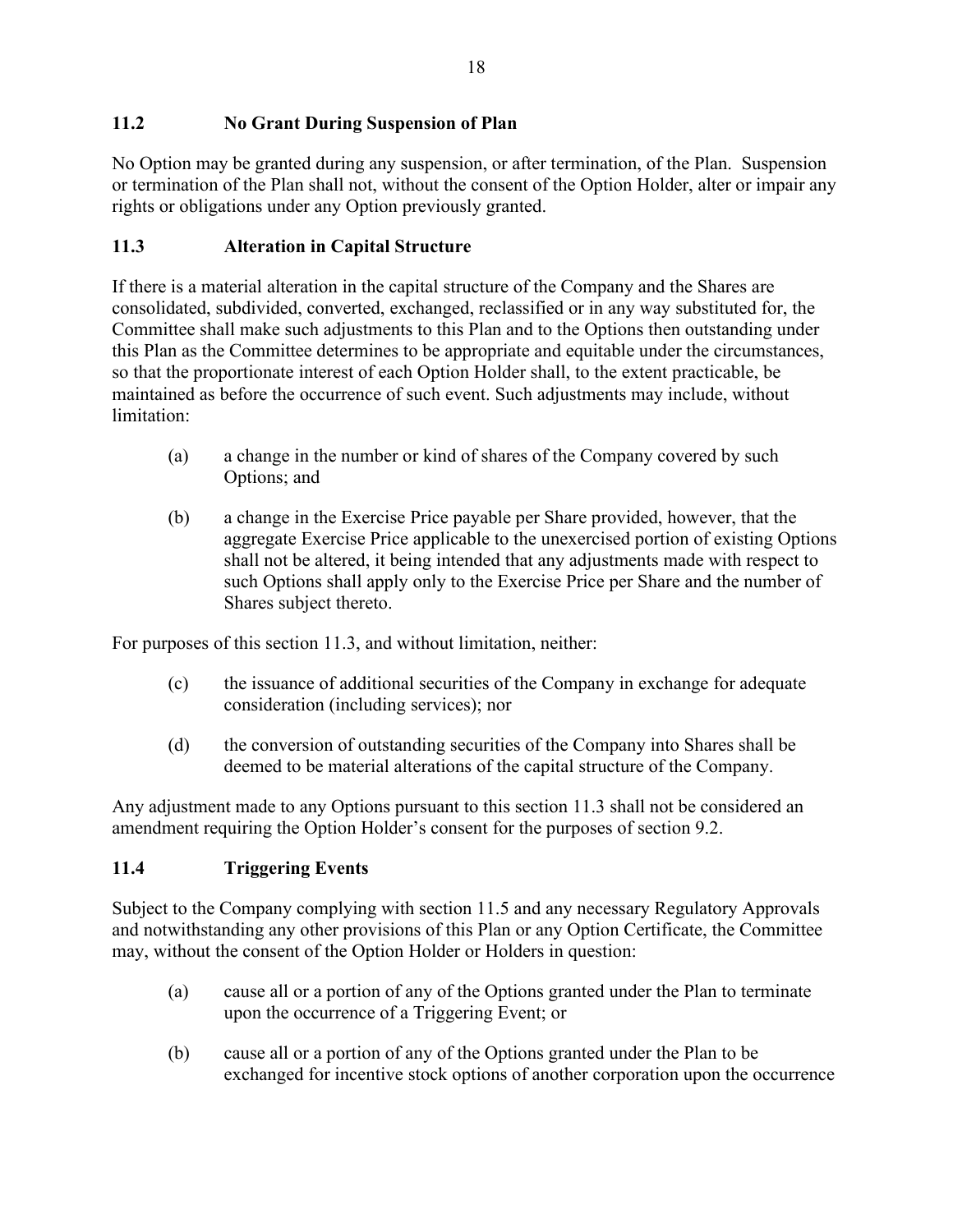of a Triggering Event in such ratio and at such exercise price as the Committee deems appropriate, acting reasonably.

Such termination or exchange shall not be considered an amendment requiring the Option Holder's consent for the purpose of section [9.2.](#page-48-2)

# <span id="page-51-0"></span>**11.5 Notice of Termination by Triggering Event**

In the event that the Committee wishes to cause all or a portion of any of the Options granted under this Plan to terminate on the occurrence of a Triggering Event, it must give written notice to the Option Holders in question not less than 10 days prior to the consummation of a Triggering Event so as to permit the Option Holder the opportunity to exercise the vested portion of the Options prior to such termination. Upon the giving of such notice and subject to any necessary Regulatory Approvals, all Options or portions thereof granted under the Plan which the Company proposes to terminate shall become immediately exercisable notwithstanding any contingent vesting provision to which such Options may have otherwise been subject.

# <span id="page-51-1"></span>**11.6 Determinations to be Made By Committee**

Adjustments and determinations under this [ARTICLE](#page-49-2) 11 shall be made by the Committee, whose decisions as to what adjustments or determination shall be made, and the extent thereof, shall be final, binding, and conclusive.

# <span id="page-51-2"></span>**11.7 Options Granted to U.S. Residents or Citizens**

The Options and the Shares issuable upon exercise of the Options have not been registered under the *United States Securities Act of 1933*, as amended (the "**U.S. Securities Act**") or any applicable securities law of any state of the United States and may not be granted to, or exercised by or on behalf of, any person in the United States, any U.S. person or any person acting for the account or benefit of a U.S. person or person in the United States unless exempt from the registration requirements of the U.S. Securities Act and any applicable securities law of any state of the United States. The Options granted, and the Shares issued upon exercise of Options, in the United States, to or by or on behalf of a U.S. person or any person acting for the account or benefit of a U.S. person or person in the United States will bear a legend restricting the transfer and exercise of such Options and Shares unless such offer, sale, pledge or transfer is pursuant to an exemption from the U.S. Securities Act and in accordance with any applicable securities laws of any state of the United States. "United States" and "U.S. person" are as defined in Regulation S under the U.S. Securities Act.

Any Option granted under the Plan to an Option Holder who is a citizen or resident of the United States (including its territories, possessions and all areas subject to the jurisdiction) (a "**U.S. Option Holder**") may be an incentive stock option (an "**ISO**") within the meaning of Section 422 of the Internal Revenue Code of 1986, as amended, of the United States (the "Code"), but only if so designated by the Company in the agreement evidencing such Option, and only to the extent such option qualifies as an ISO under this section [11.7.](#page-51-2) No more than 5,000,000 Shares may be granted under Options intended to be ISOs, subject to adjustment as provided in section [11.3.](#page-50-1) No provision of this Plan, as it may be applied to a U.S. Option Holder with respect to Options which are designated as ISOs, shall be construed so as to be inconsistent with any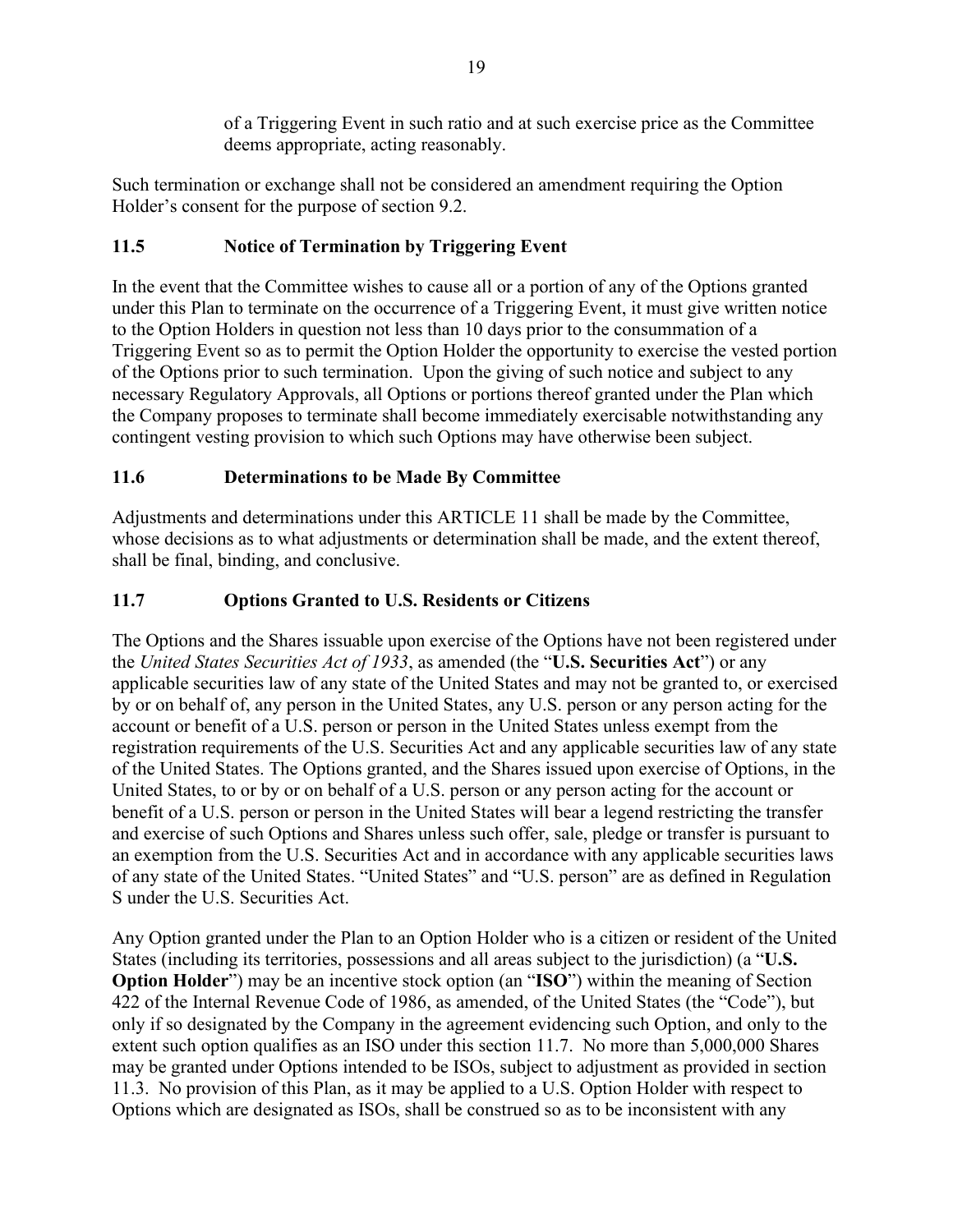provision of Section 422 of the Code. Grants of Options to U.S. Option Holders pursuant to this Plan which are not designated as or otherwise do not qualify as ISOs will be treated as nonstatutory stock options for U.S. federal tax purposes. The Exercise Price for Shares under each Option granted to a U.S. Option Holder pursuant to this Plan shall be not less than 100% of the Market Value of such Shares at the time granted, (unless such Option is granted pursuant to an assumption or substitution for another option in a manner satisfying the provisions of Sections 409A and 424(a) of the Code). Options will be granted and operated in such a manner that they are either exempt from the application of, or comply with, the requirements of Code Section 409A, except as otherwise determined in the sole discretion of the Administrator. The Plan and each Option Agreement under the Plan is intended to meet the requirements of Code Section 409A and will be construed and interpreted in accordance with such intent, except as otherwise determined in the sole discretion of the Administrator. Notwithstanding any provision of the Plan to the contrary, in the event that the Administrator determines that any this Plan or any Option hereunder may be subject to Section 409A of the Code and related Treasury Regulations and other interpretive guidance issued thereunder, the Administrator may adopt such amendments to the Plan and the applicable agreement or adopt other policies and procedures (including amendments, policies, and procedures with retroactive effect), or take any other actions, that the Administrator determines are necessary or appropriate to (a) exempt the Option from section 409A of the Code and/or preserve the intended tax treatment of the benefits provided with respect to the Option, or (b) comply with the requirements of Section 409A of the Code and related Treasury Regulations and other interpretive guidance thereunder and thereby avoid the application of any penalty taxes under such section.

Notwithstanding anything in this Plan contained to the contrary, the following provisions shall apply to ISOs granted to each U.S. Option Holder:

- (a) ISOs shall only be granted to individual U.S. Option Holders who are, at the time of grant, employees of the Company (within the meaning of the Code). Any director of the Company who is a U.S. Option Holder shall be ineligible to vote upon the granting of such Option;
- (b) the aggregate Market Value (determined as of the time an ISO is granted) of the Shares subject to ISOs exercisable for the first time by a U.S. Option Holder during any calendar year under this Plan and all other Company stock option plans, within the meaning of Section 422 of the Code, shall not exceed US\$100,000. To the extent that this US\$100,000 limit is exceeded, such Options will be treated as non-statutory stock options. For purposes of this paragraph, (i) ISOs will be taken into account in the order in which they were granted and (ii) the calculation will be performed in accordance with Code Section 422 and Treasury Regulations promulgated thereunder.
- (c) if any U.S. Option Holder to whom an ISO is to be granted under the Plan at the time of the grant of such ISO is the owner of shares possessing more than 10% of the total combined voting power of all classes of shares of the Company, then the following special provisions shall be applicable to the ISO granted to such individual: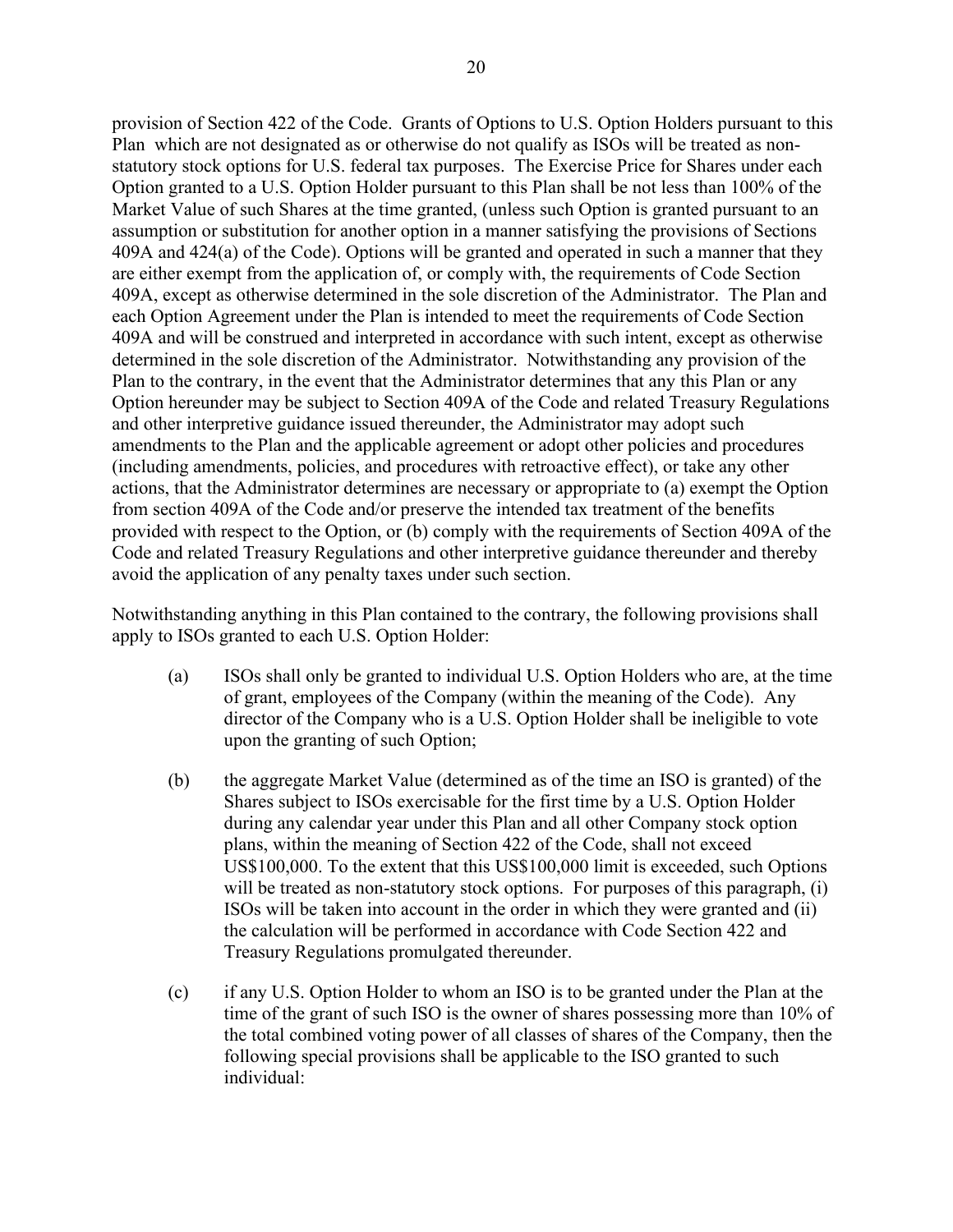- (i) the Exercise Price (per Share) subject to such ISO shall not be less than 110% of the Market Value of one Share at the time of grant; and
- (ii) for the purposes of this paragraph only, the exercise period shall not exceed 5 years from the date of grant;
- (d) no ISO may be granted hereunder to a U.S. Option Holder following the expiration of 10 years after the date on which this Plan is adopted by the Company or the date on which the Plan is approved by the shareholders of the Company, whichever is earlier;
- (e) no Option granted U.S. Option Holder under the Plan shall be treated as an ISO unless the Plan shall have been approved by the shareholders of the Company within 12 months following the date of its adoption by the Board;
- (f) Options shall lose their qualification as ISOs if any leave of absence exceeds 3 months, unless reemployment upon expiration is guaranteed by statute or contract. If reemployment upon expiration of a leave of absence approved by the Company is not so guaranteed, then 6 months following the first day of such leave, any ISO held by a U.S. Option Holder will cease to be treated as an ISO and will be treated for tax purposes as a non-statutory stock option;
- (g) no ISO shall be transferable by a U.S. Option Holder other than by will or the laws of descent and distribution; and
- (h) during the lifetime of the original grantee of an ISO, such ISO may not be exercised by anyone other than such grantee.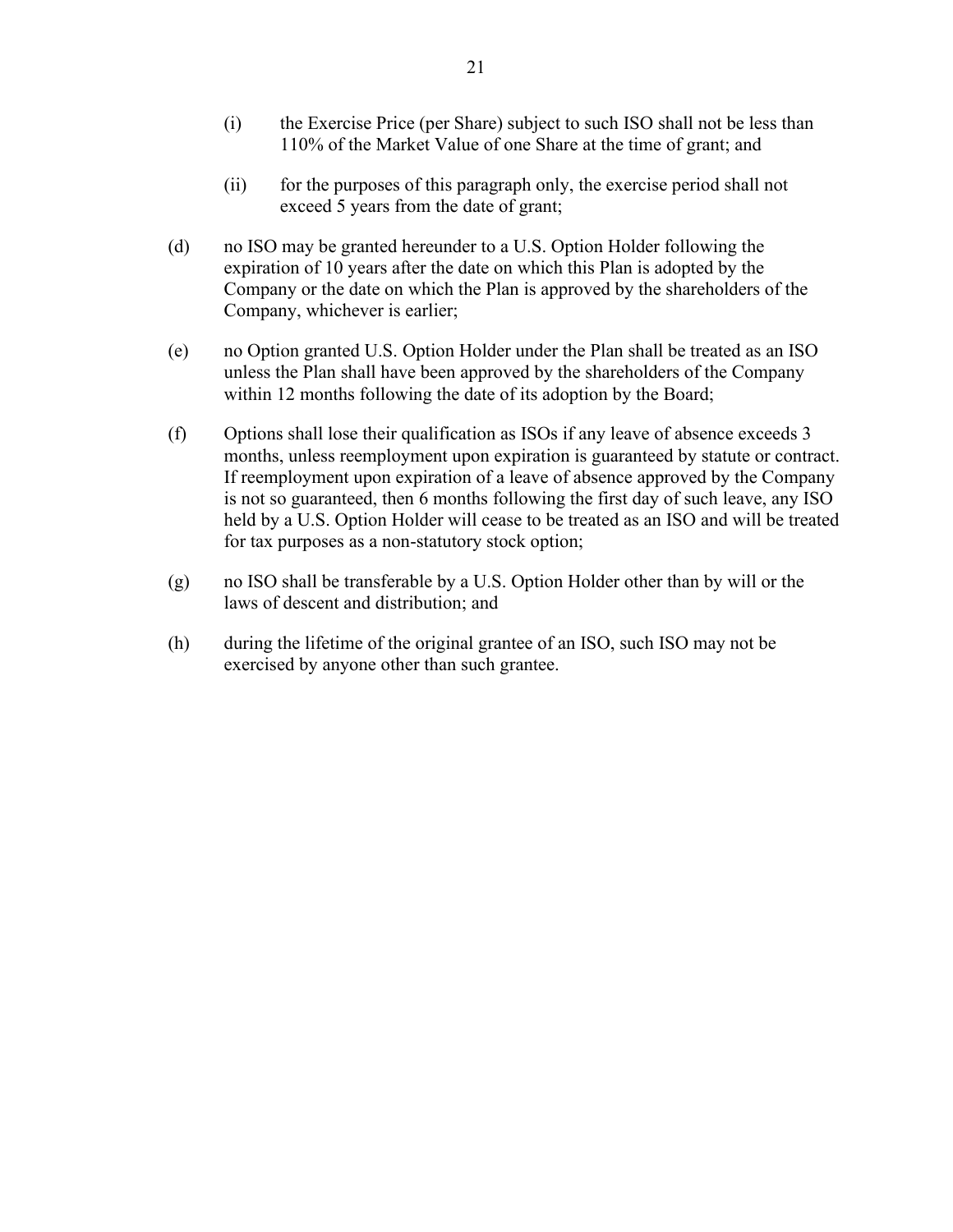#### **SCHEDULE "A"**

#### **GOLDSHORE RESOURCES INC. STOCK OPTION PLAN**

#### **OPTION CERTIFICATE**

**[Include the following Exchange hold period for stock options granted to: (i) directors, officers and promoters; (ii) over 10% shareholders; and (iii) any Option Holder if the exercise price of the stock options granted is based on less than Market Price.]** 

**[Without prior written approval of the TSX Venture Exchange and compliance with all applicable securities legislation, the securities represented by this certificate may not be sold, transferred, hypothecated or otherwise traded on or through the facilities of the TSX Venture Exchange or otherwise in Canada or to or for the benefit of a Canadian resident until \_\_\_\_\_\_\_\_\_\_\_ [date four months and one day after Grant Date].]** 

**[For Options issued in the United States or to, or for the account or benefit of U.S. Persons: THIS OPTION AND THE SHARES ISSUABLE UPON EXERCISE OF THIS OPTION HAVE NOT BEEN REGISTERED UNDER THE UNITED STATES SECURITIES ACT OF 1933, AS AMENDED (THE "U.S. SECURITIES ACT") OR ANY APPLICABLE SECURITIES LAWS OF ANY STATE OF THE UNITED STATES. THE HOLDER HEREOF, BY ACCEPTING THESE SECURITIES, AGREES FOR THE BENEFIT OF THE COMPANY THAT THESE SECURITIES MAY BE OFFERED, SOLD, PLEDGED OR OTHERWISE TRANSFERRED, DIRECTLY OR INDIRECTLY ONLY (A) TO THE COMPANY, (B) OUTSIDE THE UNITED STATES IN ACCORDANCE WITH RULE 904 OF REGULATION S UNDER THE U.S. SECURITIES ACT AND IN COMPLIANCE WITH LOCAL LAWS AND REGULATIONS, (C) IN COMPLIANCE WITH RULE 144 OF THE U.S. SECURITIES ACT, IF AVAILABLE, AND IN ACCORDANCE WITH APPLICABLE STATE SECURITIES LAWS, OR (D) IN ANOTHER TRANSACTION THAT DOES NOT REQUIRE REGISTRATION UNDER THE U.S. SECURITIES ACT AND ANY APPLICABLE STATE SECURITIES LAWS, AND, IN THE CASE OF (C) AND (D), THE SELLER FURNISHES TO THE COMPANY AN OPINION OF COUNSEL OF RECOGNIZED STANDING IN FORM AND SUBSTANCE REASONABLY SATISFACTORY TO THE COMPANY TO SUCH EFFECT. DELIVERY OF THIS CERTIFICATE MAY NOT CONSTITUTE "GOOD DELIVERY" IN SETTLEMENT OF TRANSACTIONS ON STOCK EXCHANGES IN CANADA.]**

This Option Certificate is issued as of **{date}** (the "**Grant Date**") pursuant to the provisions of the Stock Option Plan (the "**Plan**") of Goldshore Resources Inc. (the "**Company**") and evidences that **{Option Holder Name}** is the holder (the "**Option Holder**") of an option (the "**Option**") to purchase up to **{# of Options}** common shares (the "**Shares**") in the capital of the Company at a purchase price of **Cdn. \${Price}** per Share (the "**Exercise Price**"). This Option may be exercised at any time and from time to time from and including Grant Date through to and including up to 5:00 p.m. local time in Vancouver, British Columbia (the "**Expiry Time**") on **{Expiry Date}**, subject to the provisions of the Plan (the "**Expiry Date**").

#### **[Include the following for Options issued in the United States or to, or for the account or benefit of U.S. Persons:]**

#### **[Type of Option: [Incentive Stock Option] [Non-statutory Stock Option]]**

To exercise this Option, the Option Holder must deliver to the Administrator of the Plan, prior to the Expiry Time on the Expiry Date, an Exercise Notice, in the form provided in the Plan, which is incorporated by reference herein, together with the original of this Option Certificate and a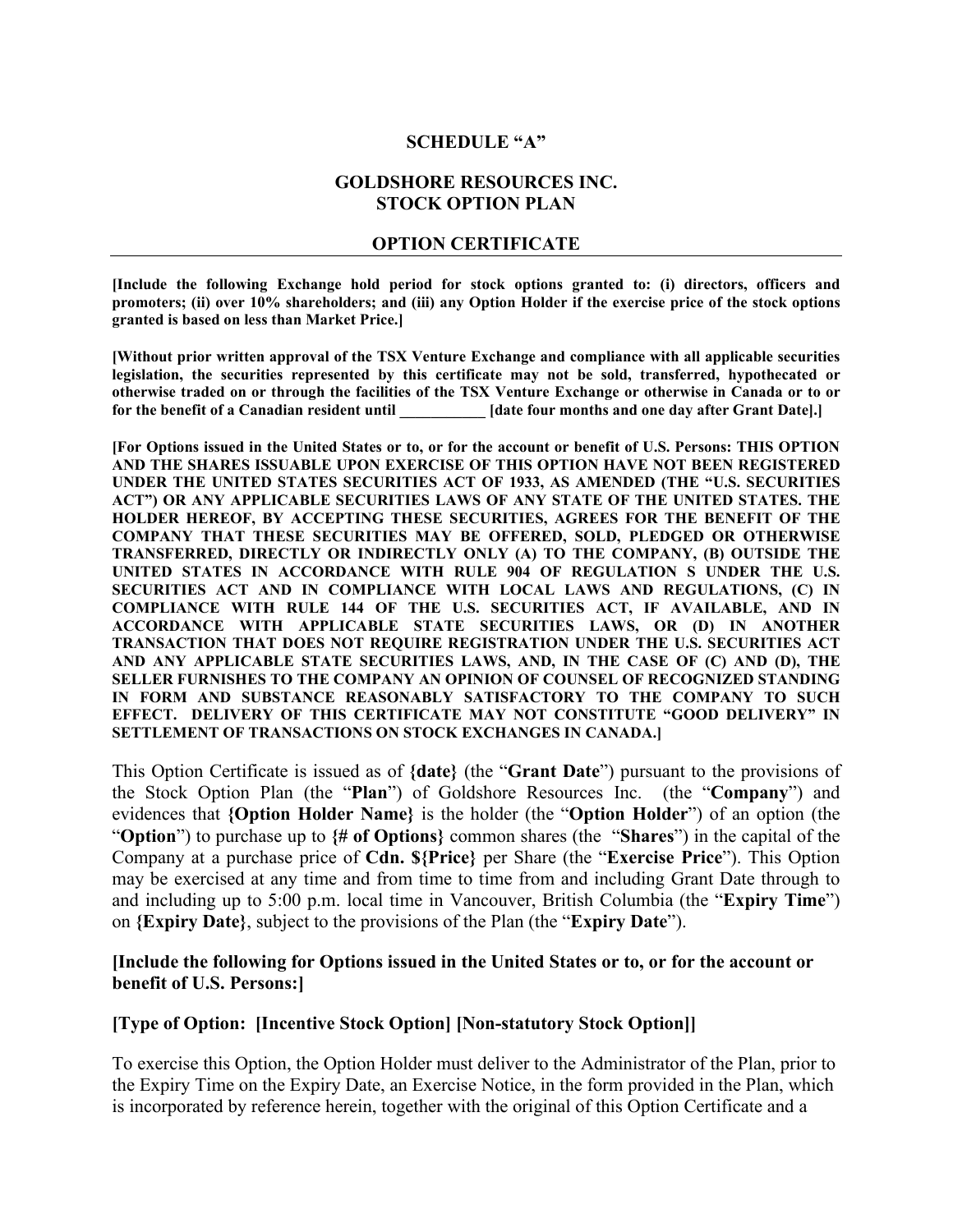certified cheque or bank draft payable to the Company in an amount equal to the aggregate of the Exercise Price of the Shares in respect of which this Option is being exercised.

This Option Certificate and the Option evidenced hereby is not assignable, transferable or negotiable and is subject to the detailed terms and conditions contained in the Plan. This Option Certificate is issued for convenience only and in the case of any dispute with regard to any matter in respect hereof, the provisions of the Plan and the records of the Company shall prevail. This Option is also subject to the terms and conditions contained in the schedules, if any, attached hereto.

**[Include the following Exchange hold period for stock options granted to: (i) directors, officers and promoters; (ii) over 10% shareholders; and (iii) any Option Holder if the exercise price of the stock options granted is based on less than Market Price.]** 

**[Any share certificates issued pursuant to an exercise of the Option before** \_\_\_\_\_\_\_\_\_\_\_\_\_\_ **[date four months and one day after Grant Date] will contain the following legend: "Without prior written approval of the TSX Venture Exchange and compliance with all applicable securities legislation, the securities represented by this certificate may not be sold, transferred, hypothecated or otherwise traded on or through the facilities of the TSX Venture Exchange or otherwise in Canada or to or for the benefit of a Canadian resident until** \_\_\_\_\_\_\_\_\_\_\_\_\_\_ **[date four months and one day after Grant Date]."]**

If the Option Holder is a resident or citizen of the United States of America at the time of the exercise of the Option, the certificate(s) representing the Shares will be endorsed with the following or a similar legend:

"THESE SECURITIES HAVE NOT BEEN REGISTERED UNDER THE UNITED STATES SECURITIES ACT OF 1933, AS AMENDED (THE "U.S. SECURITIES ACT") OR ANY APPLICABLE SECURITIES LAWS OF ANY STATE OF THE UNITED STATES. THE HOLDER HEREOF, BY ACCEPTING THESE SECURITIES, AGREES FOR THE BENEFIT OF THE COMPANY THAT THESE SECURITIES MAY BE OFFERED, SOLD, PLEDGED OR OTHERWISE TRANSFERRED, DIRECTLY OR INDIRECTLY ONLY (A) TO THE COMPANY, (B) OUTSIDE THE UNITED STATES IN ACCORDANCE WITH RULE 904 OF REGULATION S UNDER THE U.S. SECURITIES ACT AND IN COMPLIANCE WITH LOCAL LAWS AND REGULATIONS, (C) IN COMPLIANCE WITH RULE 144 OF THE U.S. SECURITIES ACT, IF AVAILABLE, AND IN ACCORDANCE WITH APPLICABLE STATE SECURITIES LAWS, OR (D) IN ANOTHER TRANSACTION THAT DOES NOT REQUIRE REGISTRATION UNDER THE U.S. SECURITIES ACT AND ANY APPLICABLE STATE SECURITIES LAWS, AND, IN THE CASE OF (C) AND (D), THE SELLER FURNISHES TO THE COMPANY AN OPINION OF COUNSEL OF RECOGNIZED STANDING IN FORM AND SUBSTANCE REASONABLY SATISFACTORY TO THE COMPANY TO SUCH EFFECT. DELIVERY OF THIS CERTIFICATE MAY NOT CONSTITUTE "GOOD DELIVERY" IN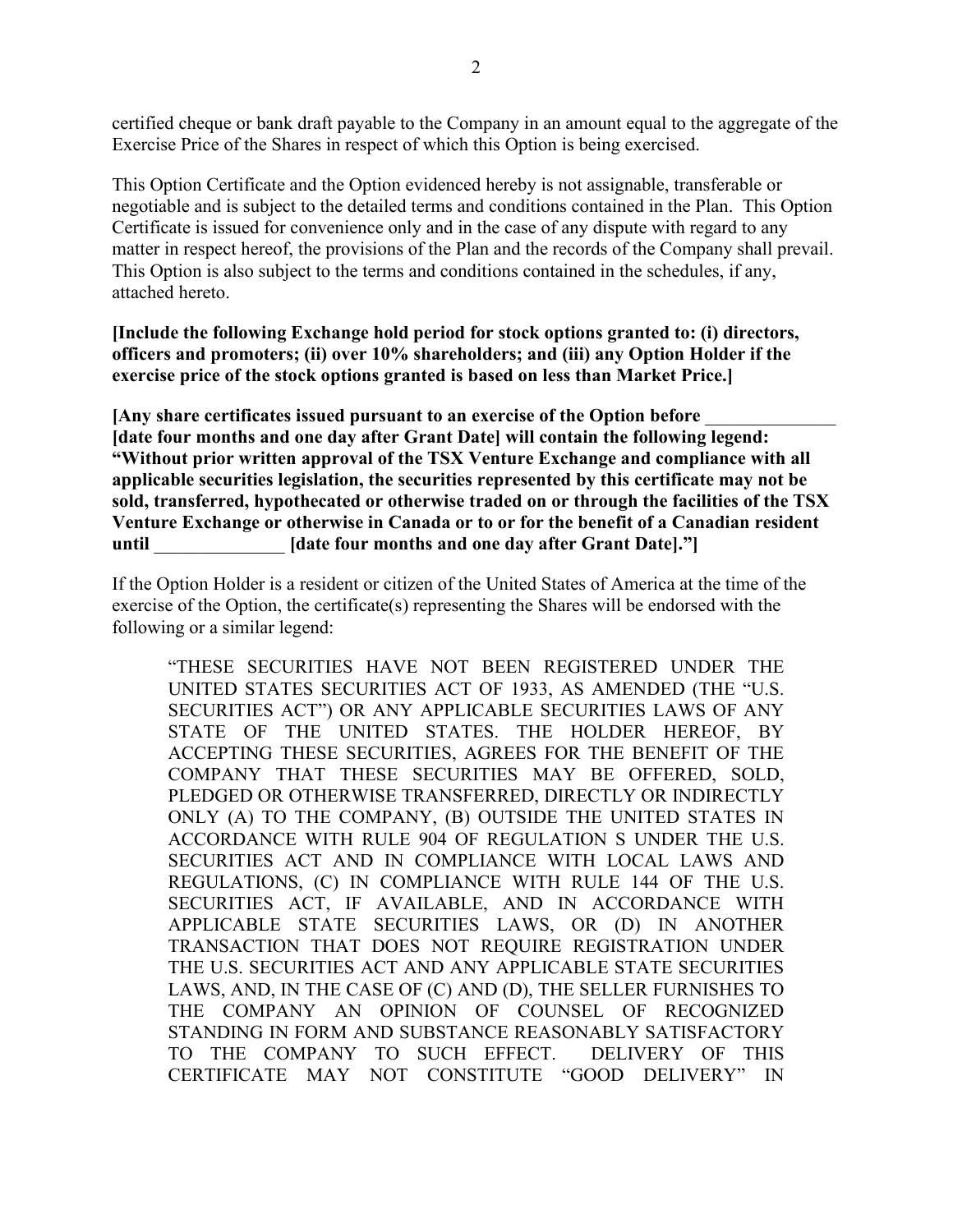#### SETTLEMENT OF TRANSACTIONS ON STOCK EXCHANGES IN CANADA"."

This Option was granted to the Option Holder in his or her capacity as a bona fide Director, Officer, Employee or Consultant of the Company, and shall continue in effect should his or her status change and he or she continue in a new capacity as a Director, Officer, Employee or Consultant of the Company

# **GOLDSHORE RESOURCES INC.**

**\_\_\_\_\_\_\_\_\_\_\_\_\_\_\_\_\_\_\_\_\_\_\_\_\_\_\_\_\_\_** Authorized Signatory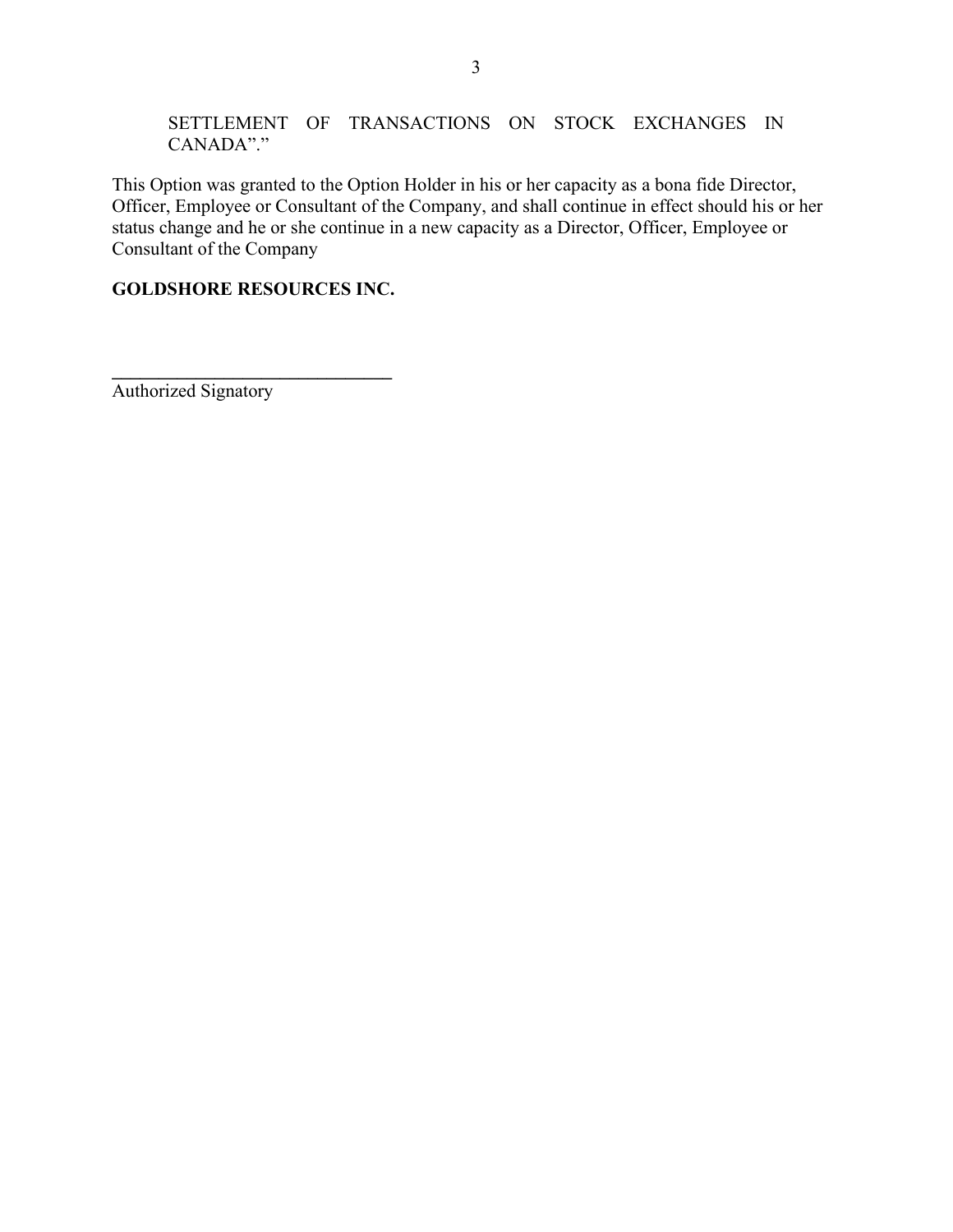#### **GOLDSHORE RESOURCES INC. STOCK OPTION PLAN**

#### **OPTION CERTIFICATE – VESTING SCHEDULE**

#### **[Complete the following additional terms and any other special terms, if applicable, or remove the inapplicable terms or this schedule entirely.]**

The additional terms and conditions attached to the Option represented by this Option Certificate are as follows:

- 1. The Options will not be exercisable unless and until they have vested and then only to the extent that they have vested. The Options will vest in accordance with the following:
	- (a) Shares ( $\frac{\%}{\%}$ ) will vest and be exercisable on or after the Grant Date;
	- (b) \_\_\_\_\_\_ additional Shares (\_\_\_\_\_\_%) will vest and be exercisable on or after  $[date];$
	- (c) \_\_\_\_\_\_ additional Shares (\_\_\_\_\_\_%) will vest and be exercisable on or after \_\_\_\_\_\_ [date]; and
	- (d) \_\_\_\_\_\_ additional Shares (\_\_\_\_\_\_%) will vest and be exercisable on or after  $\frac{1}{\text{[date]}}$ ;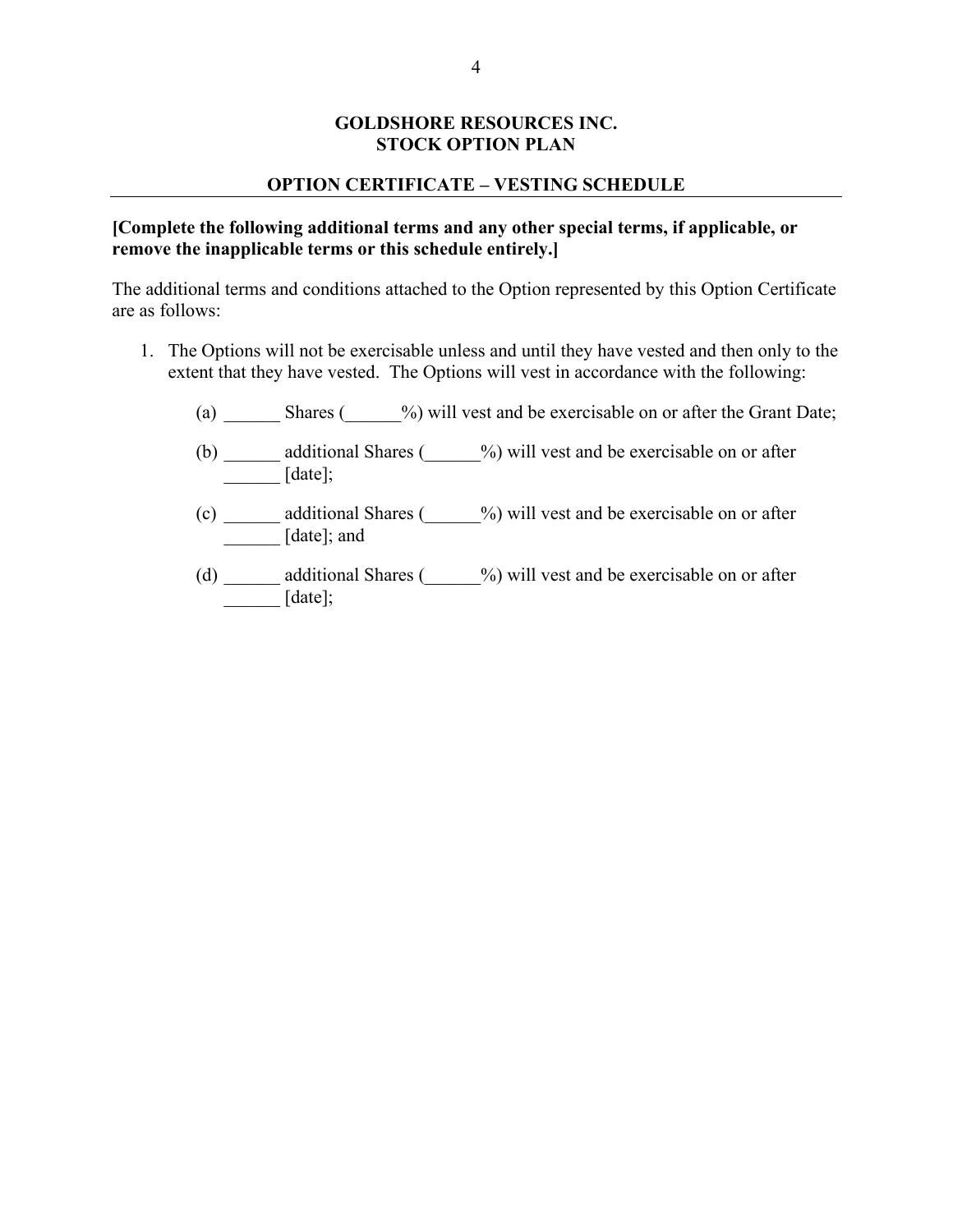#### **GOLDSHORE RESOURCES INC. STOCK OPTION PLAN**

# **OPTION CERTIFICATE – ACCEPTANCE OF OPTION HOLDER**

The Option Holder acknowledges receipt of a copy of the Plan and represents to the Company that the Option Holder is a bona fide Director, Officer, Employee or Consultant of the Company, is familiar with the terms and conditions of the Plan, and hereby accepts this Option subject to all of the terms and conditions of the Plan.

#### \_\_\_\_\_\_ [*Optionee initial*]

Upon the Option Holder ceasing to hold a position with the Company, other than as a result of the events set out in paragraphs 5.4(a) or 5.4(b) of the Plan, the Option shall expire and terminate without any further notice at 5:00 p.m. Pacific Time on the day that is the earlier of (a**) November 23, 2026** or (b) 90 days following the date the Option Holder ceases to hold such position.

#### \_\_\_\_\_\_ [*Optionee initial*]

The Option Holder agrees to execute, deliver, file and otherwise assist the Company in filing any report, undertaking or document with respect to the awarding of the Option and exercise of the Option, as may be required by the applicable Regulatory Authorities.

The Option Holder further acknowledges that if the Plan has not been approved by the shareholders of the Company on the Grant Date, this Option is not exercisable until such approval has been obtained.

By signing this Option Certificate, the undersigned also provides its express written consent to:

- (a) the disclosure of Personal Information (as defined below) by the Company to the TSX Venture Exchange (the "**Exchange**") with respect to any and all forms required to be filed by the Company with the Exchange with respect to the grant of this Option; and
- (b) the collection, use and disclosure of Personal Information by the Exchange for the purposes described in Appendix 6A of the Corporate Finance Manual of the Exchange, or as otherwise identified by the Exchange, from time to time.

"Personal Information" means any information about an identifiable individual, and includes the information contained in the Form 4G – Summary Form – Incentive Stock Options to be filed by the Company with the Exchange.

#### **Signature of Option Holder:**

\_\_\_\_\_\_\_\_\_\_\_\_\_\_\_\_\_\_\_\_\_\_\_\_\_\_\_\_\_

\_\_\_\_\_\_\_\_\_\_\_\_\_\_\_\_\_\_\_\_\_\_\_\_\_\_\_\_\_ Date signed: \_\_\_\_\_\_\_\_\_\_\_\_\_\_\_\_\_\_\_\_\_\_\_\_\_\_\_\_\_

{Optionee Holder Name}

Address